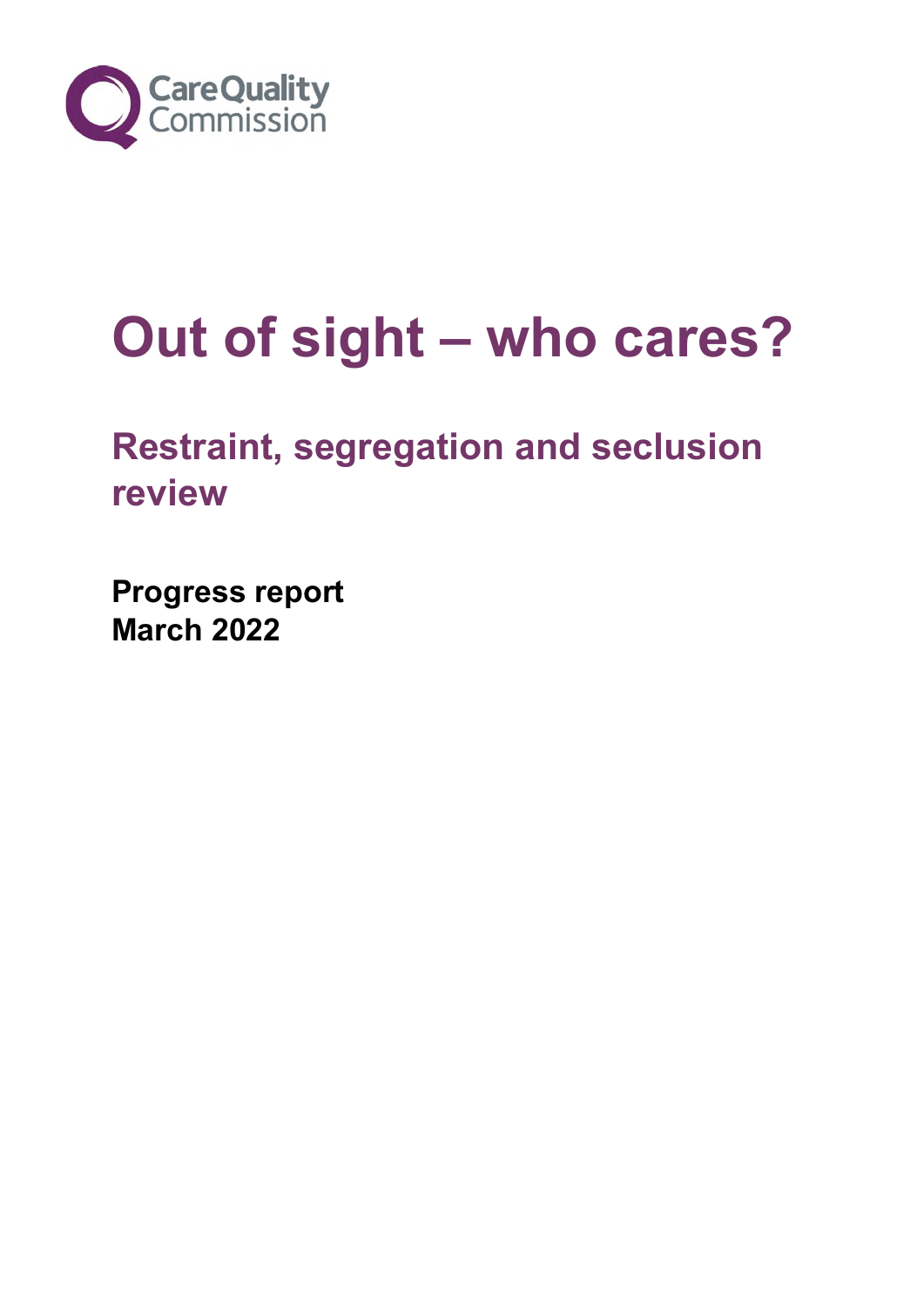# **Contents**

| 1. |                                                                                    |  |
|----|------------------------------------------------------------------------------------|--|
|    |                                                                                    |  |
|    | Recommendations 1 and 8 (right home, right support and bespoke services) 8         |  |
| 2. |                                                                                    |  |
|    |                                                                                    |  |
|    |                                                                                    |  |
|    | Recommendation 14 (Care (Education) and Treatment Reviews) 25                      |  |
| 3. |                                                                                    |  |
|    |                                                                                    |  |
|    |                                                                                    |  |
| 4. |                                                                                    |  |
|    |                                                                                    |  |
| 5. |                                                                                    |  |
|    |                                                                                    |  |
| 6. |                                                                                    |  |
|    |                                                                                    |  |
|    |                                                                                    |  |
| 7. | What CQC has done to improve people's experiences 51                               |  |
|    |                                                                                    |  |
| 8. | What the government has done to improve people's experiences 58                    |  |
|    |                                                                                    |  |
|    |                                                                                    |  |
|    |                                                                                    |  |
|    |                                                                                    |  |
|    | Recommendation 17 (reporting of restrictive interventions in adult social care and |  |
|    |                                                                                    |  |
|    |                                                                                    |  |
|    |                                                                                    |  |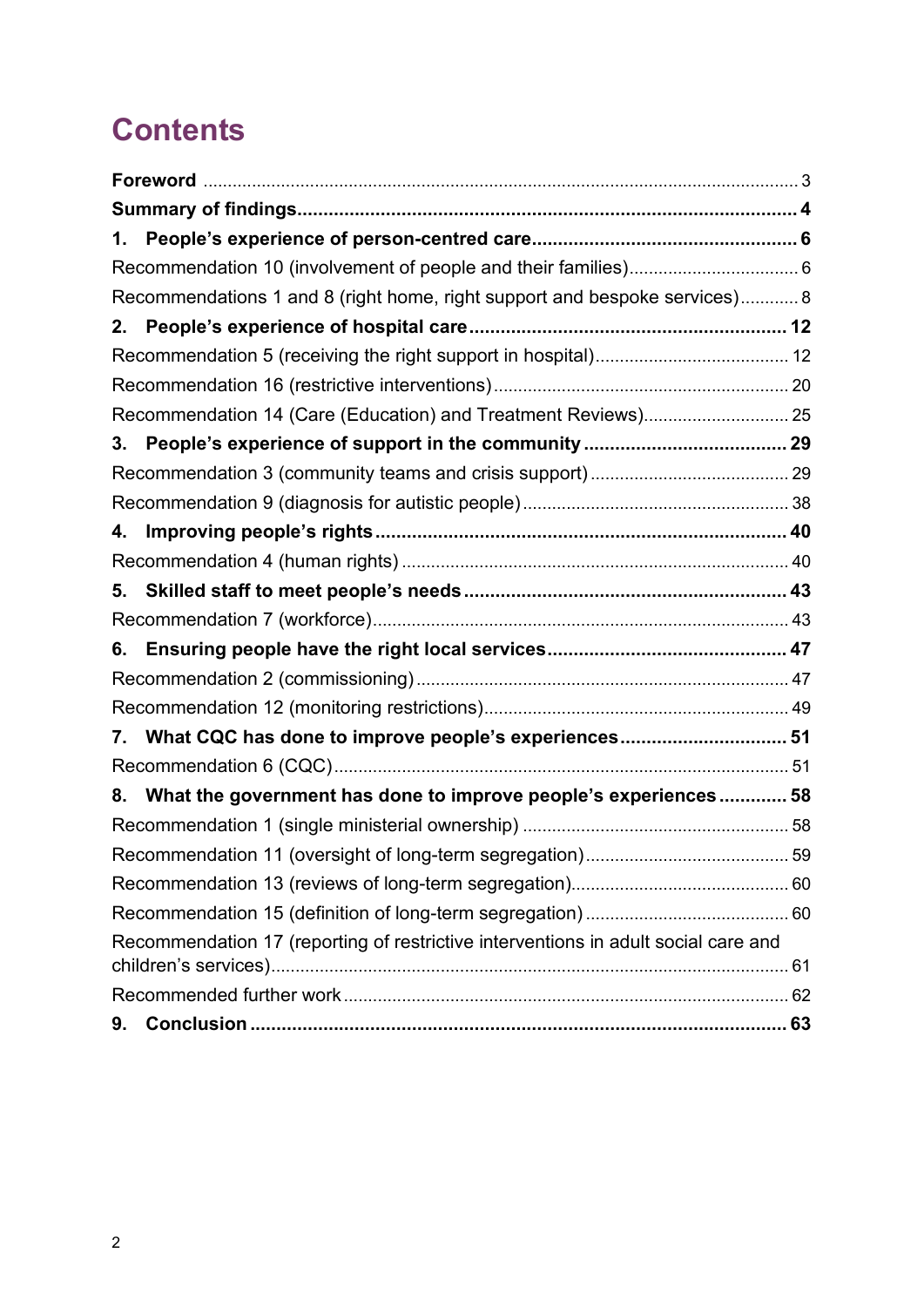# <span id="page-2-0"></span>**Foreword**

Our first Out of sight report was written with the aim of highlighting and addressing issues of serious concern that had been known about and not addressed for too long. Cultures, behaviour, and the design of services did not always suit the people they were supposed to help. Restrictive interventions, such as restraint, seclusion and segregation, were used often and for many people.

The Out of sight report was intended to stop unacceptable practice, but also challenge the status quo to lever the change that must happen to improve the lives of people with mental ill health, autistic people, and people with a learning disability.

This has not happened and there are still too many people in mental health inpatient services. They often stay too long, do not experience therapeutic care and are still subject to too many restrictive interventions, which cause trauma. Families have told us clearly that the pain and harm for them and their family member continues.

The lack of community services, which can provide early intervention, crisis support and support for people living within their communities, means that people are more likely to end up in hospital. Additionally, for many people, the right housing is not available, nor the right support in place. This means that people are more likely to be living in unsuitable conditions, which then break down, which can lead to hospital admission. People end up moving around the system from one service to another because their needs are not being met.

Our first report made recommendations to improve services and the overall system. We acknowledge that the pandemic had an impact on services and the people that use them in a way that could not have been foreseen. We reflected on this in ou[r](https://www.cqc.org.uk/publications/themed-work/restraint-segregation-seclusion-review-progress-report) [progress report](https://www.cqc.org.uk/publications/themed-work/restraint-segregation-seclusion-review-progress-report) in December 2021. However, developments have not been at the required pace.

There has been some progress, though. There has been investment by the Department of Health and Social Care and NHS England and NHS Improvement into projects aimed to support people to come out of long-term segregation, and funding has been allocated to increase community support. We recognise that many staff have been working hard to try and bring about the changes needed.

People feel stuck in the system. We are calling on all partners to move forward, transferring the planning and good intentions into action, taking responsibility for implementing the changes needed. The focus must be on meeting people's individual needs. We need to move onto ensuring services fit around people rather than trying to fit people into services that can't meet their needs.

#### **Deborah Ivanova Jemima Burnage**

Deputy Chief Inspector for people with Deputy Chief Inspector of Hospitals learning disability and autistic people and lead for mental health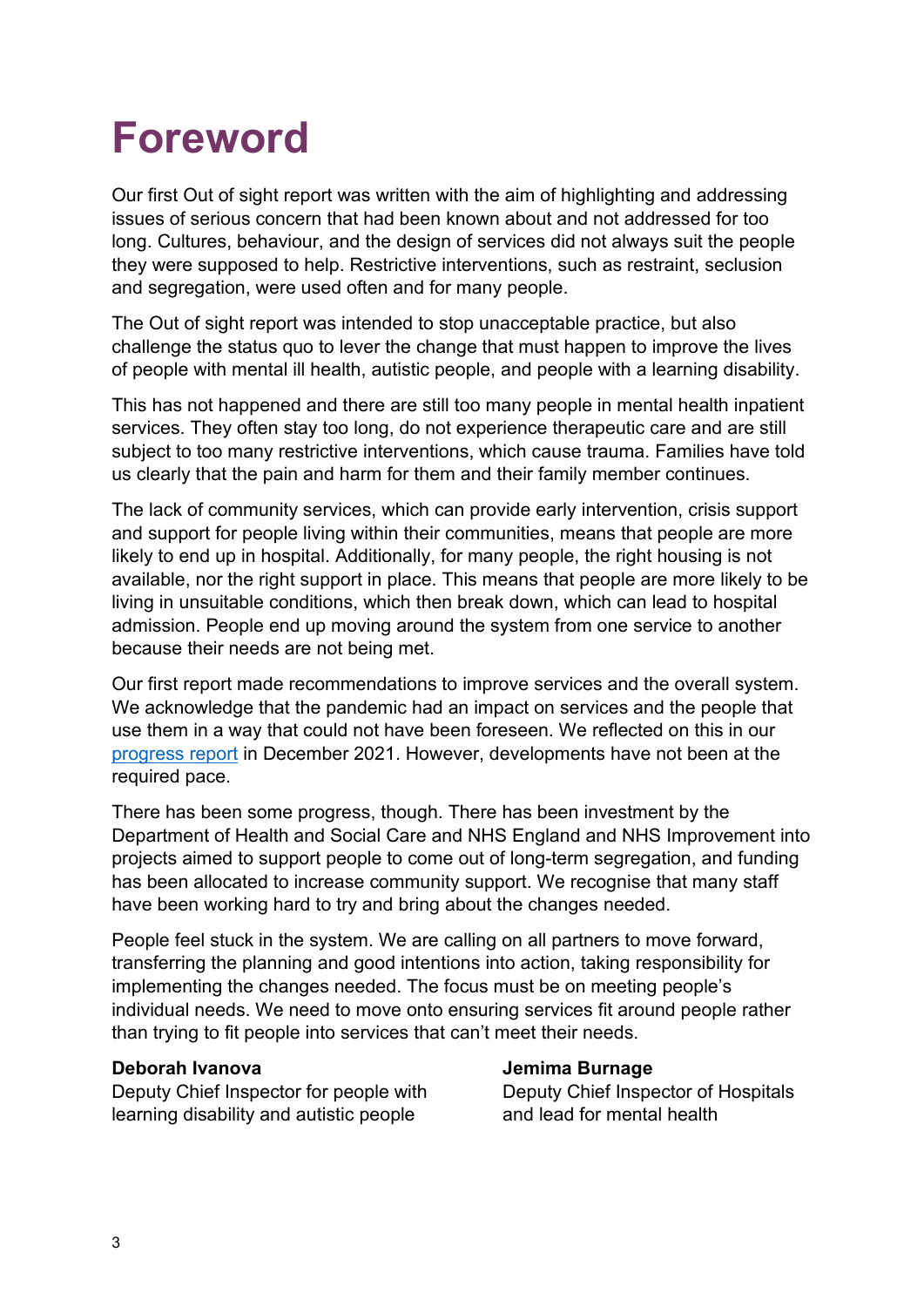# <span id="page-3-0"></span>**Summary of findings**

This report describes the progress made on the recommendations in our [Out of sight](https://www.cqc.org.uk/publications/themed-work/rssreview)  [– who cares? report,](https://www.cqc.org.uk/publications/themed-work/rssreview) published in October 2020, which looked at the use of restraint, seclusion and segregation in care services.

The recommendations were made for people with mental ill health, people with a learning disability and autistic people. However, there is more of a focus on people with a learning disability and autistic people, as we visited more services where they lived. This is reflected in the balance of evidence in this report.

This report updates on key themes, which means some recommendations are grouped together, rather than being in numerical order. We have reported on progress. We have also drawn attention to where progress has not been made.

We have shown whether each recommendation has been achieved, partly achieved, or not achieved.

#### **We consider these recommendations have not been achieved**

**Recommendation 1** – people have a home and the right support in place

**Recommendation 2** – people have the right community services commissioned

**Recommendation 3** – people have the right support to avoid crisis

**Recommendation 4** – people have their rights understood

**Recommendation 5** – people receive the right support in hospital

**Recommendation 7** – people have skilled staff to support them

**Recommendation 8** – people have bespoke services

**Recommendation 11** – people who experience restrictive interventions have these reported to CQC

**Recommendation 13** – people who are segregated in hospital experience good quality regular independent reviews

**Recommendation 14** – people have meaningful Care (Education) and Treatment Reviews because providers and commissioners are accountable

**Recommendation 15** – all people in segregation in hospital are recognised through updating the definition of long-term segregation

**Recommendation 16** – people see a reduction in the use of restrictive interventions

**Recommendation 17** – people in children's and adult social care services experiencing restrictive interventions would have these reported to regulators

#### **We consider these recommendations have been partly achieved**

**Recommendation 6** – improving how CQC regulates services for people with a learning disability and autistic people

**Recommendation 9** – recording data to improve local services

**Recommendation 10** – people's experience of person-centred care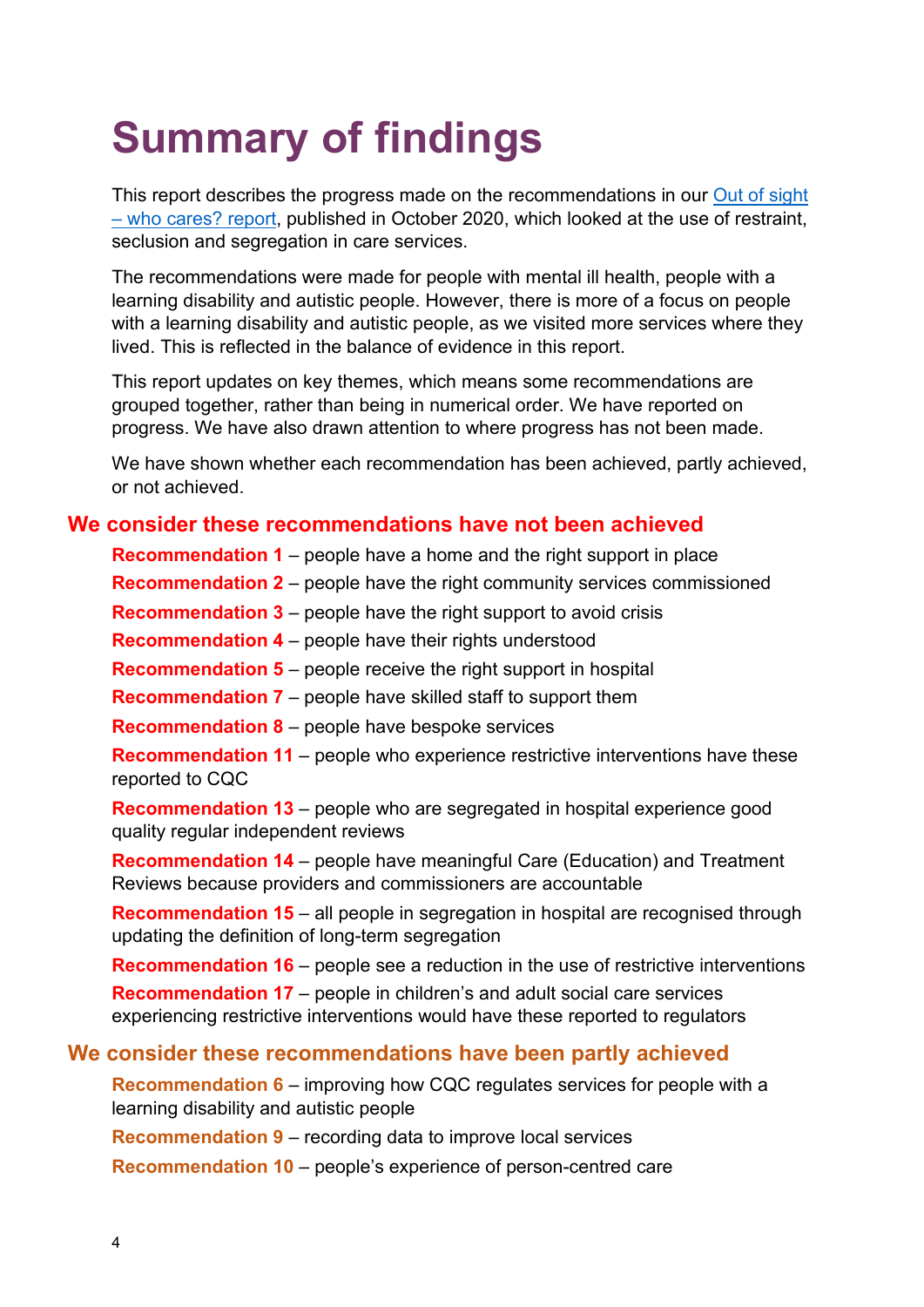**Recommendation 12** – people who experience restrictive interventions have regular oversight by commissioners

#### **There are no recommendations that we consider have been fully achieved.**

We have come to these conclusions through weighing up the evidence from what stakeholders, including people with lived experience, have told us; what progress has been made; and what impact this has had on outcomes for people. Where we have no evidence of a positive impact on the outcomes people experience, we have concluded that the recommendation has not been achieved. Where some impact is evident, we have concluded that the recommendation has been partly achieved.

We have reviewed national published data to inform this report, including the NHS Mental Health Services Data Set (MHSDS) and Assuring Transformation data set and inspection reports of services for children and young people with special educational needs and disability. Data on mental health inpatients from MHSDS covers all people receiving care in a mental health hospital, including autistic people and people with a learning disability.

We have also used data and insight that we have gained from our engagement with our Expert Advisory Group, voluntary and community sector organisations, provider representatives, government departments, health and social care leaders, nondepartmental government bodies, advocacy organisations, practitioners and people using services in health and social care. Throughout this report, we include stories of people's experiences of care. We have not used their real names.

Our findings from these sources have been corroborated, and in some cases supplemented, with input from subject matter experts.

CQC made a commitment to monitor and report on the recommendations. The responsibility for delivery of the majority of the recommendations lies with partners. Governance of those recommendations relating to people with a learning disability and autistic people must lie with the Department of Health and Social Care Building the Right Support delivery board to hold members to account and deliver the recommendations. The Department of Health and Social Care and partner organisations need to clarify how the recommendations relating to services for people with mental ill health will be progressed.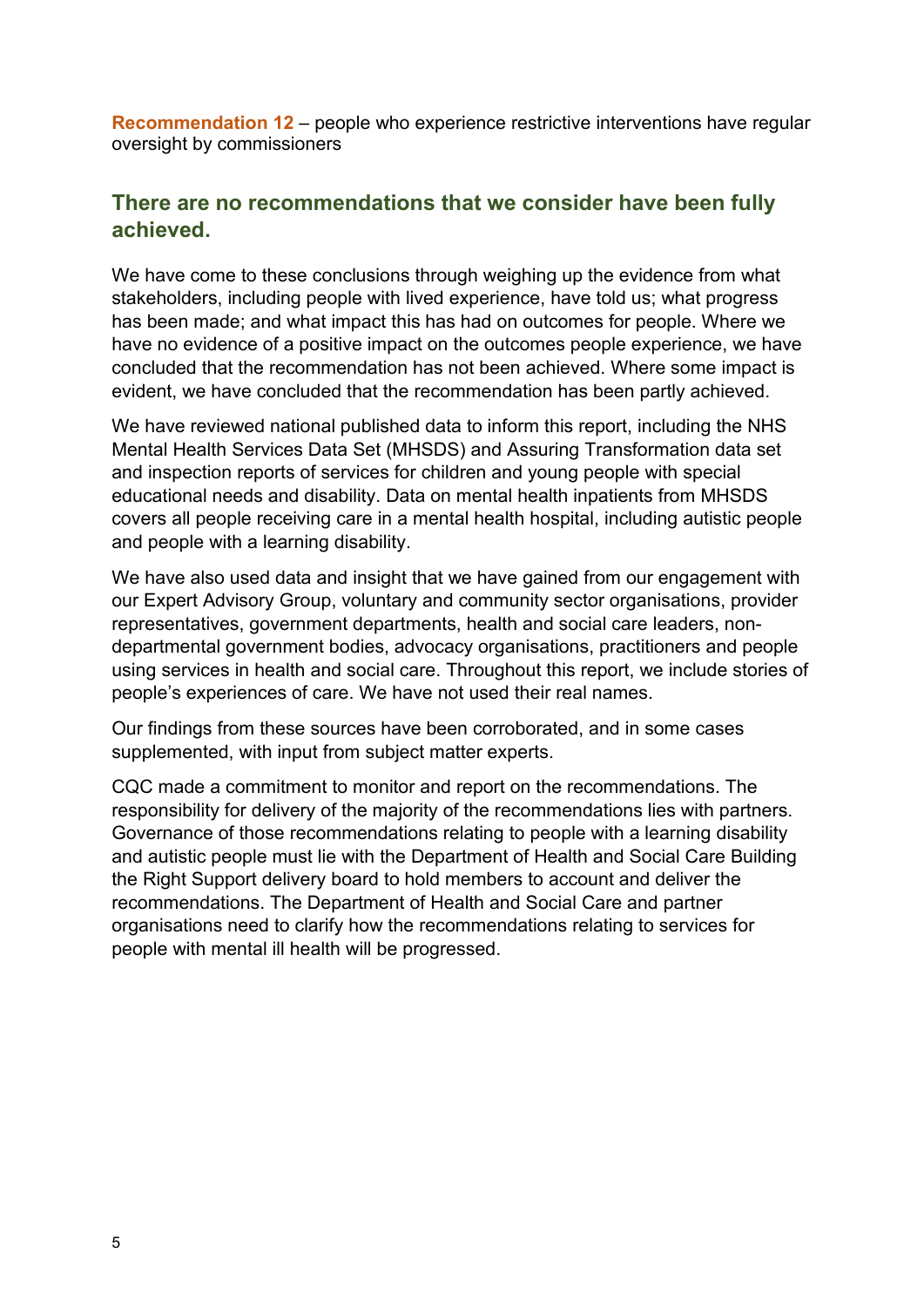# <span id="page-5-0"></span>**1. People's experience of person-centred care**

## <span id="page-5-1"></span>**Recommendation 10 (involvement of people and their families)**

True person-centred care is key to ensure that people can live the lives they want. It is about ensuring that people, their families and advocates are listened to and involved in planning their care and support. It is about treating them with respect and as equal citizens. This is key to ensuring that people receive the right support at the right time.

If recommendation 10 was fully implemented:

- people would be involved in developing their support and care plans. This would be central to the care they receive
- families and advocates would also feel that providers and commissioners listen to them and involve them in decisions
- people, their families and advocates who have concerns about services would be able to escalate them easily to the providers and commissioners
- people who need the support of an independent advocate with the right specialist knowledge would be able to receive it.

## **Has recommendation 10 been achieved?**

## **We consider that recommendation 10 has been partly achieved**

Truly person-centred care that is co-produced by people, their families and advocates is essential for people to live positive lives. While there are examples of this, too many people are not experiencing person-centred care, especially within hospital settings.

#### **Action needed:**

- All services need to ensure that person-centred care is co-produced with people and their families, and services should be accountable for this.
- More high-quality advocacy needs to be made available to everyone who needs it.
- Services should listen to and act on the concerns of people, their families, and advocates to ensure that people are receiving the best possible support.

## **What we are seeing and hearing**

We can see from the experiences that people have told us about in this and previous reports that people's care is often not person-centred. People and their families or advocates have not been central in developing their service, in finding the right place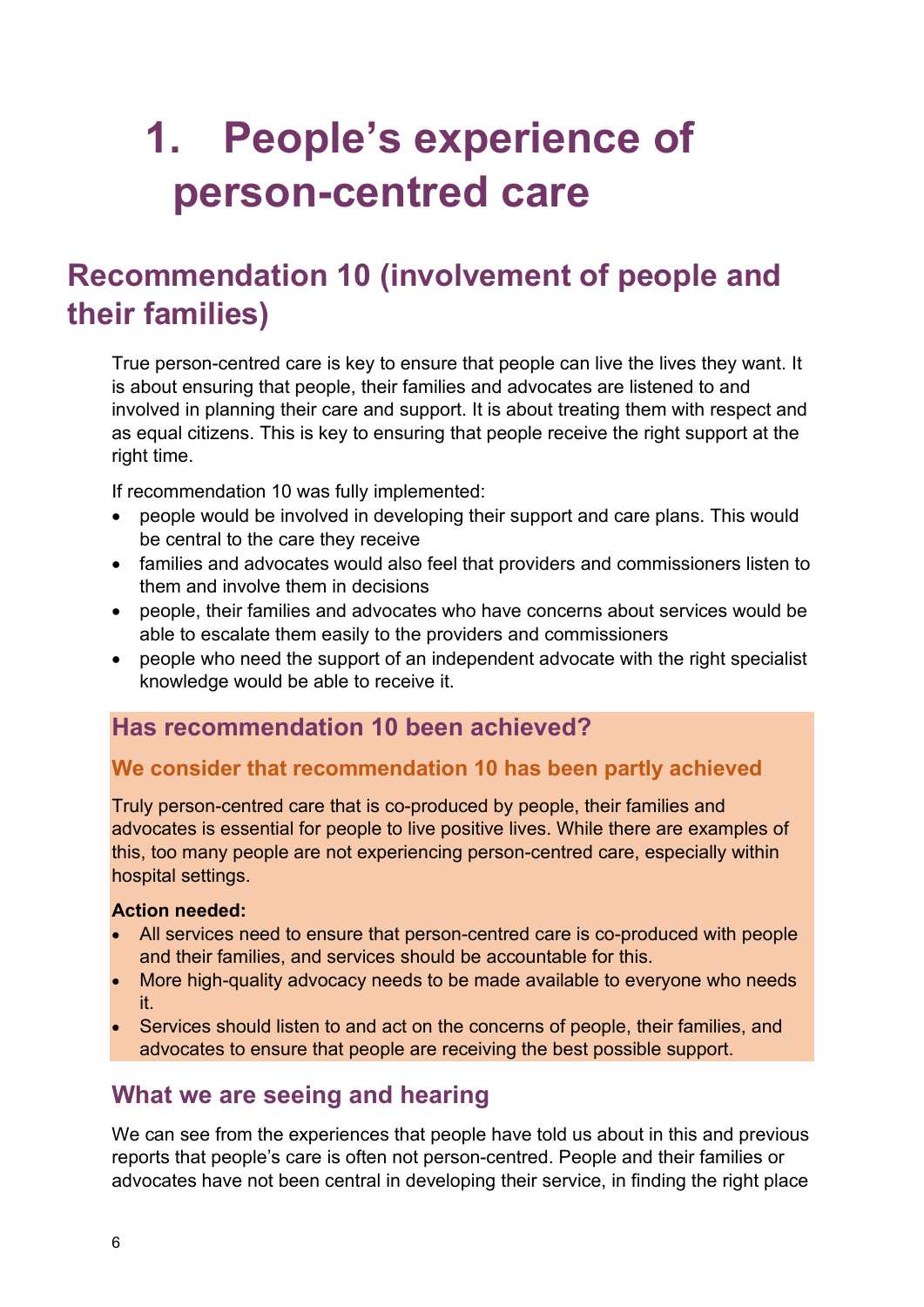to live and the right people to support them, or in developing their care plans. We therefore made recommendations to improve this.

We know that in some services this is happening. However, people are often not experiencing true co-produced person-centred care. Without this, people are more likely to hit crisis point.

The data for people with a learning disability and autistic people, taken from the [Assuring Transformation](https://digital.nhs.uk/data-and-information/publications/statistical/learning-disability-services-statistics/at-december-2021-mhsds-october-2021-final) data set for December 2021 finds that, for 59% of people with a learning disability and autistic people who were in hospital, it was recorded that the family was involved in discussing the care plan. For another 7% of people, the family was not involved at the request of the person. However, for nearly 1 in 10 people (9%) the family was not involved and for nearly a quarter of people (23%) it was not recorded whether the family was involved in discussing the care plan.

Below is an example of a home where we have seen true person-centred care where people are empowered to be able to live the lives they want to.

This is what we should expect to see in all services, across both health and social care.

#### **Example of person-centred care in a care home**

One person told our inspectors, "It's not a home, it's my home. I would live here for 20 years if I could!"

People said they were respected, encouraged, and emotionally supported, and commented on how much choice, control, and independence they have now.

Staff were excellent at exploring different ways to communicate with people, so they could express their needs and get their opinions heard. One person was supported to take complete control of their person-centred review, which included healthcare professionals. They were supported to write up the review outcomes and goals they wanted to work on in the future. The person told us they liked to see their 'own language' in their reviews, unchanged for health professionals.

The shared vision of a highly successful and inclusive service was driven by exceptional leadership. People, their relatives and health professionals thought the care home was a fantastic place to live. Comments included, "They've never given up on me", "Compassionate professionals", "Nothing is unachievable" and "Miracle home". Another person told us, "The home and staff have been amazing for me. When I arrived here my whole life was in a meltdown, I feel like they saved me."

People and their families still tell us that it is not always easy to raise and escalate concerns to providers or commissioners. Where they do, they can feel labelled as difficult or persistent complainers and are concerned that it will have a negative impact on how providers see and treat them or their loved one.

NHS England and NHS Improvement (NHSE/I) have told us that they are committed to co-production and involvement of people with a learning disability and autistic people and their families in the design and delivery of services and try to embed this in their national strategic development and work. They have also told us they remain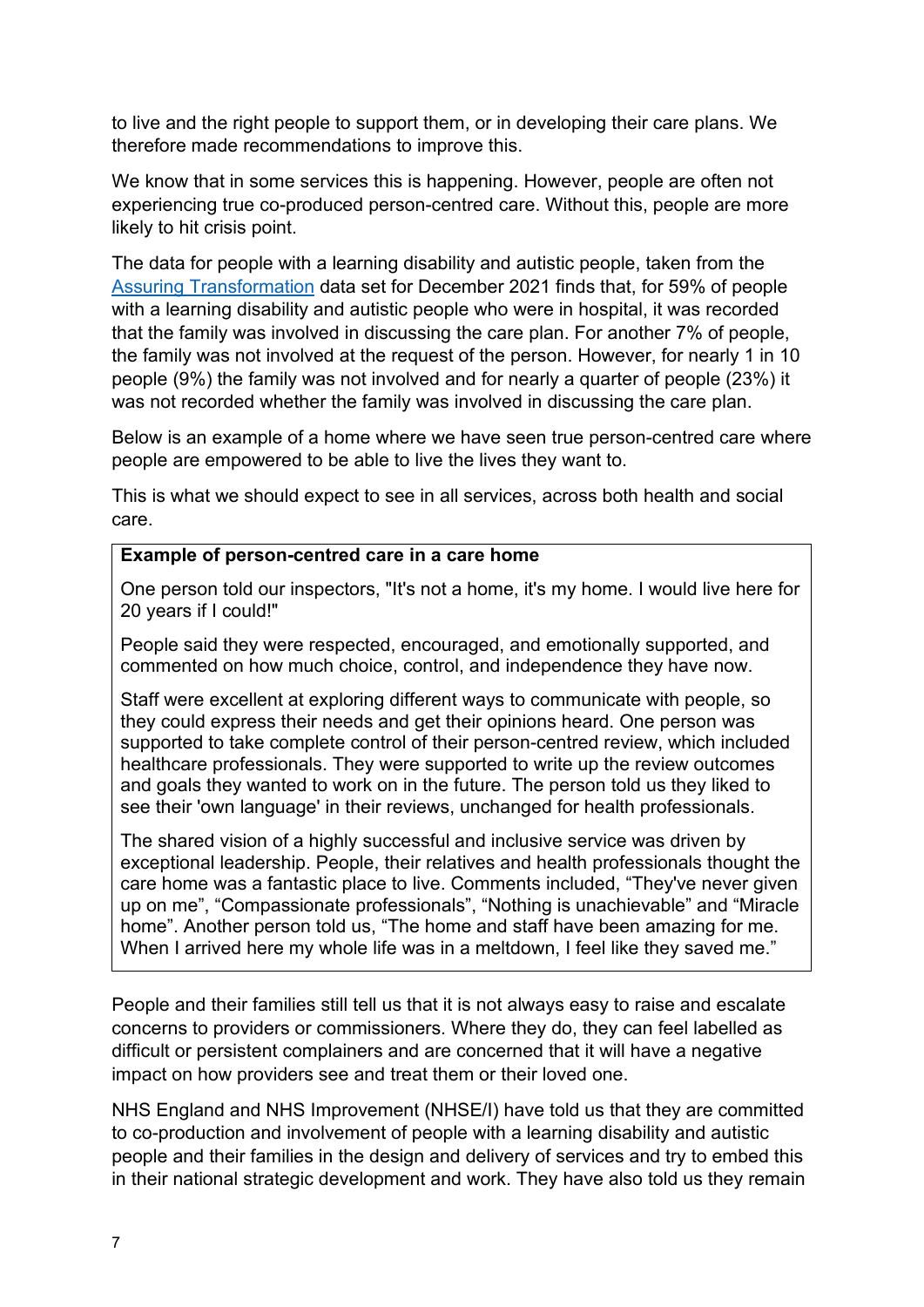committed to [Ask Listen Do](https://www.england.nhs.uk/learning-disabilities/about/ask-listen-do/) and expect all local services, systems and regions to have clearly articulated escalation processes.

## **Advocacy**

In our Out of sight report, we said that an investment and an action plan should be developed to ensure that all autistic people, people with a learning disability or people with mental ill health have access to an independent advocate. This would need adequate resourcing and specialist training for advocates.

We also said the action plan must expand on the recommendation of the [Independent Review of the Mental Health Act](https://www.gov.uk/government/publications/modernising-the-mental-health-act-final-report-from-the-independent-review) and also apply to those who are informal patients and those receiving social care who have their liberty restricted under legislation.

The Assuring Transformation data from December 2021 showed that most autistic people or people with a learning disability in hospital had access to an independent advocate. The data also suggests the quality of advocacy is improving, with 79% of organisations providing advocacy holding the Advocate Quality Performance Mark (QPM) in December 2021 compared to 71% at the beginning of the year. The QPM is a quality assurance assessment for providers of independent advocacy that is based on the principles contained in the Advocacy Charter and the Advocacy Code of Practice. However, this does not mean that everyone has access to advocacy.

When we spoke to leaders of advocacy organisations, they said that there is:

- a lack of resource for fully effective advocacy
- a lack of access to advocacy when a person is in seclusion or segregation
- a need for better collaboration with family members
- not enough staff skilled in advocacy, or in advocacy for people with autism and a learning disability
- no clear distinction at CQC between statutory and private advocacy provision in our reports.

NHSE/I have told us that £4.5 million in funding was allocated in 2021/22 for a review of advocacy for people with a learning disability and autistic people. The findings from this review will be shared with the Building the Right Support Delivery Board, which is run by the Department of Health and Social Care.

Advocacy providers have been concerned about the lack of funding for the provision of advocacy for a long time, and progress has been too slow.

# <span id="page-7-0"></span>**Recommendations 1 and 8 (right home, right support and bespoke services)**

People with mental ill health, a learning disability and autistic people want the same as everyone else – a home of their own.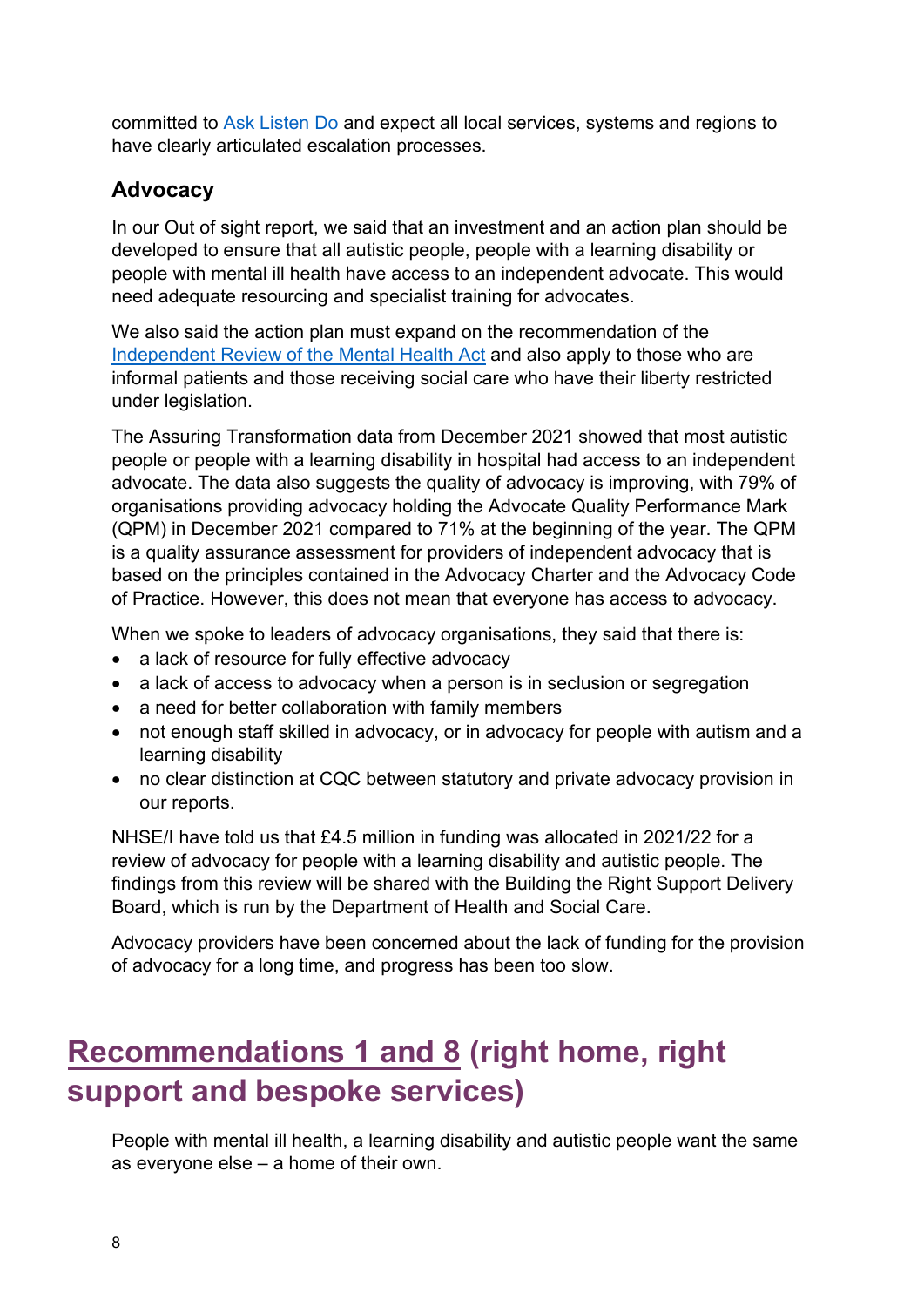Supporting people to remain in the community means having appropriate housing, with the right support available at the right time. It means working together with people and their families to develop true person-centred services with the right support in place. This helps prevent family or placement breakdown and avoids hospital admission.

When people are admitted to hospital, not having the right housing provision can lead to people being in hospital longer than necessary. To address this, we made recommendations for the government and commissioners to ensure that there was more of the right type of housing available, in line with our guidance, [Right support,](https://www.cqc.org.uk/sites/default/files/20200929-900582-Right-support-right-care-right-culture-FINAL.pdf)  [right care, right culture](https://www.cqc.org.uk/sites/default/files/20200929-900582-Right-support-right-care-right-culture-FINAL.pdf) and the government's guidance, [Building the right support.](https://www.england.nhs.uk/learning-disabilities/natplan/)

If recommendation 1 and 8 were fully implemented, people would:

- experience more joined-up care
- have their own single, personalised budget, agreed across education, health, and social care
- access the right support at the right time across education, health, and social care, including specialist community teams that understand their needs
- have access to the right type of housing and support to meet their needs in their local communities or communities of their choice
- be less likely to be in inpatient services
- live in a home that is bespoke, in the community of their choice with personcentred care.

## **Have recommendations 1 and 8 been achieved?**

## **We consider that recommendations 1 and 8 have not been achieved**

Not enough people are able to have a home of their own with the right support in place.

#### **Action needed:**

- People should be able to move to ordinary homes on ordinary streets with the right support and only be in hospital when receiving treatment.
- People's homes and support must be developed through co-production with people and their families.
- People's rights must be promoted to ensure person-centred support and true citizenship.

## **What we are seeing and hearing**

People with lived experience, their families and commissioners continue to tell us that there is not enough provision of housing with the right support available. The Local Government Association tell us that there isn't enough of a joined-up approach between housing, social care and health. This is leading to some housing departments not being compliant with the Equality Act 2010 and duties to make reasonable adjustments to enable access to housing. In addition, some housing departments are not planning for any specific housing needs of people with a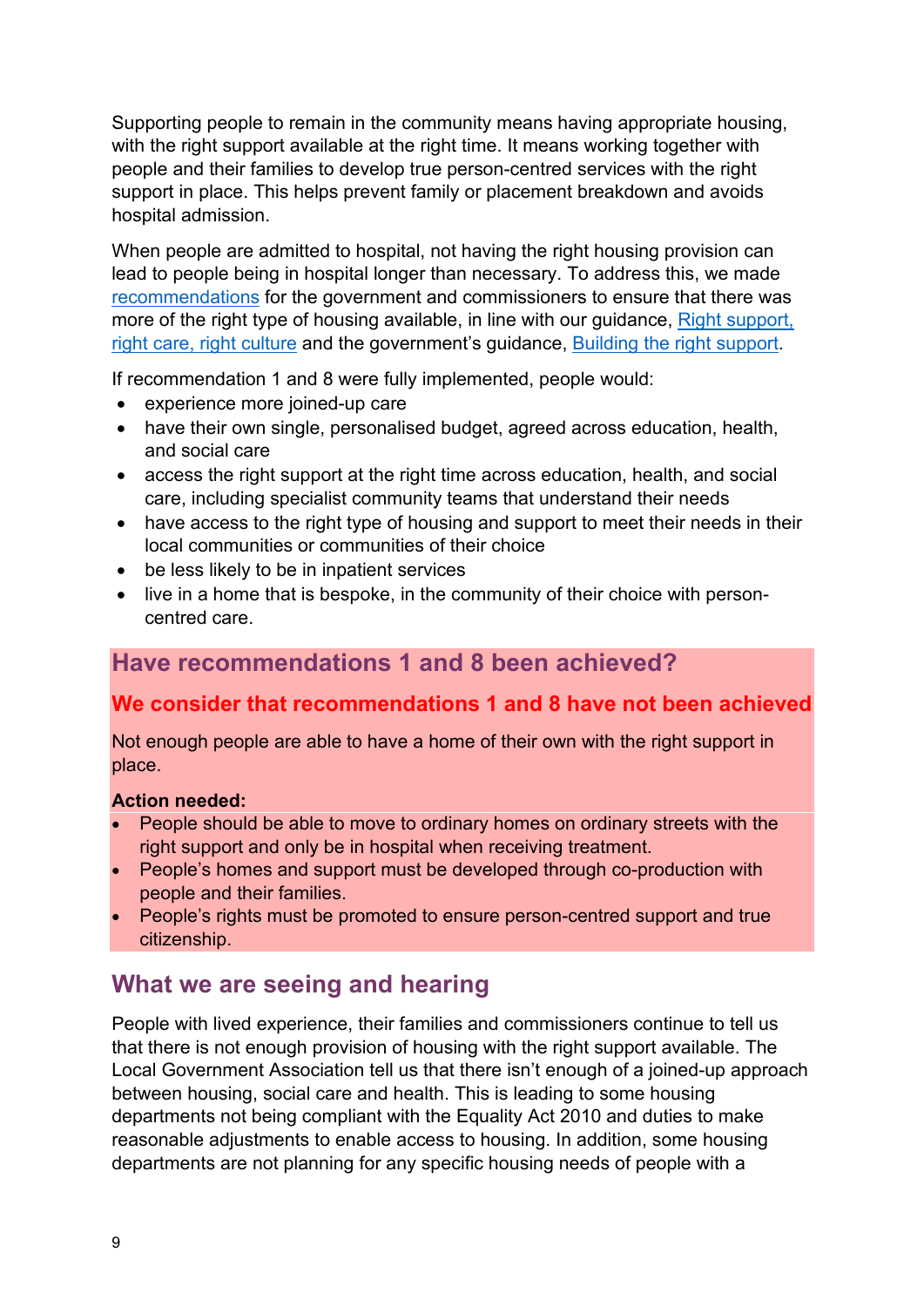learning disability or autistic people in their local community housing plans or, when they do, they do not consider access to an ordinary home on an ordinary street.

Data for April 2020 to March 2021 from the [Adult Social Care Outcome Framework](https://digital.nhs.uk/data-and-information/publications/statistical/adult-social-care-outcomes-framework-ascof/england-2020-21) shows that 78% of working-age adults who were receiving long-term local authority support for a learning disability were living in 'settled accommodation'. This increased by one percentage point on the previous year. Settled accommodation is where a person can reasonably expect to stay as long as they want, as opposed to accommodation that is either unsatisfactory or where residents do not have the security of tenure, such as care homes.

Only 58% of working-age adults who were receiving secondary mental health services were living in settled accommodation at the time of their most recent assessment, formal review, or other multi-disciplinary care planning meeting. This figure had not changed from the previous year.

There is considerable regional variation in the proportion of adults with a learning disability or mental illness who live in settled accommodation, with the West Midlands having the lowest level.

The lack of suitable community housing alongside the lack of adequate community services to provide care and support, means that some people's needs aren't being met. Some people cannot be discharged from hospital and others are moved to inappropriate settings, which are more likely to lead to re-admission to hospital. When we have taken enforcement action against services that are not providing the right support, we have found that closing these services sometimes poses difficulties, as it can be hard to then find the right services due to the lack of suitable housing and support available.

The Assuring Transformation data published by NHS Digital shows that nearly a quarter (23%) of the 65 autistic people or people with a learning disability who were admitted to hospital in December 2021 were re-admissions of people who had been discharged within the last year.

Since the abuse scandal at Winterbourne View hospital, successive governments have promised and missed their targets to reduce the number of autistic people and people with a learning disability in inpatient units. The recent report by the [Health](https://committees.parliament.uk/publications/6669/documents/71689/default/)  [Select Committee](https://committees.parliament.uk/publications/6669/documents/71689/default/) in July 2021 further highlights the lack of community provision for autistic people and people with a learning disability to be able to live fulfilled lives in the community.

## **Individual budgets**

In our Out of sight report, we called for a system where budgets across education, health and social care can be pooled to meet individual needs. We often hear stories from people who tell us that there are delays in accessing the right support due to discussions and disagreements on which budget this should come from. This is often why people are moved to inappropriate settings in the community, as commissioners sometimes are under pressure to put budget before people's needs. This short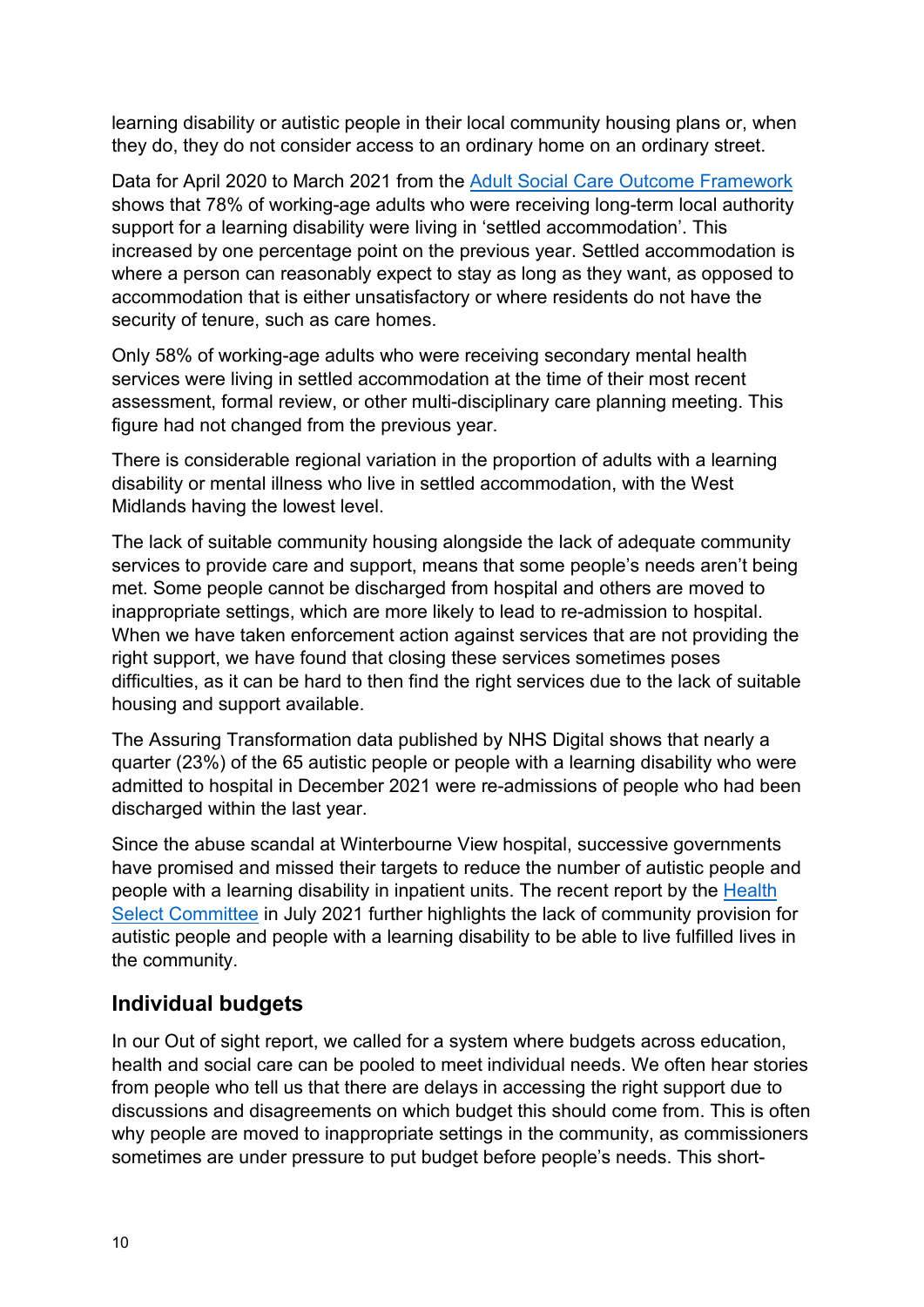sighted approach has long-term costs, as it can contribute to a crisis that leads to hospital admission.

This is then repeated when people need to be discharged from hospital as health and social care can struggle to decide who will be responsible for the different costs of people's care.

At present when people are in hospital, local authorities have no responsibility for payment. This does not give them an incentive to support people to be discharged to community placements, as it will then come out of their budget. People who have been detained under certain parts of the Mental Health Act are entitled to section 117 aftercare which can help them to access community support. However, as reported in our [Monitoring the Mental Health Act in 2020/21 report,](https://www.cqc.org.uk/publications/major-reports/leaving-hospital) people do not always manage to access this.

The current funding system must be tackled and replaced by a system that ensures a person's budget follows them between services. The [Health Select Committee](https://committees.parliament.uk/publications/6669/documents/71689/default/)  [outlined in their July 2021 report](https://committees.parliament.uk/publications/6669/documents/71689/default/) concerns regarding the current funding system. The money used to keep people in hospital needs to be reinvested in appropriate community support and housing to enable people to live the lives they want where they want.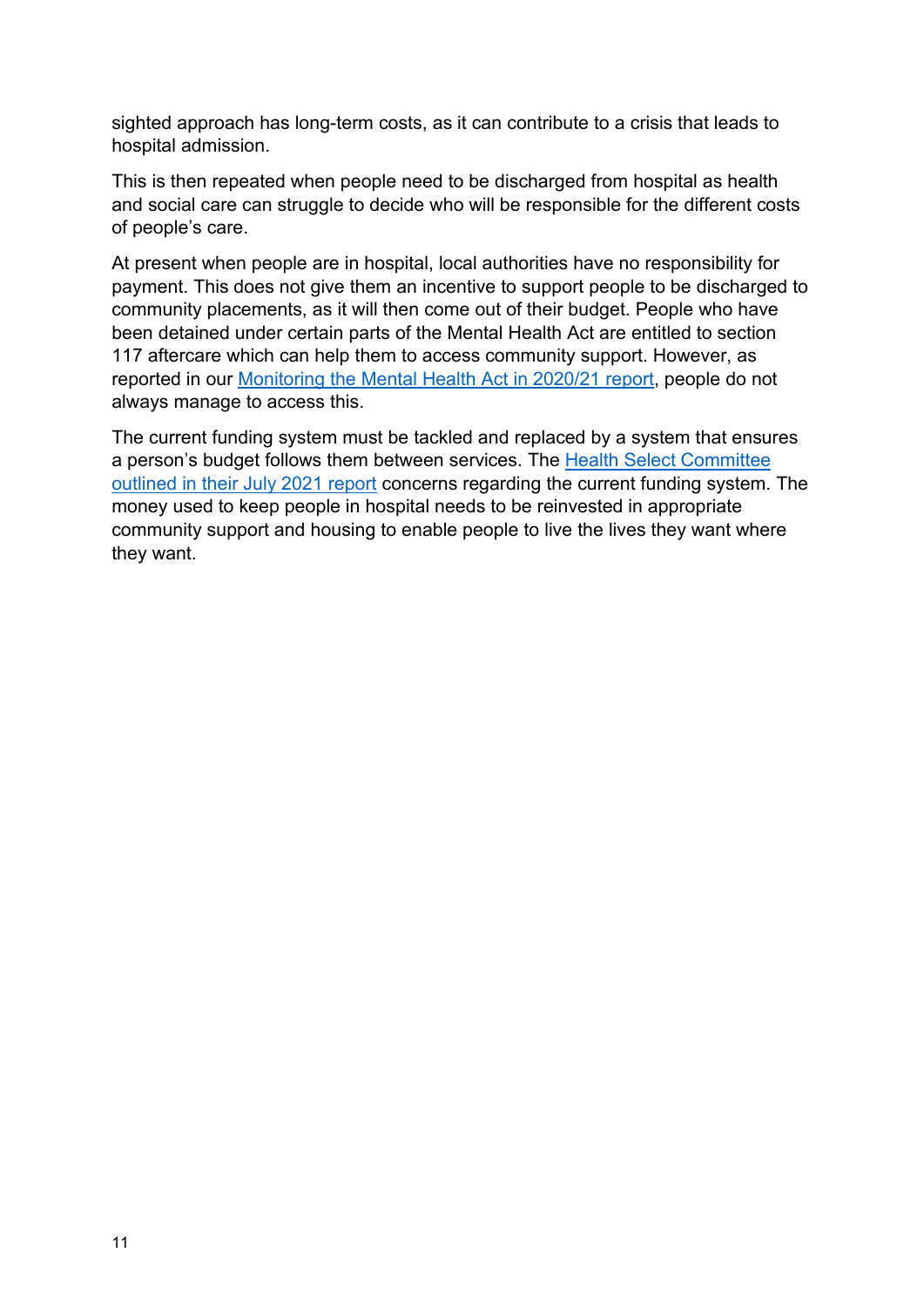# <span id="page-11-0"></span>**2. People's experience of hospital care**

# <span id="page-11-1"></span>**Recommendation 5 (receiving the right support in hospital)**

In [our Out of sight report](https://www.cqc.org.uk/publications/themed-work/rssreview) in 2020 we highlighted the awful experiences that many people in hospitals were having. We found that poor physical environments, restrictive cultures, poorly paid and unskilled staff meant that hospitals were not therapeutic environments. This often led to people becoming distressed, which led to restrictive interventions such as restraint, seclusion and segregation.

To address this, we made recommendations to the government, NHS England and NHS Improvement (NHSE/I) and commissioners to ensure that when people are admitted to a mental health hospital (including assessment and treatment units for people with a learning disability and autistic people), they receive planned, high quality, specialist care for the shortest time possible in a therapeutic environment. We have highlighted below what it would mean for people if these recommendations were implemented.

If recommendation 5 was fully implemented, people who are admitted to hospital would:

- only be admitted when essential for their treatment, and for the shortest time possible. The focus would be on discharge, and planning for this would start before admission
- be assessed by community health and social care teams before admission who understand their needs, with measurable objectives set for the admission
- receive high-quality, specialist care, in an appropriate environment, with small units for autistic people, specifically designed to meet their needs
- receive further assessments to screen for autism, sensory sensitivities, physical health, mental health needs, learning disability, trauma, and any other relevant assessments, so that the objectives set on admission and care plans would meet people's needs
- receive person-centred care in hospital environments that are therapeutic, enabling person-centred and trauma-informed care
- have a named budget holder, who must be responsible for commissioning a new placement within an agreed timeframe
- would have a named care co-ordinator and system navigator if they have multiple needs.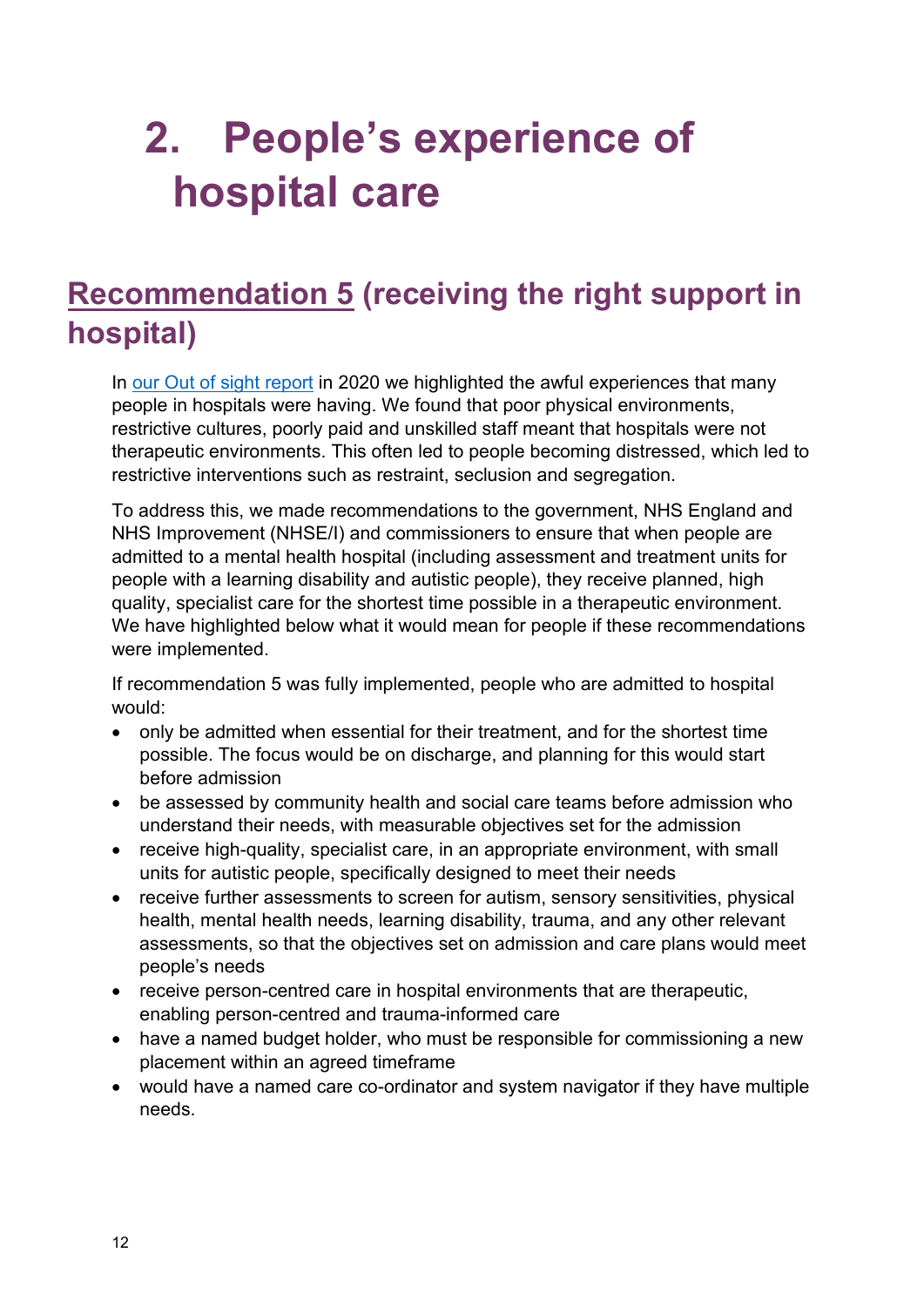## **Has recommendation 5 been achieved?**

## **We consider that recommendation 5 has not been achieved**

There are still too many people in hospital, in environments that are not therapeutic, and people are staying there too long. There has been significant investment in improving therapeutic environments, however it is too early to see the impact.

#### **Action needed:**

- People must only be admitted to hospital when it is essential. It must be timelimited and only for treatment, not because there is a lack of support in the community.
- Culture must be changed to promote rights and ensure a co-produced personcentred, trauma-informed approach.
- Discharge planning and setting objectives must happen before or immediately after people are admitted.

## **What we have been seeing and hearing**

There is still a long way to go to make this recommendation a reality. There are still too many people in hospital, and we are still hearing too many accounts of people in inpatient units receiving poor care and treatment. Recent stories that have made the headlines, such as '*Patient A'* and '*Tony Hickmott'*, *Cawston Park Hospital*, and the [BBC report on the failures of specialist mental health units,](https://www.bbc.co.uk/news/uk-59964353) have highlighted that people are not always receiving the care and treatment that they should while in hospital and their discharge is not being prioritised. This is supported by findings from our inspections.

The [Health Select Committee's report from July 2021](https://committees.parliament.uk/publications/6669/documents/71689/default/) further highlights that being in hospital is often not therapeutic, and that there is a lack of discharge planning. There is not enough appropriate community support available to help prevent admission and then enable discharge.

#### **Scarlet's story of being in hospital**

My name is Scarlet and I have bipolar. I stayed in hospital for four months because they couldn't get my medication right. I wasn't offered counselling.

I only saw the consultant once a week for ten minutes, and he would decide if you were staying in. I feel like decisions were made without me, and I'm not sure if my husband felt involved. I've still not seen my care plan. I have asked for it before and they said, "Oh, you've had one."

In terms of family visiting, I could see them once a week for about an hour, which is not long. I feel like family should have more of an input.

No-one acknowledges the trauma of being an inpatient. I don't think it helps when there are people with different levels of mental illness.

I called hospital a glorified prison. I live at home now and it is better for me, but you still have flashbacks to when you weren't allowed to bath on your own or go into the kitchen without asking a member of staff.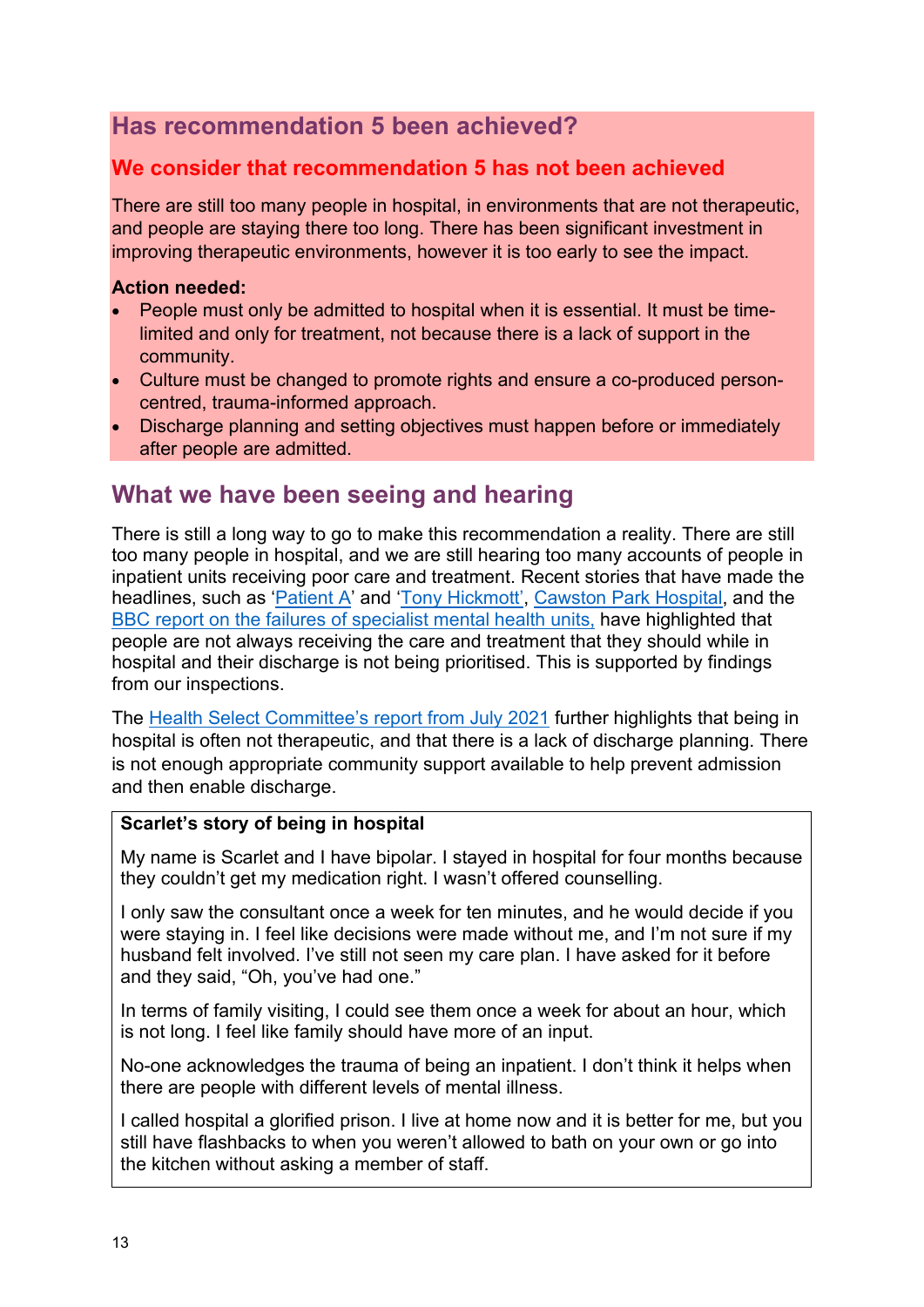## **Therapeutic environment**

Hospital environments can be overwhelming for everyone. People no longer have access to familiar things around them that give them comfort. They also lose their usual routine. Hospitals can be particularly difficult for autistic people, for example because they may have sensory sensitivities affected by environments. On top of this, if staff do not understand people's needs, such as the trauma they have experienced, their communication needs or how their autism affects them, the whole situation becomes even more distressing for people. This can lead to people being subjected to inappropriate restrictions.

Rather than being therapeutic, the ward environment is often focused on containment and risk management with people's distress looked at as behaviour to manage rather than a communication of unmet needs. Autistic people tell us that staff on the ward often do not recognise their autism diagnosis or understand how it affects them.

Additionally, people do not always have access to regular therapy to get better, such as psychology, occupational therapy or speech and language therapy. Access to education for children and young people may be limited.

#### **Jasmine's story of being in hospital**

I was admitted in hospital in April 2021 due to a bad episode of depression.

The nurses were always busy. I often felt like a burden and was afraid to talk to the nurses, as I felt like I was annoying them and adding to their workload. When I did ask them a question, they told me to talk to another nurse or come back to them later. I would get very confused as I did not know when 'later' meant. I discussed this in my ward round with my psychiatrist who spoke to the nurses about being more specific with me about timeframes. The nurses put this into action, and I was happy with the result.

I also did not feel safe in the hospital as there was a patient who was verbally and physically aggressive towards me. She once took my phone and refused to give it back to me. There was a nurse nearby, but they were busy talking to another patient. When I got her attention, she helped me get my phone back. I felt like the ward was very understaffed and nurses weren't very supportive.

#### **Ali's story of being in hospital**

When Ali went into hospital because of mental ill health, she thought there was a lack of staff, probably because of COVID-19 and having to self-isolate. There were a lot of agency staff, so there was no consistency. She said, "When I've been in hospital before it was similar. There was not very much therapeutic input. It was more about containment and medication. There's nothing to do or keep your mind off what you're experiencing."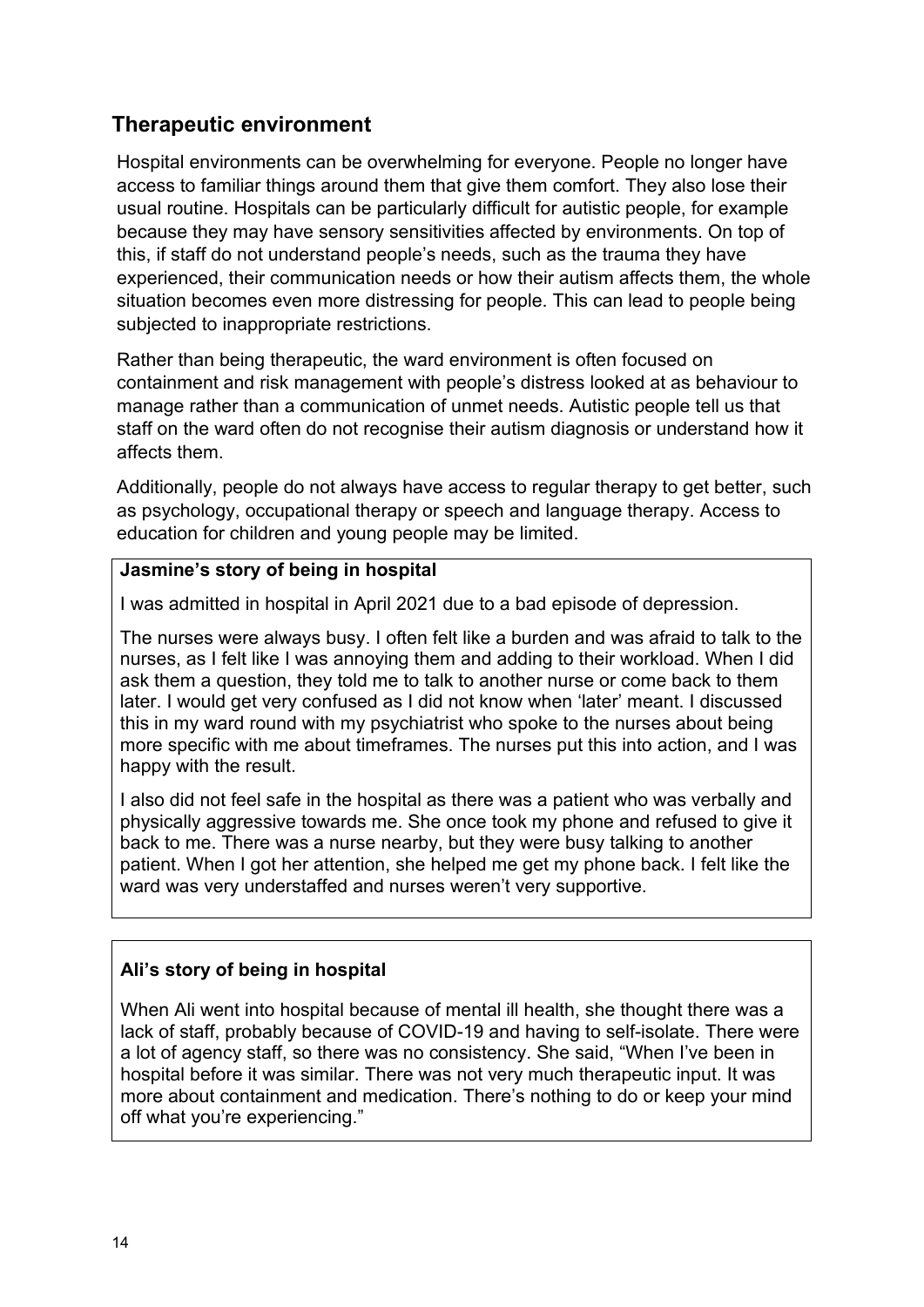There has been progress on working towards this recommendation. However, as yet, people have not felt a significant impact from this progress.

[The NHS Long Term Plan \(2019\)](https://www.longtermplan.nhs.uk/) has set a commitment that by March 2024 inpatient mental health services will be improved by increasing investment in therapies and activities, to give people a better experience in hospital. NHSE/I told us that to support acute mental health care that is therapeutic and purposeful from the outset, new funding has been secured to increase the number and mix of staff on the wards.

[NHSE/I have developed the Learning Disability Improvement Standards for NHS](https://www.england.nhs.uk/learning-disabilities/about/resources/the-learning-disability-improvement-standards-for-nhs-trusts/)  [trusts.](https://www.england.nhs.uk/learning-disabilities/about/resources/the-learning-disability-improvement-standards-for-nhs-trusts/) The standards are intended to help organisations measure quality of service and ensure consistency across the NHS in how they support people with a learning disability and autistic people. In 2020, 178 trusts participated. The Long Term Plan commitment is to roll them out across all NHS-funded services by March 2024.

In 2019, NHSE/I established [The National Quality Improvement Taskforce for](https://www.england.nhs.uk/mental-health/cyp/children-and-adolescent-mental-health-service-inpatient-services/improvement-taskforce-children-young-people/)  [children and young people's mental health inpatient services for children and young](https://www.england.nhs.uk/mental-health/cyp/children-and-adolescent-mental-health-service-inpatient-services/improvement-taskforce-children-young-people/)  [people's mental health, learning disability and autism inpatient services. This has](https://www.england.nhs.uk/mental-health/cyp/children-and-adolescent-mental-health-service-inpatient-services/improvement-taskforce-children-young-people/)  [worked on a range of projects aimed at improving the quality of care for children and](https://www.england.nhs.uk/mental-health/cyp/children-and-adolescent-mental-health-service-inpatient-services/improvement-taskforce-children-young-people/)  [young people in mental health inpatient care.](https://www.england.nhs.uk/mental-health/cyp/children-and-adolescent-mental-health-service-inpatient-services/improvement-taskforce-children-young-people/) The Taskforce has:

- developed a national [Clinical Competency Framework](https://www.ucl.ac.uk/pals/node/16761/) with Health Education England (HEE)
- commissioned [Specialist Autism Training](https://maudsleylearning.com/courses/cyp-autism-train-the-trainer/) with HEE, co-designed and delivered with people with lived experience
- commissioned King's College London to work with 20 children's and young people's wards to deliver the [Safewards](https://www.kcl.ac.uk/research/implementing-safewards-on-childrens-and-young-peoples-mental-health-wards-1) programme by March 2023
- commissioned the Restraint Reduction Network to co-produce documents and [tools to help staff, families and inpatients understand blanket restrictions,](https://www.england.nhs.uk/mental-health/cyp/children-and-adolescent-mental-health-service-inpatient-services/guidance-and-resources/) as well as guidelines for people who have been subjected to a restrictive intervention and for the staff that have applied it.

## **Quality of inpatient care**

Due to the lack of community services and hospital beds across all mental health services, commissioners are still sending people into inpatient units that we have rated inadequate.

The [Health and Social Care Committee's July 2021 report s](https://committees.parliament.uk/publications/6669/documents/71689/default/)howed that in June 2021, 170 people with a learning disability and autistic people were in hospitals rated inadequate, and a further 185 people were in services rated requires improvement.

It is possible to have a positive hospital experience. Despite working in difficult circumstances, staff can be caring, understand what it means to be autistic and help people to see family and friends and involve them in their care and support.

#### **Rebecca's experience of inpatient care**

I am autistic and have an eating disorder.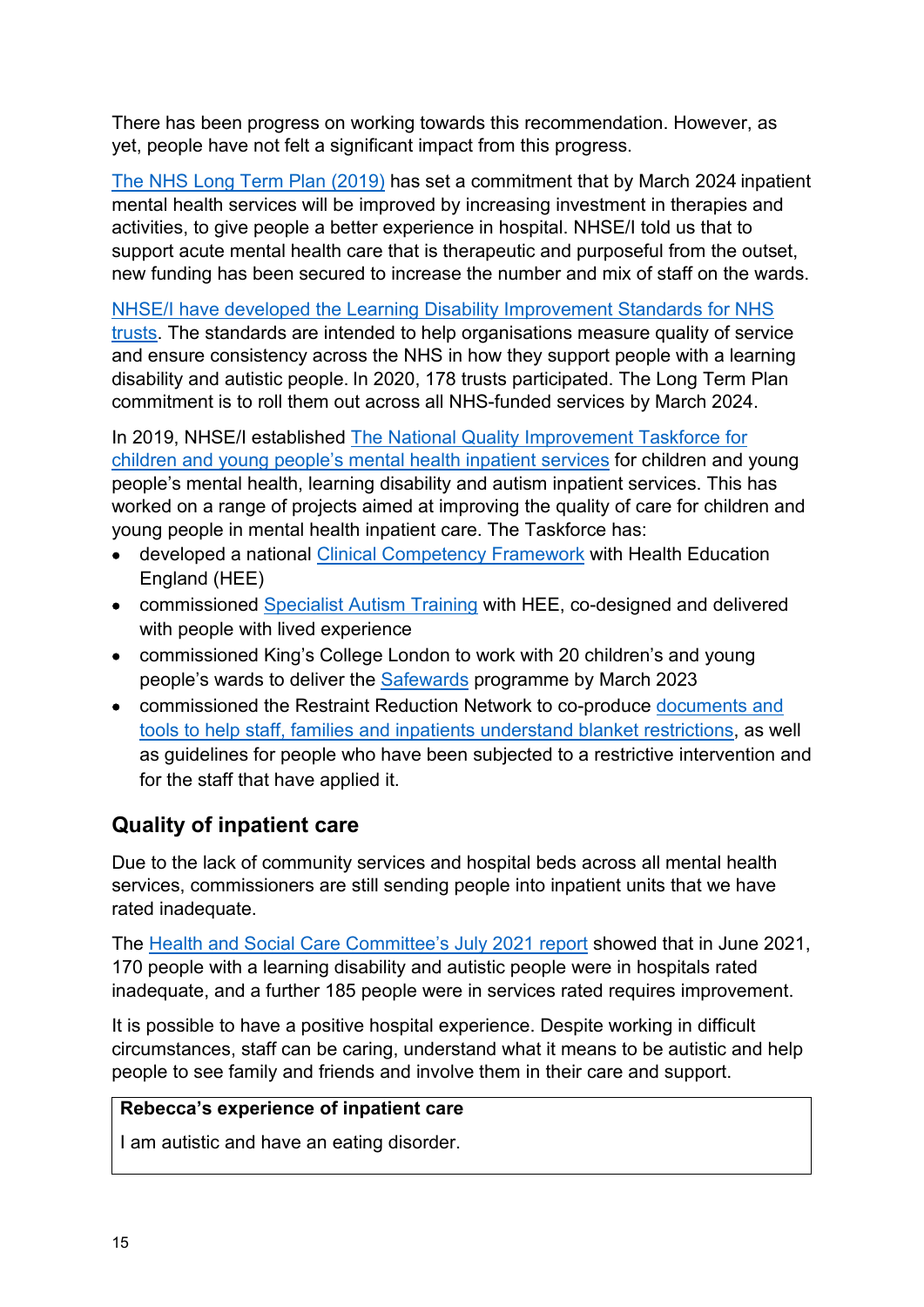I was an inpatient during the Covid restrictions which was really challenging. I did struggle without my family being able to come in and visit me. When I was really struggling, I was allowed to see a psychologist. I explained I liked to take photos and they agreed I could use my mobile phone camera in the garden. Each day a part of my routine was taking photos of things in the garden (not patients) using mindful photography techniques; this helped me to cope.

When I was moved to another hospital after two weeks the change was overwhelming. In that hospital I met a member of staff that understood autism and created a visual routine for me, including daily one to one time with staff, gentle one to one exercise and occupational therapy. At times I struggled with distress, often around sensory overload from noise, things not being clear and ward rounds being difficult.

I can recall the kindness of a particular healthcare assistant who would always check in on all the patients when they started their shift. They made me feel human and took me on leave within the grounds to buy snacks from the vending machine to find some way of replicating normality. The ward also had an art room, which was open all day and up to 11pm. On many wards access to things like this are really restricted. That room felt like a place of safety, peer support and connection – it was a place where I was able to see a tiny bit of hope.

I know there was reluctance to admit me to hospital as I'd had admissions in the past, but those five weeks in hospital helped me to get to a place of hope where I could manage my mental health back in the community.

## **The number of people in hospital**

Too many people are still spending too long in mental health hospitals too far away from home. NHS Mental Health Services Data Set (MHSDS) shows that, while the number of people in mental health inpatient services reduced in 2020, they have since rebounded to be similar to pre-pandemic levels. There were 25,023 inpatients at the end of October 2021, just 1.2% below the number of inpatients at the end of October 2019, with 1,199 of these being people aged 18 or younger.

The [NHS Long Term Plan](https://www.longtermplan.nhs.uk/) made a commitment that by March 2024 the number of autistic people or people with a learning disability in mental health inpatient facilities will be reduced by 50% compared to the number in March 2015. There has been progress on this. Th[e data from the Assuring Transformation collection published by](https://digital.nhs.uk/data-and-information/publications/statistical/learning-disability-services-statistics/at-december-2021-mhsds-october-2021-final)  [NHS Digital](https://digital.nhs.uk/data-and-information/publications/statistical/learning-disability-services-statistics/at-december-2021-mhsds-october-2021-final) shows that at the end of December 2021, there were 2,065 autistic people or people with a learning disability in hospitals in England (figure 1). This is a 29% reduction on the March 2015 figure and a 6% reduction since we published our Out of sight report in October 2020.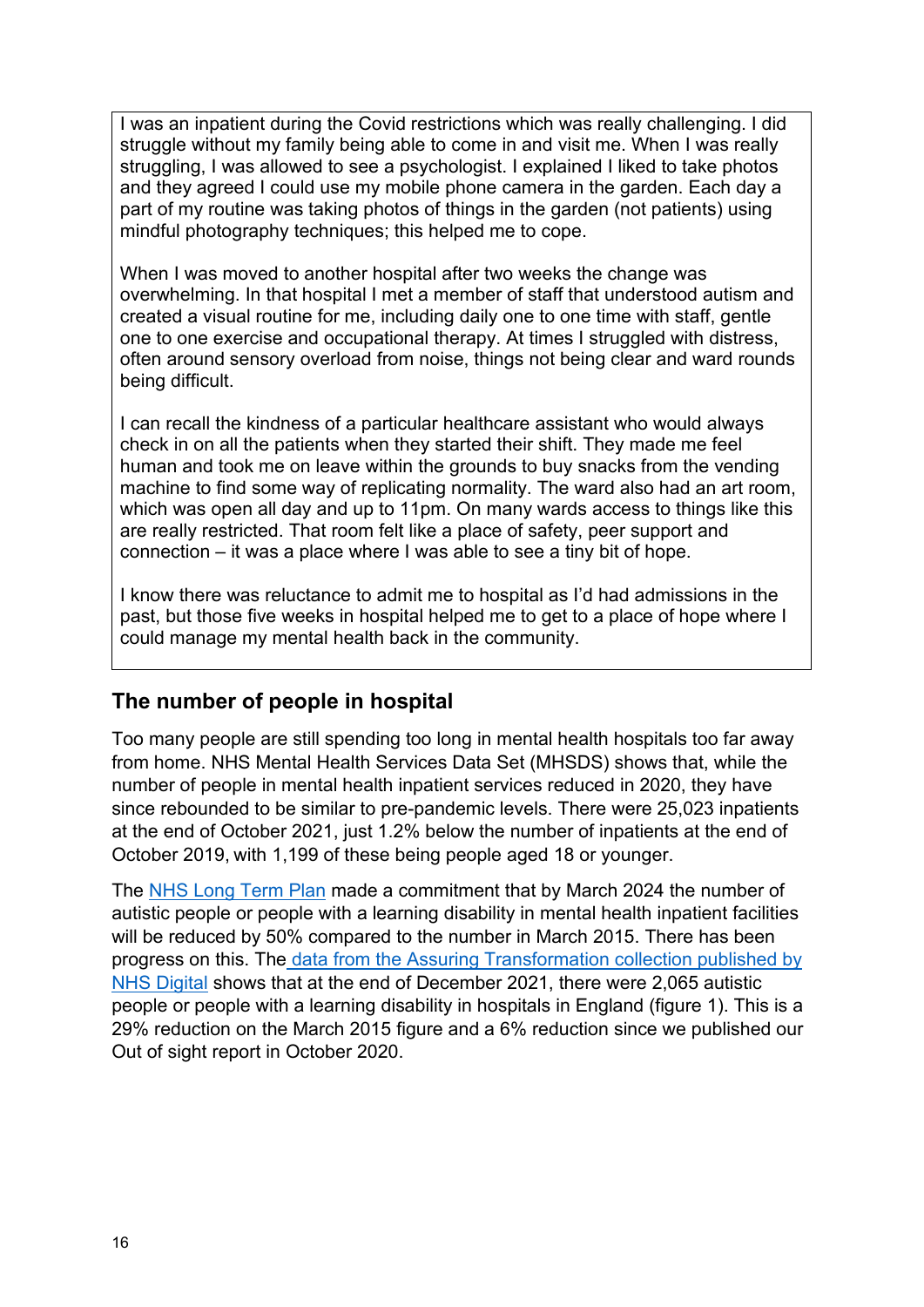

#### **Figure 1: Number of autistic people or people with a learning disability in hospital – March 2015 to December 2021**

Source: NHS Digital, Assuring Transformation data set

The NHS Long Term plan also set a target that by March 2024 "for every one million adults, there will be no more than 30 adults with a learning disability and/or autism cared for in an inpatient unit." Our analysis shows that at the end of December 2021 this number stood at 43, so there is further progress needed to meet this target.

However, the NHS Long Term Plan commitment that for every one million children and young people, no more than 12 to 15 children and young people who are autistic or have a learning disability would be cared for in inpatient facilities, is currently on track to meet the target.

The Assuring Transformation data for December 2021 shows that the number of people in hospital with a diagnosis of 'learning disability only' has nearly halved since March 2015, whereas the number of people with a diagnosis of 'autism only' has increased by 61%.

There has been an increase in the number of people having to go to hospitals 'out of area' (away from their local community). The [Health Service Journal](https://www.hsj.co.uk/mental-health/unprecedented-numbers-sent-hundreds-of-miles-for-a-bed/7031886.article?mkt_tok=OTM2LUZSWi03MTkAAAGCpsnwbpqzVKQfst0ufl0QuXnxEQO2HPW7pQ1j7VYOVWjWmn1wOx_4smbxN0DPMonkMXNxFuwMYFKH16xThhbi335QUOhERflsiGws3eajXbso9Hw) recently reported that out-of-area placements had returned to pre-pandemic levels through most of 2021 but then increased towards the end of the year. These increases have been put down to a number of reasons, which we have also highlighted in this report, such as workforce shortages, COVID-19 and lack of available beds. The Assuring Transformation data set for December 2021 shows that, after excluding newly admitted patients and those where the person's home postcode could not be traced or derived, more than a third (36%) of autistic people and people with a learning disability in hospital are 50km or more away from home.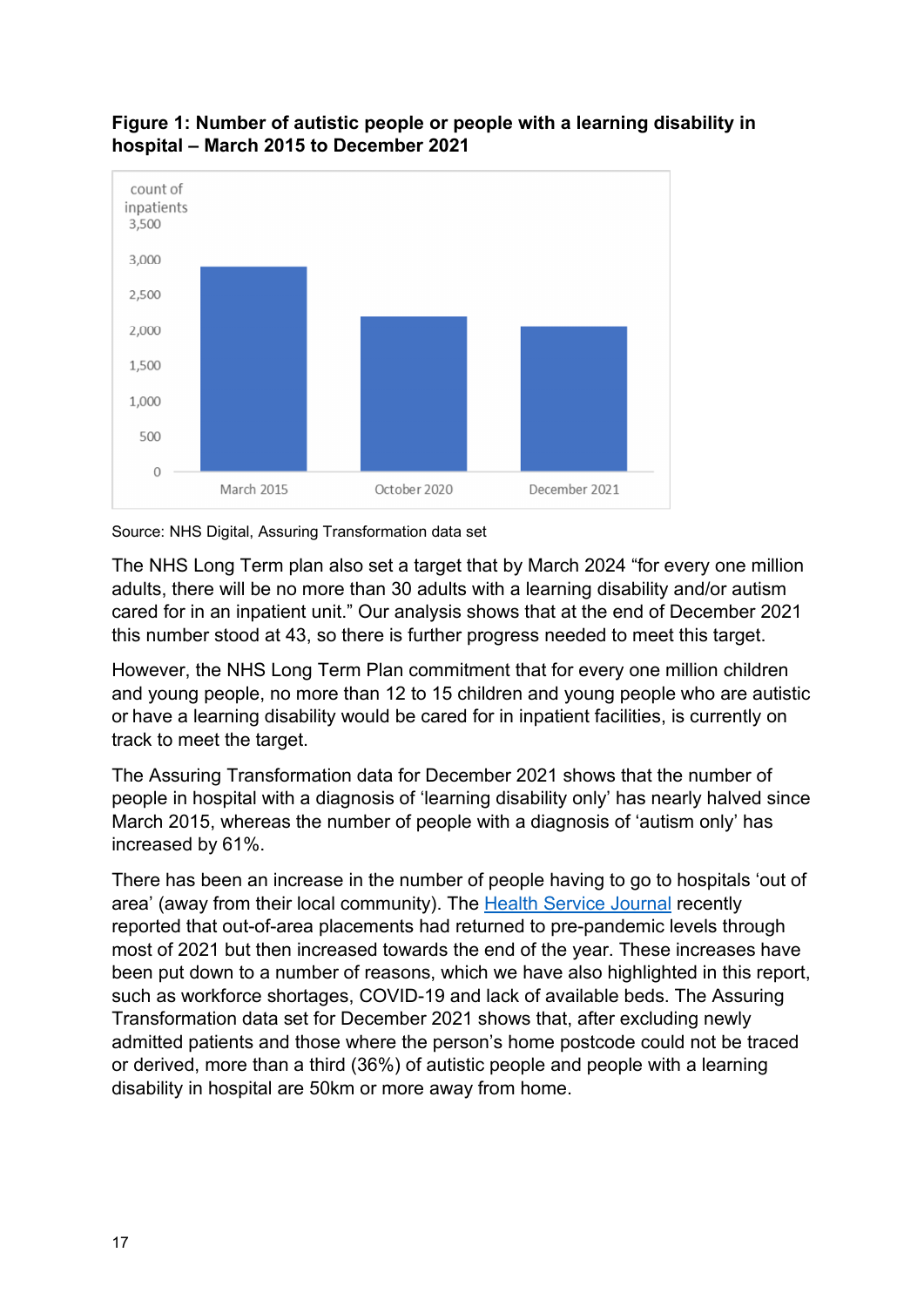## **Getting out of hospital**

Once admitted, many people are spending too long in hospital, getting stuck in the system, with an ineffective discharge process.

We recommended that where hospital admissions take place, there should be an immediate focus on discharge, with the person and their family central to discharge planning. However, we know that this is not occurring, and people are getting stuck in hospital, sometimes for many years.

#### **Adam and his family's story of trying to leave hospital**

My grandson Adam is a teenager and has been living in a hospital, detained under section 3 of the Mental Health Act, for five years.

Adam is an adorable lad with an amazing sense of humour and enjoys messy play and jumping. He is autistic, has a learning disability and a mental health condition. This can lead to him becoming distressed, which means that he is often violent to himself and others.

Adam rarely leaves his room as he prefers to stay in and will need to be restrained on a regular basis, although he sometimes actively seeks out restraint.

His staffing is four-to-one on good days, but this may go up to seven-to-one when he is poorly. His staff team in the hospital have gained his trust, are responsive to his needs and very caring.

Although the hospital started Adam's discharge planning on admission to the hospital, it has taken five years to get a plan in place for him to have his own home in the community and we have hit many hurdles along the way. These include:

- It took the local authority three years to appoint a coordinator to organise transition. We were concerned that decisions were being made on a basis of cost and not need.
- Finding a property took a long time. We now have one two miles from where Adam's mum lives.
- Identifying a care provider proved difficult. Many came to visit, certain they could provide the care, but would then change their mind.

Thankfully a provider has now been found. They are very engaged with us as a family. We have been able to write the job description for the registered manager and they will allow us to sift applications and be involved in interviews.

The longer Adam is in hospital, the more institutionalised he becomes. Staff are doing their best, but there are restrictions as it is a hospital environment.

The Assuring Transformation data shows that 55% of autistic people or people with a learning disability in a mental health hospital at the end of December 2021 had a total length of stay in hospital of more than two years. Around 355 people (17% of people in inpatient services) had a total length of stay in hospital of more than 10 years.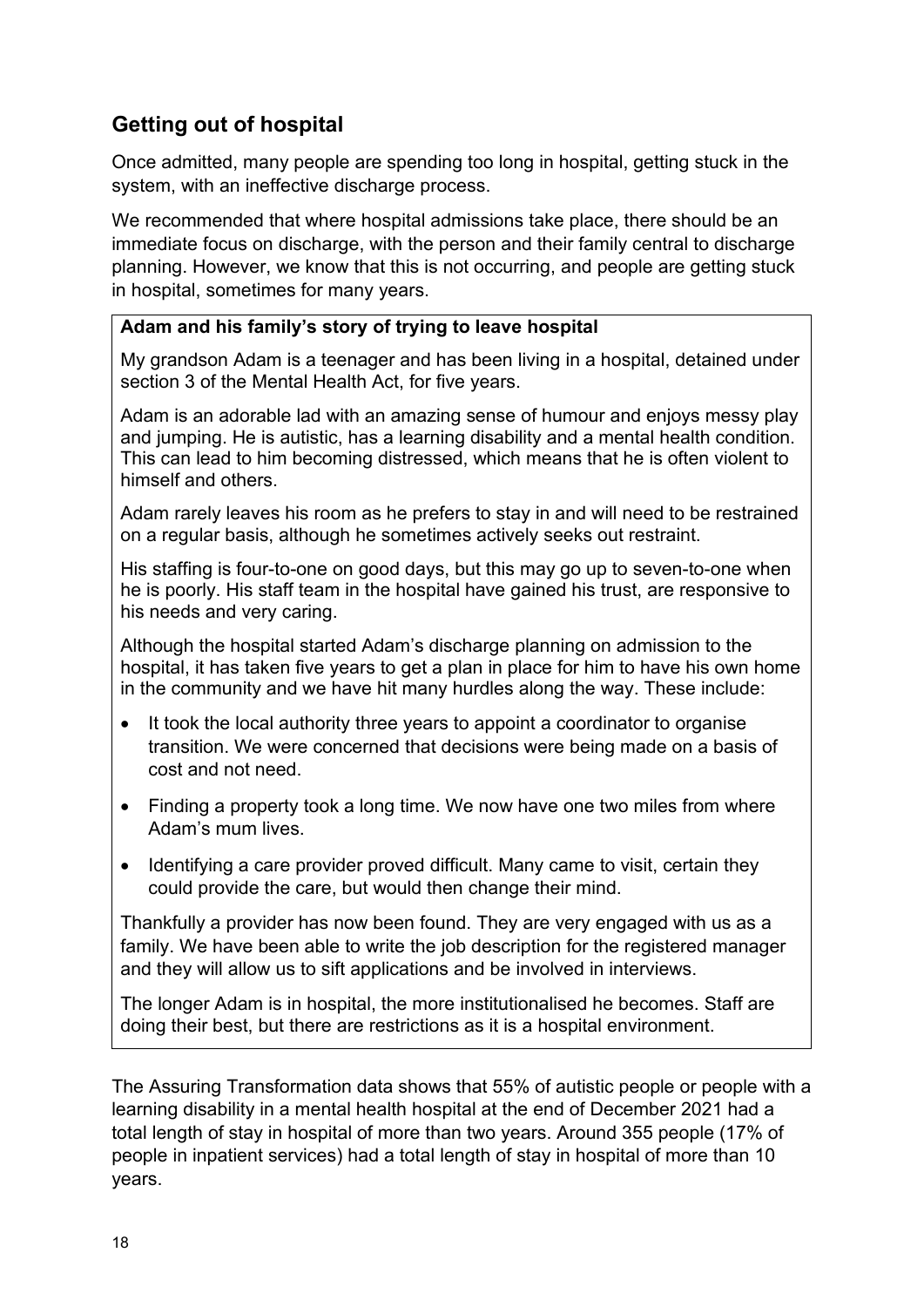Nearly two-thirds (63%) of the 355 inpatients that have had a total length of stay of over 10 years are subject to [Part III of the Mental Health Act.](https://www.legislation.gov.uk/ukpga/1983/20/contents) However, there are 25 people recorded as having had a total length of stay in hospital of more than 10 years who are informal patients and not subject to the Mental Health Act.

While there may be variation in how delayed discharges are recorded, the MHSDS data available on delayed discharges of people in mental health inpatient services suggests these have increased through 2021. In October 2021 the recorded number of days of delayed discharge was 53% higher than the same point in the previous year. The main reason given for delayed discharges was that the person was waiting to go to a care home. The second most common reason was a delay awaiting housing, with getting supported accommodation being a particular issue.

The Assuring Transformation data shows that less than half (43%) of autistic people or people with a learning disability in a mental health hospital at the end of December 2021 had a planned date of discharge or transfer. Nearly two-thirds (64%) of those that did have a planned date were due to be discharged or transferred within the next 12 months. However, just over 1 in 5 (21%) were overdue for discharge or transfer.

The data also shows that in only 40% of cases, where a person has a planned date of discharge or transfer, was the relevant local authority aware that the person was being discharged to their area.

When we met with commissioners, they told us that local authorities need to be more involved in the journey towards discharge.

NHSE/I told us that:

- £116 million has been allocated during 2021/22 to support people with mental ill health through inpatient services and to ensure that people who are ready to leave inpatient facilities have the community support they need to do so
- the funding has also been used to address pressures in urgent and emergency mental health pathways to ensure that people with urgent and acute mental ill health can access high quality support promptly
- providers have implemented several initiatives to support more timely and effective discharges, including step-down supported housing, temporary accommodation solutions, additional capacity in home treatment teams and inpatient wards dedicated to supporting discharges, as well as home-based care packages.

## **Setting objectives for admission and screening assessments**

During the original review for our Out of sight report, we found that people were often being admitted to hospital without a clear objective for what the stay in hospital would achieve. Once in hospital, people were not receiving screening assessments for autism, sensory needs, physical and mental health, trauma and learning disability, or were having previous diagnoses, such as autism, challenged or ignored. We therefore made recommendations to change this.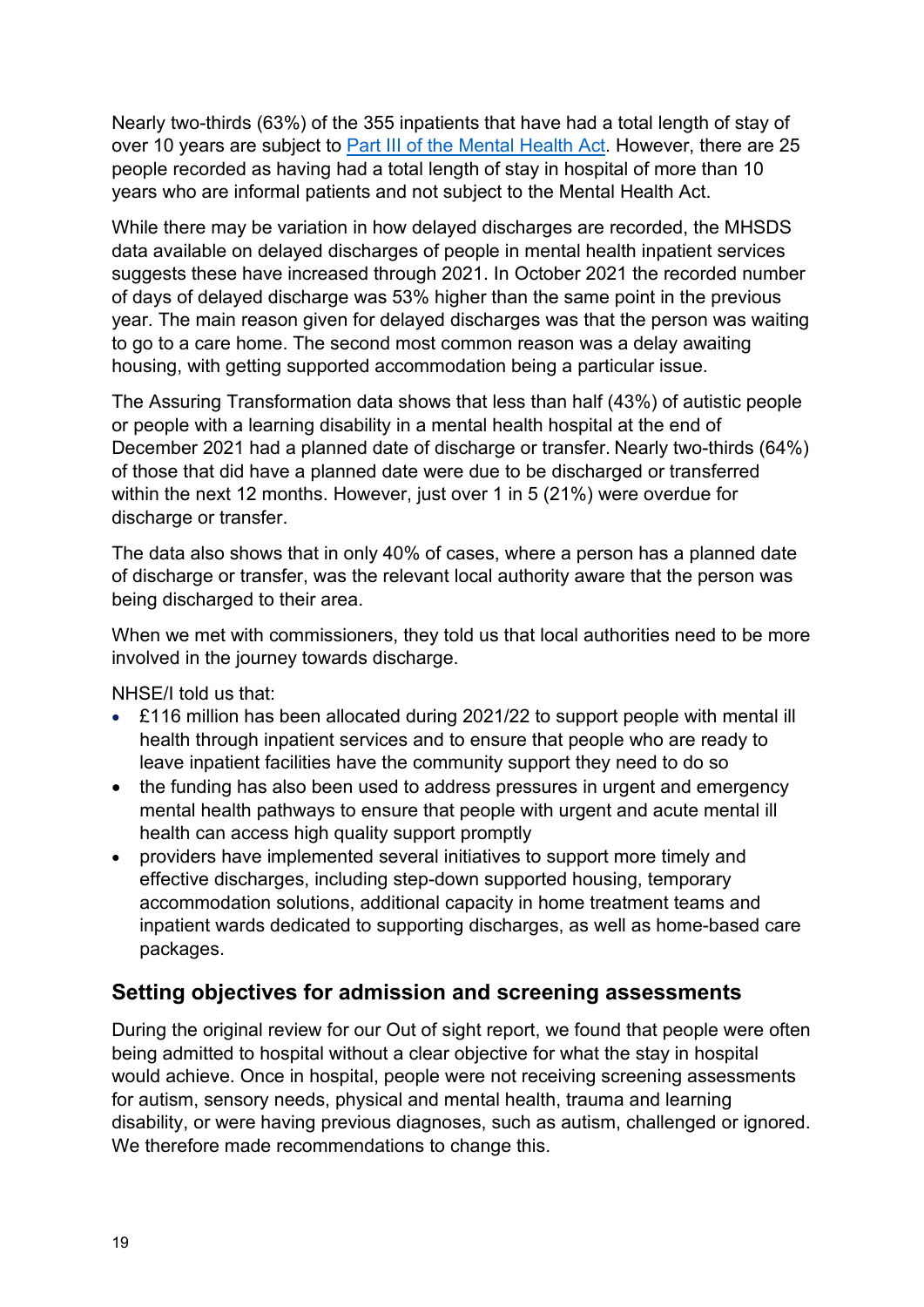NHSE/I have told us that they are currently testing new approaches to help define the purpose or goals for people being admitted to hospital. This is to ensure that treatment and care is clearly set out and focused on discharge, so that people only stay in hospital for as long as their treatment takes to complete.

## <span id="page-19-0"></span>**Recommendation 16 (restrictive interventions)**

Our [Interim report in 2019](https://www.cqc.org.uk/publications/themed-work/interim-report-review-restraint-prolonged-seclusion-segregation-people) and Out of sight report in 2020 highlighted the serious concerns that we had regarding the use of restraint, seclusion and segregation for people with mental ill health, those with a learning disability and autistic people. This was of particular concern in inpatient units, but we found they were also being used in adult social care settings. We therefore made several recommendations to try to effect change. To date, little progress has been made. Far too many people are still subject to restraint and seclusion and more people than before are in long-term segregation.

If recommendation 16 was fully implemented, people would only be subject to restrictive interventions when absolutely necessary and for the shortest possible time because:

- providers would monitor their use in line with [best practice](https://restraintreductionnetwork.org/know-the-standard/)
- they would be checked by appropriate statutory and regulatory bodies in line with guidance and regulations.

## **Has recommendation 16 been achieved?**

## **We consider that recommendation 16 has not been achieved**

Restrictive interventions continue and are often used inappropriately when people communicate their distress and unmet needs. There are more people in long-term segregation now than there were in 2019. Each restrictive intervention may cause further trauma.

#### **Action needed**

- The use of restrictive interventions must be reduced by services working with people, their families and advocates to understand people's distress and the best way to meet their needs.
- Projects, such as life planning and senior intervenors, need to be funded beyond March 2022.
- The current approach used for Independent Care (Education) and Treatment Reviews must be reviewed.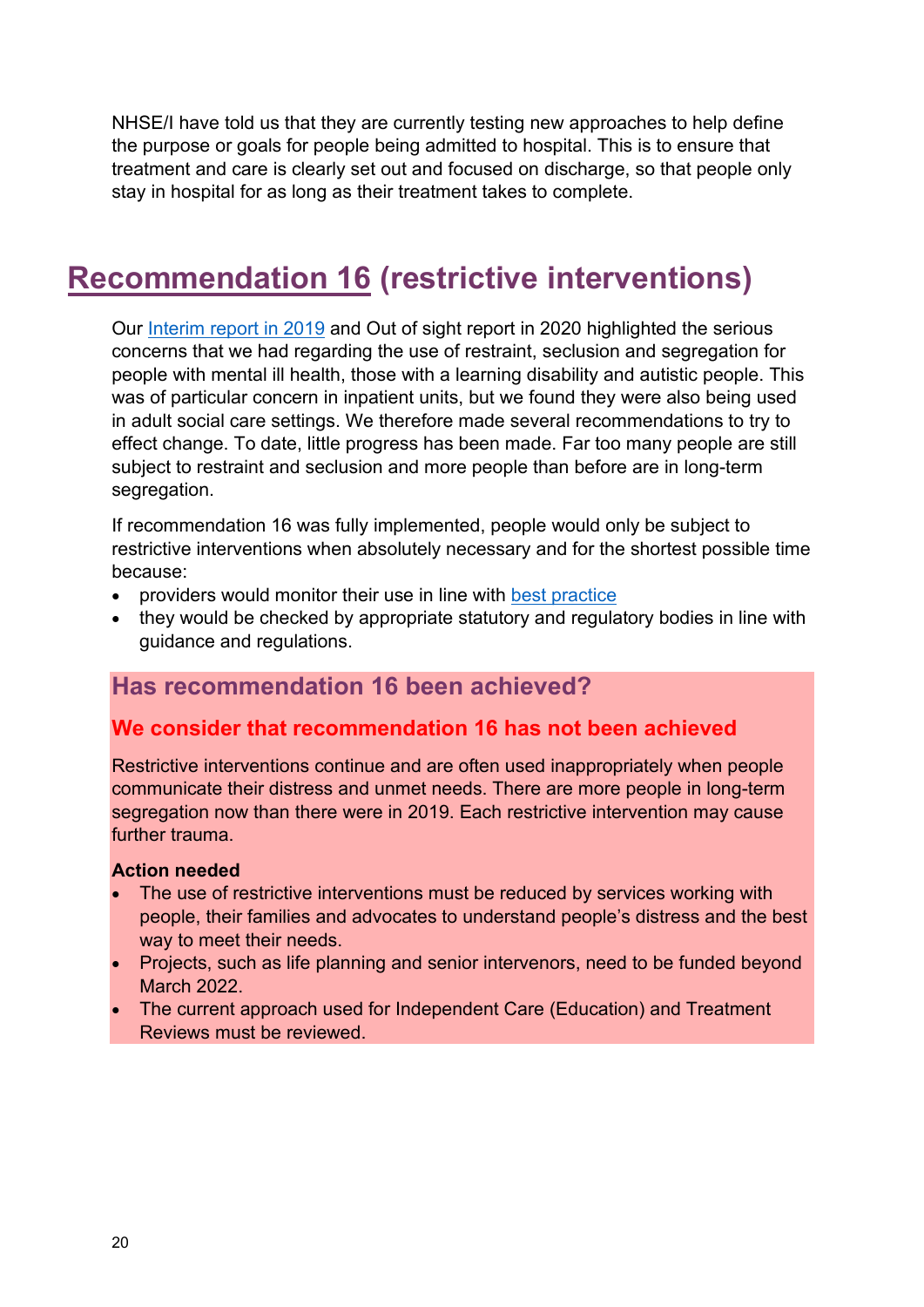## **What we have been seeing and hearing**

## **Restrictive interventions**

There is a continued over-reliance on restrictive interventions. People are too frequently subjected to practices that are about containment and are not therapeutic. Restrictive interventions include restraint, seclusion and long-term segregation.

It is important to remember that each time a restrictive intervention is used, it has an impact on that person and staff; restrictive interventions can cause further trauma to people and add to feelings of dehumanisation.

MHSDS data shows that in October 2021:

- there were 1,920 people in mental health inpatient settings who were subject to restrictive interventions
- for those people, restrictive interventions were used 11,355 times
- of the people who were subject to restrictive interventions, 160 were children and young people
- the rate of restrictive interventions of children and young people was much higher than adults – averaging 20 restrictive interventions per child and young person, compared to almost five per adult.

Representatives from hospital and adult social care providers felt that the focus of monitoring shouldn't only be on the number of restrictive interventions, but that more qualitative information is needed alongside the figures to provide context about the use of restrictive interventions.

#### **Restraint**

The MHSDS data for October 2021 shows that physical restraints were used most frequently during the month, followed by chemical restraint (medicines used to restrain or control behaviour) (figure 2). Four hundred and twenty people were restrained using rapid tranquillisation (intramuscular injections of medicines) and this was used 1,125 times. This is an average rate of 2.68 uses of rapid tranquillisation per person.

#### **Alexis's experience of chemical restraint (rapid tranquilisation)**

Your whole body and mind are invaded by the chemicals, and you are literally in a fog and can't see out. I used to beg for it not to happen, but it always did. I would be injected. You can't do anything other than wait hours for the drugs to wear off and the brain fog to clear. When it clears you have a hangover. Your body feels numb, and your mind feels heavy – you can't think clearly.

Then you sit in seclusion and wait for it all to happen again. You know it will happen again because the environment will get you overloaded. Then staff will respond with restraint and injections. You feel powerless to stop it. The wait is anxiety provoking and the begging is dehumanising.

MHSDS data for October 2021 shows that 65 people were subject to mechanical restraints a total of 130 times in the month (average rate of two uses of mechanical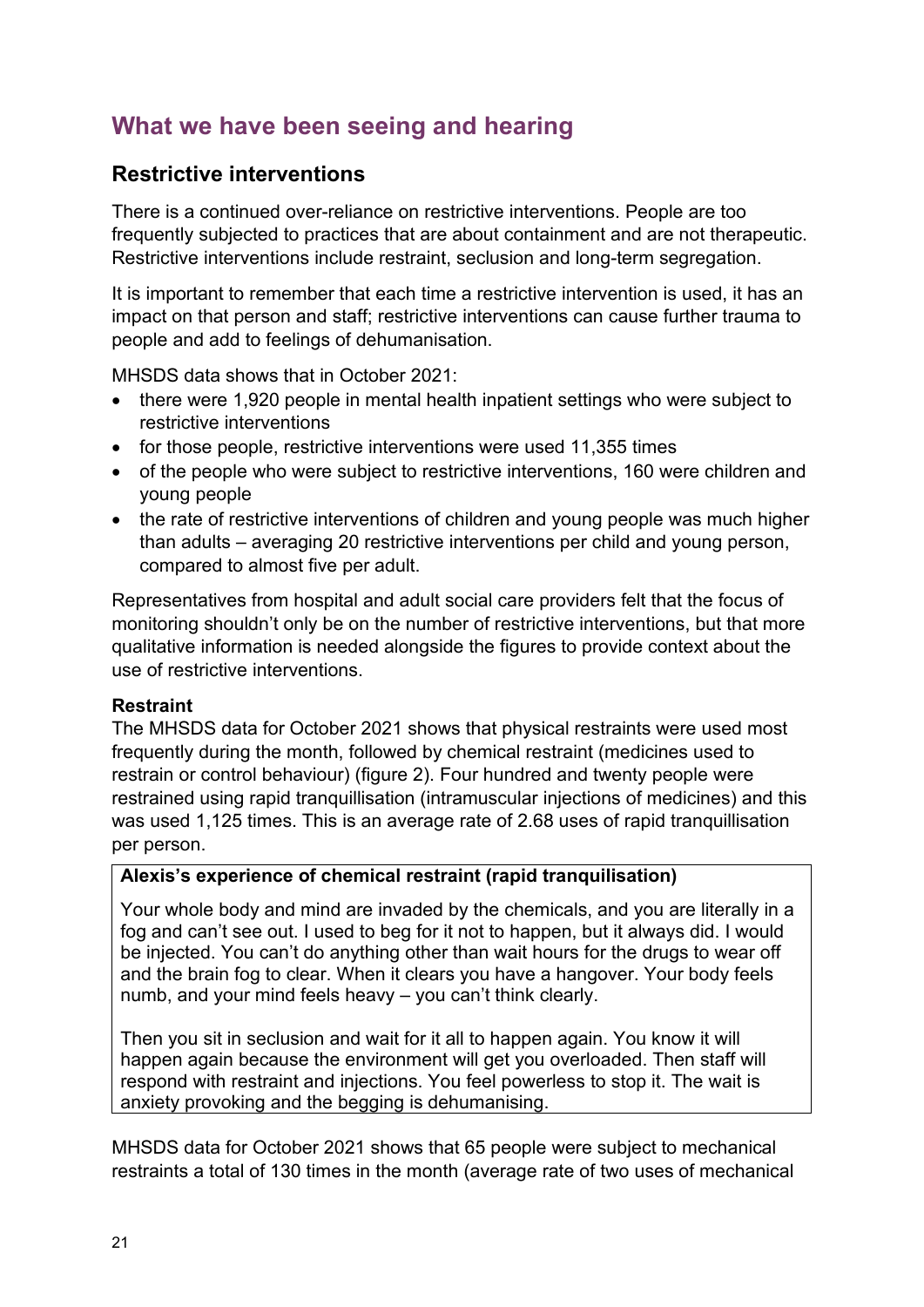restraints per person). Our Expert Advisory Group highlighted that it is not known which hospitals hold supplies for mechanical restraint such as leg straps, spit hoods and belts so that their use can be monitored.



**Figure 2: Number of restrictive interventions, by type, in October 2021** 

Source: MHSDS data

#### **Seclusion and long-term segregation**

The MHSDS data shows that 520 people in mental health inpatient services were secluded at some point during October 2021 and 110 people were in segregation.

We are very concerned that there are more people known to be in long-term segregation now than when the Out of sight review was commissioned by the Secretary of State in November 2018. Our original review found 77 people in longterm segregation across all CAMHS services, low secure and rehabilitation wards and wards for people with a learning disability and autistic people.

NHSE/I told us that, as at February 2022, there are 126 autistic people or people with a learning disability in long-term segregation. This includes 15 children and young people.

People tell us how entering long-term segregation, and the lack of choice, control, and meaningful activity it can bring, dehumanises them and sometimes leads to them giving up hope.

#### **The hopelessness of long-term segregation – a mother's perspective**

I have an autistic son who has been segregated for many years. Before he entered hospital, when he lived at home with me, he had some independence and was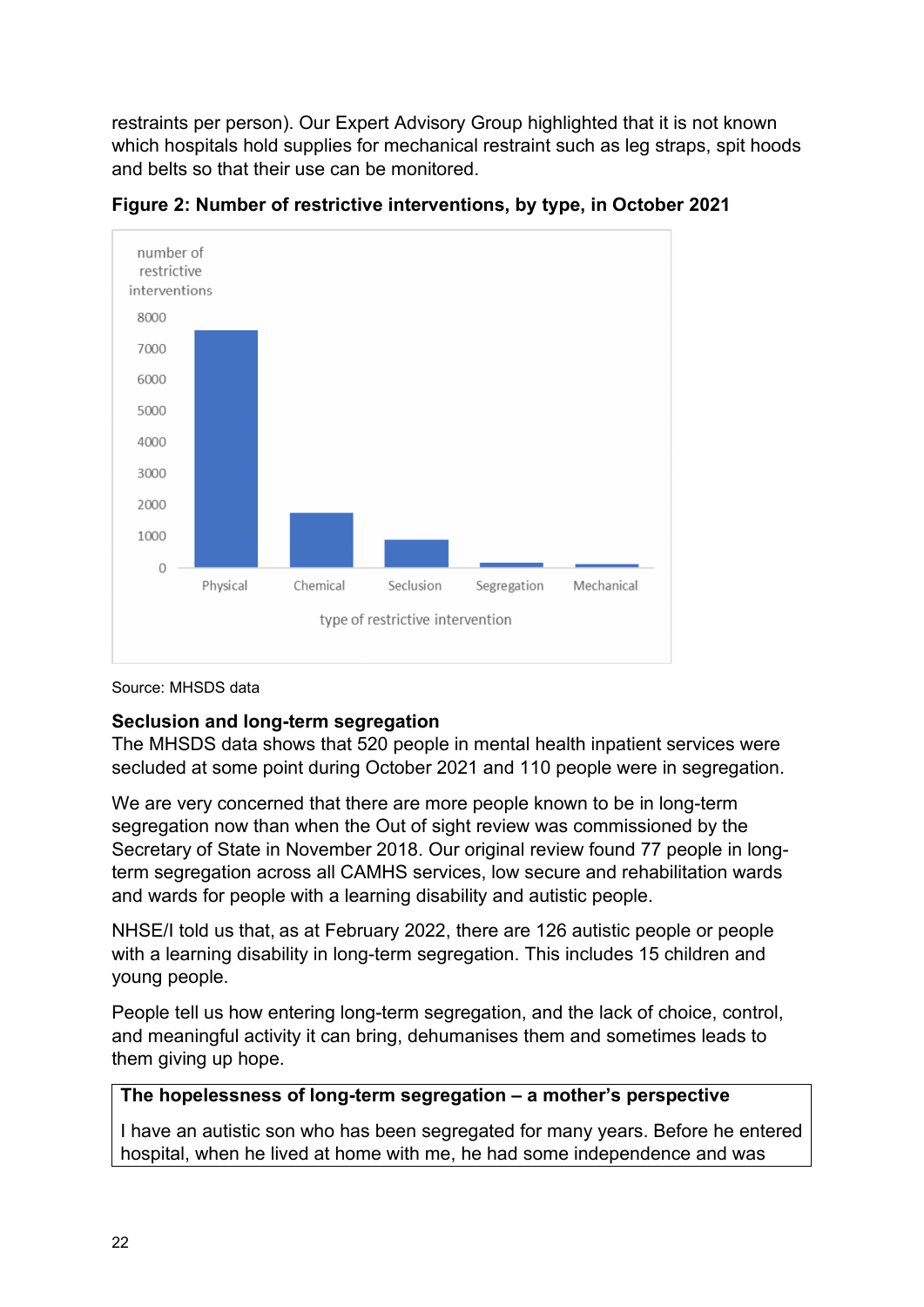making slow progress towards moving to his forever home. He could use kitchen appliances and made food for himself with minimal support.

The council had lined up two homes for my son. However, we didn't even get to the stage of viewing the homes, and we were simply told they weren't ready for him. This was over four years ago, and since then he has been stuck in a small, converted filing room segregated from all other patients at the hospital.

My son's autism means that he does not like uncertainty and change to routine, so taking him to this hospital for an unknown period of time with no indication or certainty of when he will be moving on to his forever home has caused him a lot of distress.

Due to his sensory needs, this environment wasn't suitable for him. There were locked doors and light switches on the other side of the room which he could not control himself. This increased his distress and could have been avoided, as I asked them to put the switches inside, but families are not listened to enough.

To begin with, the staff support for my son was two-to-one. However, because of the distress he shows now, it has now increased to five-to-one, with no real communication between him and the staff.

My son has to ask permission to eat and drink. His only contact with the world is through a hatch through which staff pass his meals. People wouldn't treat an animal the way my son is cared for.

I am not allowed to have real physical contact with my son. The last time I was able to enter the room to see and have close physical contact with my son was April 2021.\*

My son is still in this situation. Currently, his care costs just under £1 million a year, but I think what my son really needs is to live out in the community in his forever home. Nothing has really improved, and I am wondering how has it come to this?

\* As of February 2022

NHSE/I have received funding from the Department of Health and Social Care for national projects to help support people in long-term segregation. These are summarised below, but more information can be found [on the NHSE/I update on](https://www.england.nhs.uk/learning-disabilities/about/reducing-long-term-segregation/)  [reducing long-term segregation.](https://www.england.nhs.uk/learning-disabilities/about/reducing-long-term-segregation/) These projects are very welcome but have not yet had an impact on reducing the number of people in segregation.

## **Independent Care (Education) and Treatment Reviews**

[Independent Care \(Education\) and Treatment Reviews](https://www.gov.uk/government/publications/independent-care-education-and-treatment-reviews) (IC(E)TRs) are available for all young people and adults with a learning disability or who are autistic, who are in long-term segregation. Although IC(E)TRs have taken place, they haven't had sufficient impact and haven't resulted in real changes to people's lives by enabling them to leave segregation and be discharged from hospital.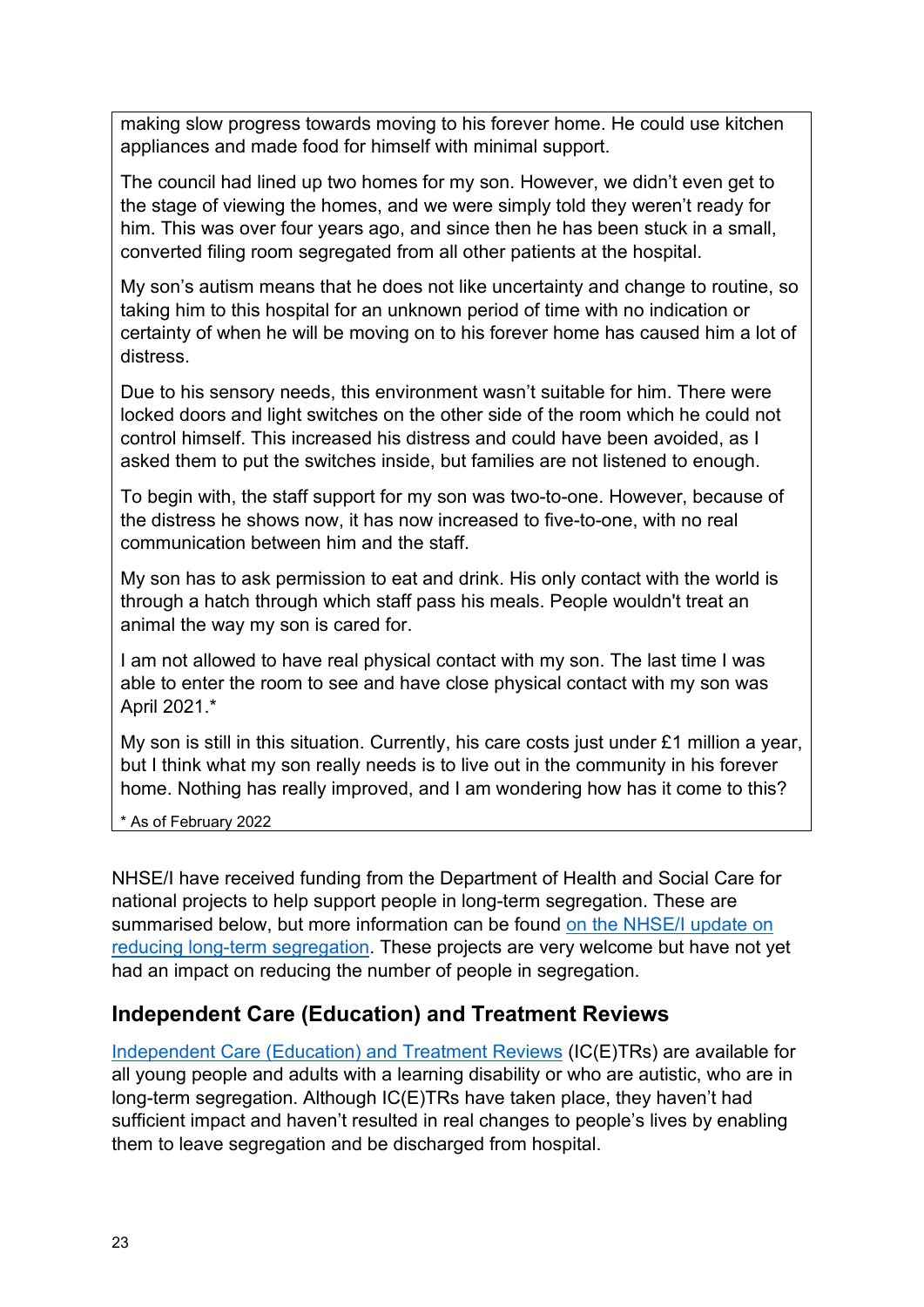Following the recommendations from our [interim report,](https://www.cqc.org.uk/publications/themed-work/interim-report-review-restraint-prolonged-seclusion-segregation-people) a programme of IC(E)TRs was established. We gave an overview of progress on this programme in our [progress report](https://www.cqc.org.uk/publications/themed-work/restraint-segregation-seclusion-review-progress-report) in December 2021.

This programme has used the process available through the Care (Education) and Treatment review system, but with the addition of an independent chair appointed by the Department of Health and Social Care and a CQC Mental Health Act reviewer.

IC(E)TRs have had some success through the ability to bring together agencies to collaborate in new ways, and a clear leadership approach through the national Oversight Panel. The Oversight Panel has continued to build on and advocate our recommendations, with new proposals for change being developed and progressed by Baroness Hollins who has shared developments of the programme directly with the Secretary of State. This has been even more critical during the pandemic.

The ongoing scrutiny by the Mental Health Act reviewers involved in the panels has also enabled us to take further regulatory action, where we have identified failings in care, and to use this as a lever for change following the panels.

There were 77 people with a learning disability or autistic people in long-term segregation in hospital on 5 November 2019. All 77 people have had an IC(E)TR.

There have been some benefits to the IC(E)TR programme in improving care and moving people onto a more positive pathway. However, IC(E)TRs have not secured discharge for many of the people who have been seen. Of the 77 people, 71 remained in hospital at the end of the programme, with 49 still in long-term segregation. To respond to this, Baroness Hollins and the oversight panel recommended a second phase of IC(E)TRs to use the learning from the first programme.

In February 2022, for the second phase, NHSE/I have identified 126 autistic people and people with a learning disability in long-term segregation who will now be offered an IC(E)TR. However, IC(E)TRs have not had the impact intended and this, along with some logistical difficulties, will need to be addressed as the programme moves forward. We will work with Department of Health and Social Care, NHSE/I and the oversight panel in the coming weeks as they develop and review the options for increasing impact and consider how we can use the resource available to secure the right system for people and their families.

## **Life planning**

Work is underway to ensure everyone who has a learning disability or who is autistic in long-term segregation is offered a life plan. The life plan should help people to have a better quality of life in hospital and support their move to the community. There are also some advocacy pilots linked to life planning. However, there is only funding available for these until March 2022.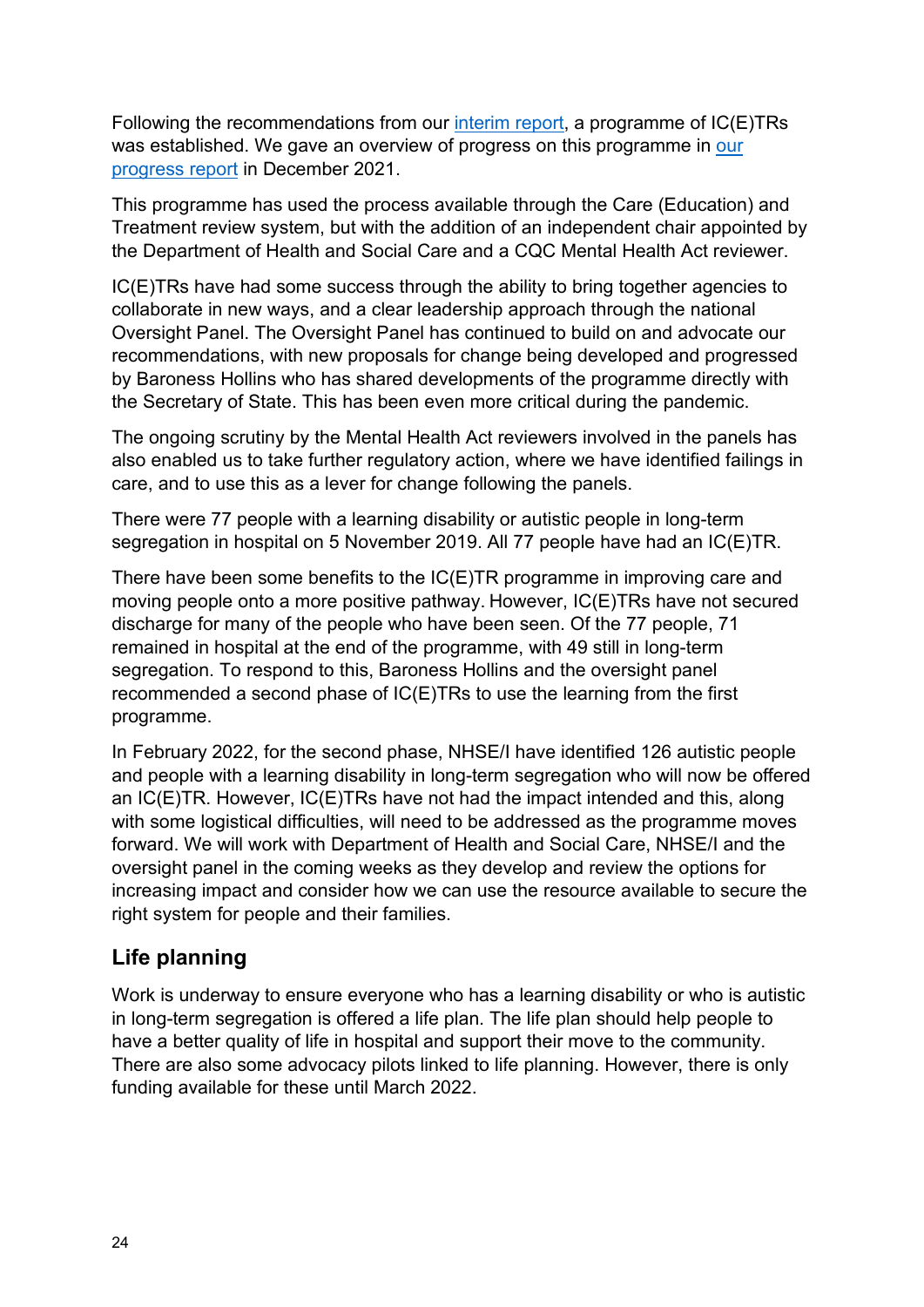## **Senior intervenors**

[The national Adult Senior Intervenors pilot project](https://www.england.nhs.uk/learning-disabilities/about/reducing-long-term-segregation/) is being established to introduce an additional senior person to support local services to plan for discharge, guide where there is challenge, and agree actions to reduce restrictions. There are seven senior intervenors nationally, to help speed up discharge from hospital for the 111 adults in long-term-segregation. Evaluation of the project is due in March 2022.

## **HOPE(S) Model**

NHSE/I have commissioned [Mersey Care Foundation Trust to deliver a HOPE\(S\)](https://www.centreforperfectcare.com/our-work/hope-s-model/)  [programme](https://www.centreforperfectcare.com/our-work/hope-s-model/) across mental health, child and adolescent mental health services, and learning disability and autism inpatient services across England. HOPE(S) offers training, support, and clinical interventions to reduce restrictive practice, develop positive cultures and strengthen clinical leadership in inpatient care.

The HOPE(S) clinical model is based on a philosophy of person-centred, human rights-based care, which includes an unconditional, relentlessly positive approach to reducing long-term segregation. They have begun recruiting specialist practitioners, but any impact will not be seen for some time.

# <span id="page-24-0"></span>**Recommendation 14 (Care (Education) and Treatment Reviews)**

Care (Education) and Treatment Reviews (C(E)TRs) were developed as part of NHS England's commitment to improving the care of autistic people and people with a learning disability in England, as part of the Transforming Care programme of work.

A C(E)TR is a meeting about the care, education and treatment of a child or young person who is autistic or has a learning disability who is either at risk of being admitted to an inpatient service or is in one. For adults it is a care and treatment review (CTR). In this report we are using the term C(E)TR to cover both types.

A C(E)TR identifies how each person can have the best quality of life, and how care and treatment can support this aim. An inpatient C(E)TR asks whether the person needs to be in hospital, and community C(E)TRs ask how the right services can be put in place for them to live safely in their communities.

In our Out of sight report we called for  $C(E)$ TRs to be statutory so that responsible organisations are held to account and people can receive the outcomes they deserve.

If recommendation 14 was fully implemented:

- all autistic people and people with a learning disability would have a  $C(E)TR$  if there is a risk of being admitted or if they are admitted to hospital
- providers and commissioners would ensure they carry out the recommendations in people's C(E)TRs because they are statutory, and they would be held to account if they are not followed through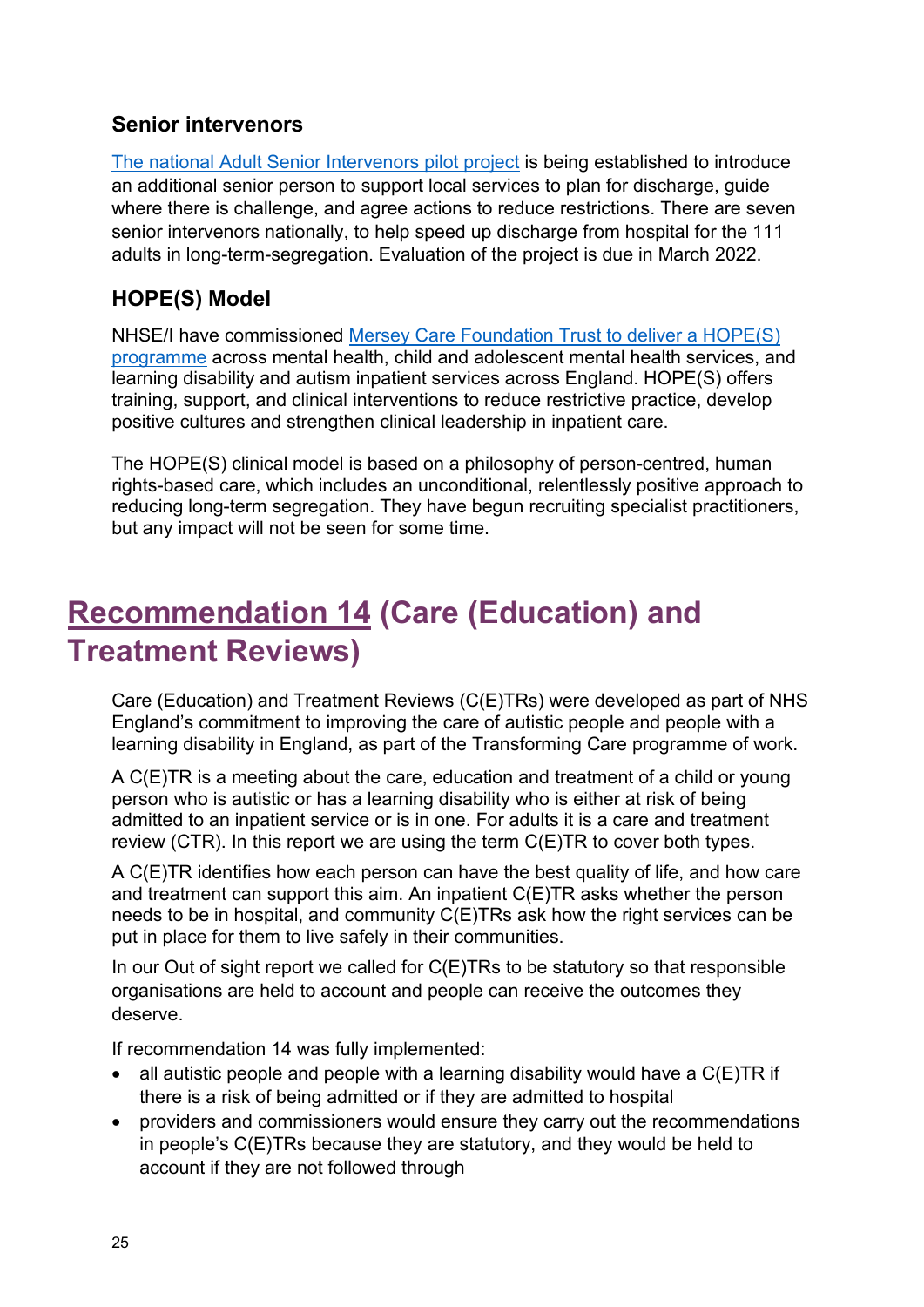- people's needs would be identified and understood by members of the C(E)TR panel because they have the relevant experience and understand the person's needs
- people would be able to get support from a specialist team when it is difficult to find solutions to prevent hospital admission or ensure discharge, using joined-up commissioning.

## **Has recommendation 14 been achieved?**

## **We consider that recommendation 14 has not been achieved**

Where Care (Education) and Treatment Reviews (C(E)TRs) are taking place, people are not seeing their recommendations acted on.

#### **Action needed:**

- C(E)TRs must be made statutory so that providers and commissioners are accountable for implementing the recommendations.
- While waiting for legislative changes, providers and commissioners must ensure C(E)TR recommendations are carried out.
- Autistic people must consistently receive both community and inpatient C(E)TRs.

## **What we have been seeing and hearing**

For people with a learning disability and autistic people, Care (Education) and Treatment Reviews (C(E)TRs) are important to stop admission to hospital and, if admitted, progress towards discharge.

People with lived experience and their families have told us that they feel that C(E)TRs are the most important tool they have to make sure their viewpoints and needs are heard so that changes can happen. However, when C(E)TRs take place, often their recommendations are not carried out, which means they are not as effective as anticipated.

Despite proposals for C(E)TRs to become statutory in the government's autism [strategy](https://www.gov.uk/government/publications/national-strategy-for-autistic-children-young-people-and-adults-2021-to-2026/the-national-strategy-for-autistic-children-young-people-and-adults-2021-to-2026) and the [Mental Health Act White Paper,](https://www.gov.uk/government/consultations/reforming-the-mental-health-act/reforming-the-mental-health-act) this has still not been implemented. This means there is no accountability on providers, commissioners, or clinicians to ensure recommendations made within the C(E)TR are implemented. There are, however, quality assurance and escalation routes set out in the [NHSE CTR Policy](https://www.england.nhs.uk/wp-content/uploads/2017/03/ctr-policy-v2.pdf)  [and Guidance document.](https://www.england.nhs.uk/wp-content/uploads/2017/03/ctr-policy-v2.pdf) The Department of Health and Social Care remains committed to placing C(E)TRs on a statutory footing through reforms to the Mental Health Act.

NHSE/I collect local data from commissioners about the care and treatment of people with a learning disability and autistic people, including outcomes of preadmission C(E)TRs.

NHSE/I's analysis showed the number of C(E)TRs carried out has risen each year up to 2020/21. The proportion of pre-admission C(E)TRs that resulted in a decision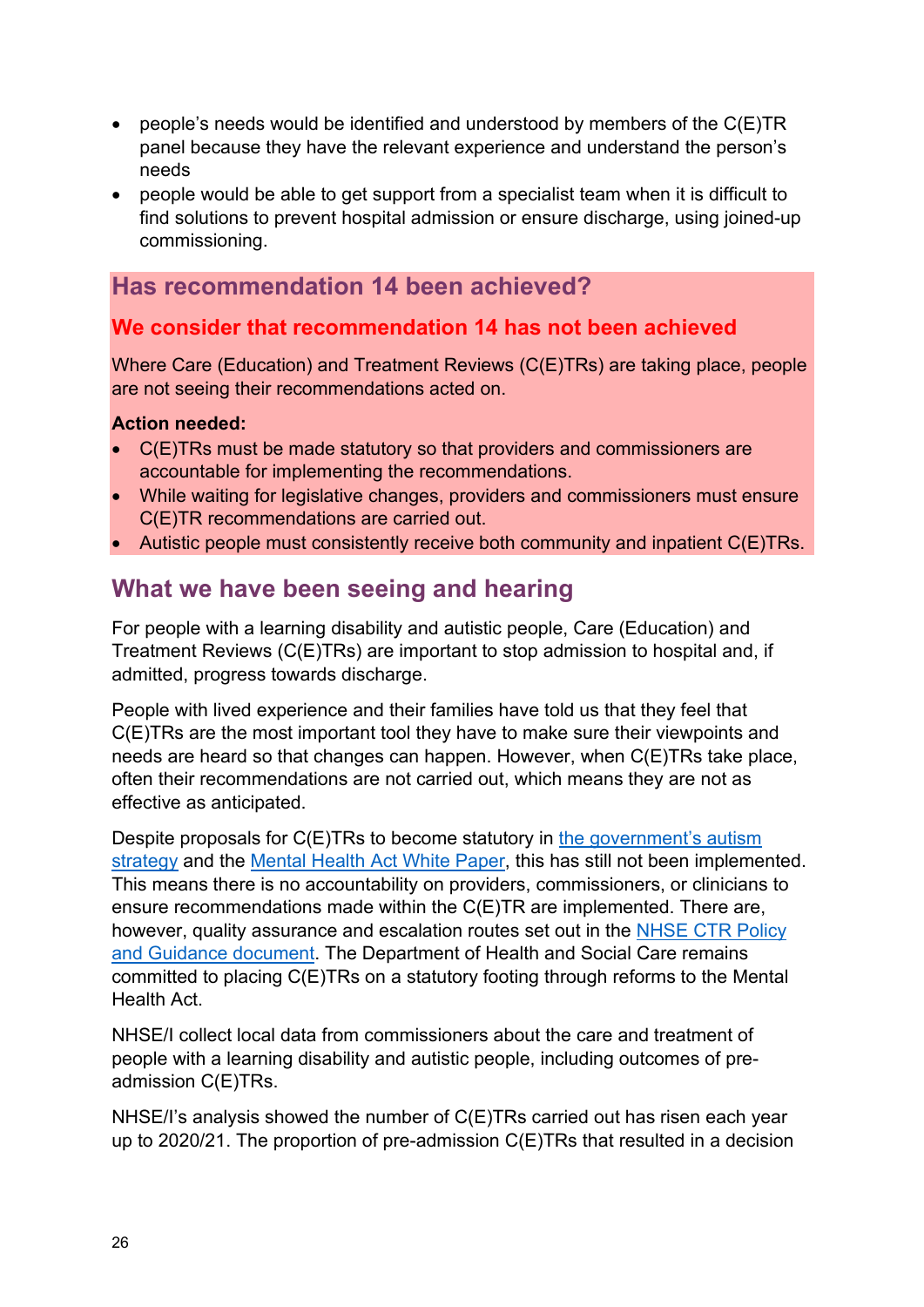not to admit the person to hospital has also increased year on year (to 84% between April to November 2021).

The Assuring Transformation data shows that at the end of December 2021, 84% of people in a mental health hospital who are autistic or who have a learning disability had received a C(E)TR within the last year. However, for nearly 1 in 10 people in hospital (9%) it had been more than a year since their last C(E)TR. This may have been affected by the challenges of the pandemic.

In December 2021, 180 people in hospital had a C(E)TR, and for just over half (52%) the outcome was that they were not ready for discharge. In 18% of C(E)TRs the person was deemed ready for discharge, a discharge plan was in place and a discharge date was planned within the next six months. However, the outcome of 15% of C(E)TRs in the month was that while the person was ready for discharge, there was no discharge plan in place.

Our Expert Advisory Group tell us that in their view the C(E)TR process is now less effective than it was in 2020. The key issues are:

- the right people are not always involved, so decisions are not followed through. Representatives from the local authority, such as social workers, are less likely to be present due to staffing pressures
- there is a lack of engagement from stakeholders
- $\bullet$  the process on admission is not tight enough. An initial  $C(E)TR$  needs to set out the reasons for admission, and then a repeat C(E)TR needs to occur within three months
- some people told us that their areas do not complete C(E)TRs for autistic people who do not have a learning disability. Some community mental health teams are not aware of C(E)TRs
- some services, such as eating disorder services, may not even be aware that they should be ensuring that autistic people have a C(E)TR.

The Mental Health Act White Paper and the new autism strategy have called for C(E)TRs to become statutory. We have heard concerns recently from some stakeholders on our Expert Advisory Group that there is:

- variation across local areas in who is receiving a C(E)TR in the community to prevent admission
- variation in the quality of C(E)TRs and those recommendations are not always being followed through in either community or inpatient settings
- not enough accountability for ensuring the actions within C(E)TRs are completed and followed through.

## **A parent's story of his daughter's experience of C(E)TRs**

My daughter is autistic. She has been in hospital for six years in different settings. She has had over 14 Care (Education) and Treatment Reviews (C(E)TRs).

The C(E)TR is an opportunity to hear an independent panel recommend changes that will improve care and remove barriers to discharge. I sit in a room with my daughter's commissioner from the clinical commissioning group, an Independent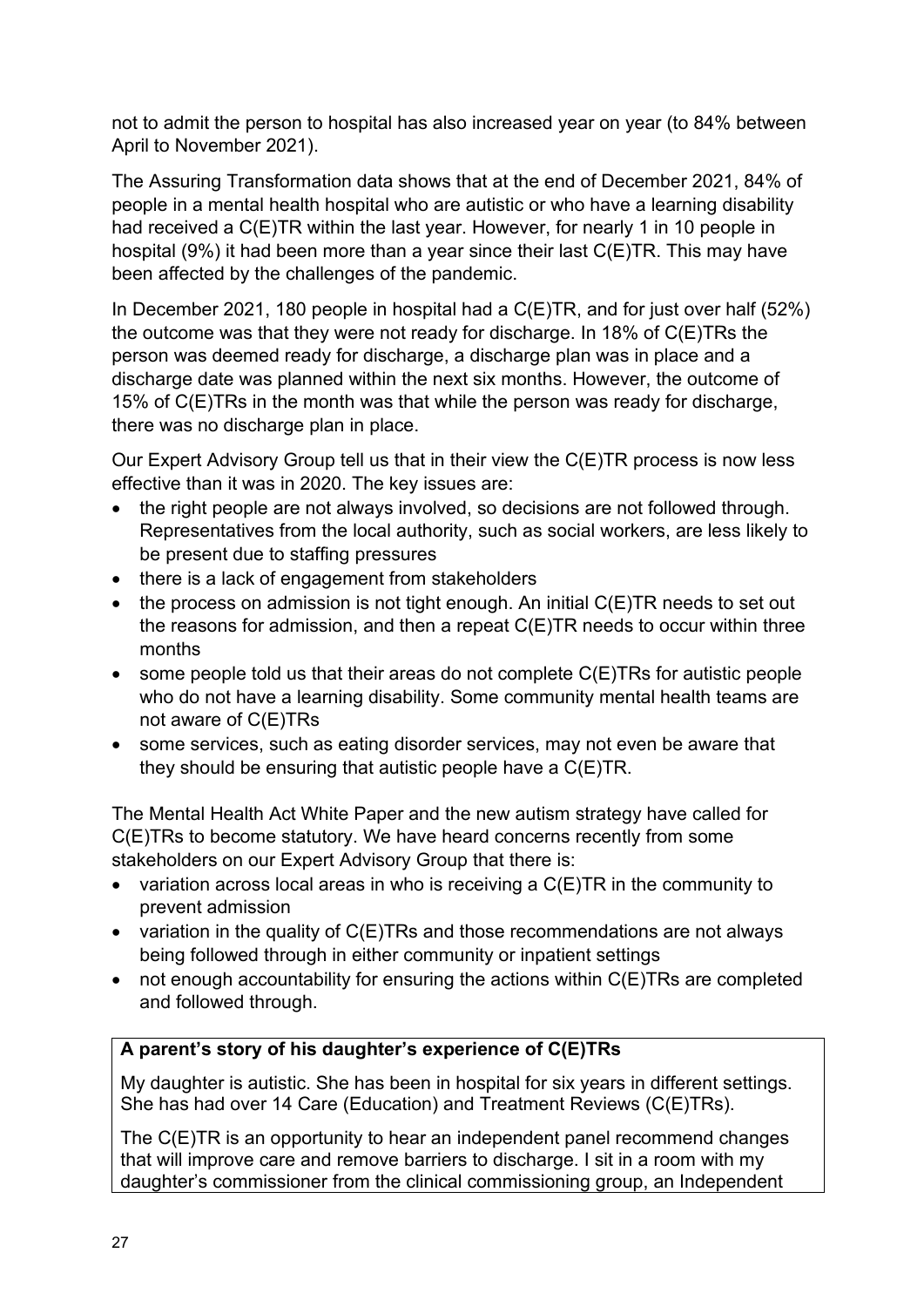Chair, an Independent Clinical Reviewer who checks on the medications, and an Independent Expert with Lived Experience who knows what it's like to be in hospital. All of these people were paid to travel, then stay overnight in a local hotel, whereas I had to drive 230 miles at 4am at my own cost. We are joined by some of her care team – others are too busy or send a colleague who has never met my daughter.

Recommendations have previously been made to improve the environment, change care plans, manage her weight, investigate health concerns raised by us (we recognise changes staff don't see), and involve her in more engaging activities – building on her positives rather than dwelling on risks.

Other recommendations have been around discharge planning and, at times, the removal from segregation and other restrictions.

These are recommendations that, if enacted, would see her care improve radically. They would mean she could come home, to a setting that would meet all of her needs.

They never happen. They are never actioned.

The staff who care for her aren't even made aware of recommendations made by this panel or any suggestions from previous reviews.

The Responsible Clinician's decision in all matters relating to my daughter is final, so the panel's recommendations mean nothing unless she agrees with them and that never happens.

So the failed care continues.

And the person who entered hospital as a scared child has grown into an institutionalised adult without hope. And we get to do it all again in six months' time.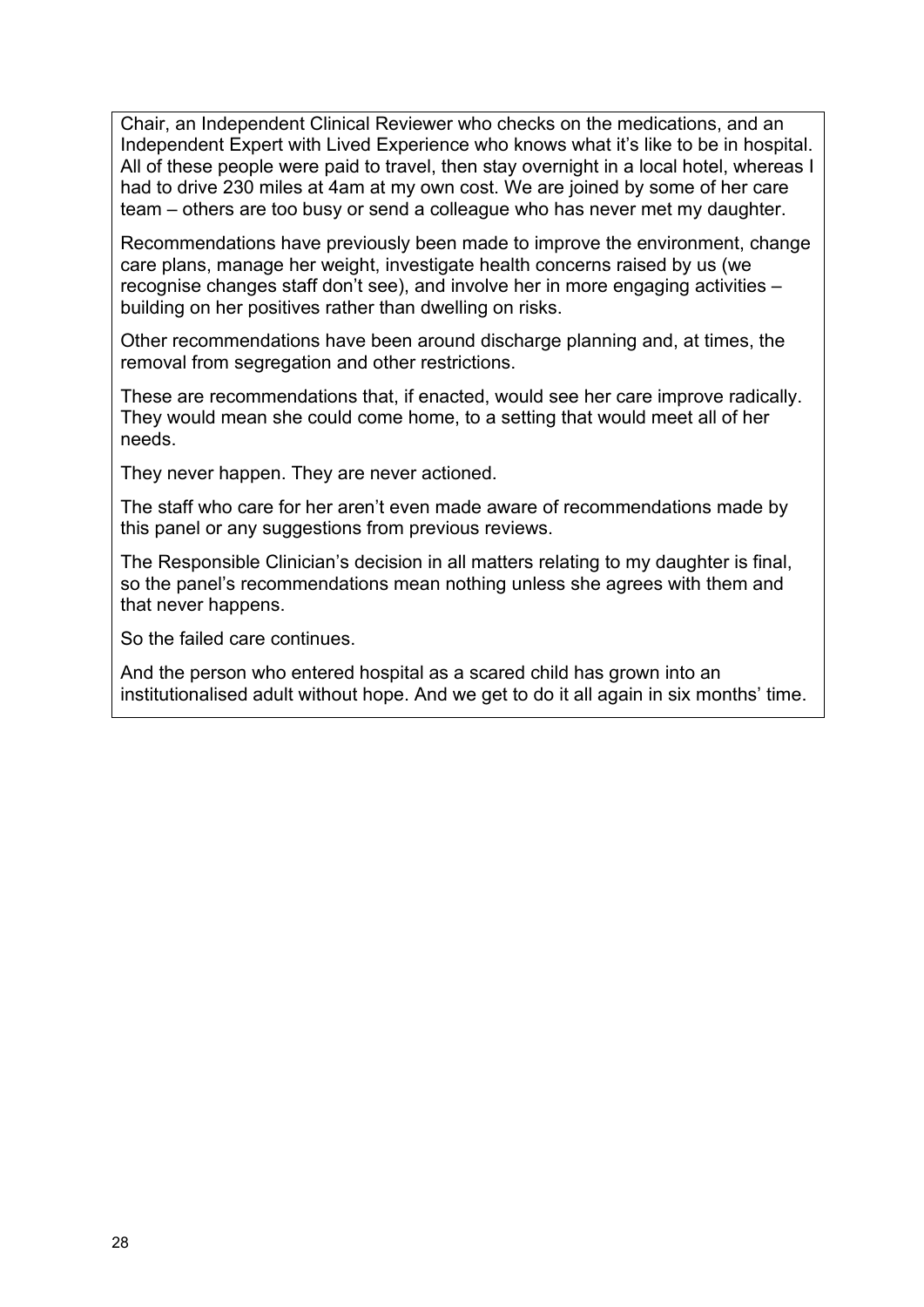# <span id="page-28-0"></span>**3. People's experience of support in the community**

## <span id="page-28-1"></span>**Recommendation 3 (community teams and crisis support)**

In our [Out of sight report](https://www.cqc.org.uk/publications/themed-work/rssreview) in 2020 we highlighted the importance of the right community care being in place to enable people, their families and those that support them to be able to get their needs met by appropriately skilled community teams across health and social care. Additionally, this also included access to crisis support and respite services.

This was because we heard from people that they were not able to access the right support at the right time from staff or services who understood their needs. This could contribute to them being admitted to hospital, and then could stop them from being discharged.

We called for all staff in community teams to receive training to help them support autistic people. This was not just for specialist teams but all teams, such as child and adolescent mental health teams (CAMHS), eating disorder teams, forensic teams and community mental health teams.

To ensure that there is adequate support in the community we made [several](https://www.cqc.org.uk/sites/default/files/20201218_rssreview_report.pdf#Recommendations)  [recommendations](https://www.cqc.org.uk/sites/default/files/20201218_rssreview_report.pdf#Recommendations) to improve people's access to person-centred services.

If recommendation 3 was fully implemented:

- autistic people would be supported by staff in all types of community teams who understand their needs. This includes community mental health, CAMHS, forensic and eating disorder teams
- people would be supported by community teams to avoid crisis
- people experiencing crisis would be supported by community teams and support centres who have enough staff with the right skills to give individualised support to prevent them being admitted to hospital
- everyone supported by community teams could receive trauma-informed care
- people would be supported through transition periods, such as discharge from hospital or crisis teams or from childhood to adulthood
- people could access respite care that meets their needs and is close to home
- people with a learning disability and autistic people would be identified where there are risks of family or placement breakdown because each area has a local Dynamic Support Register. People on the register would receive more support from health and social care community teams to prevent them being admitted to hospital.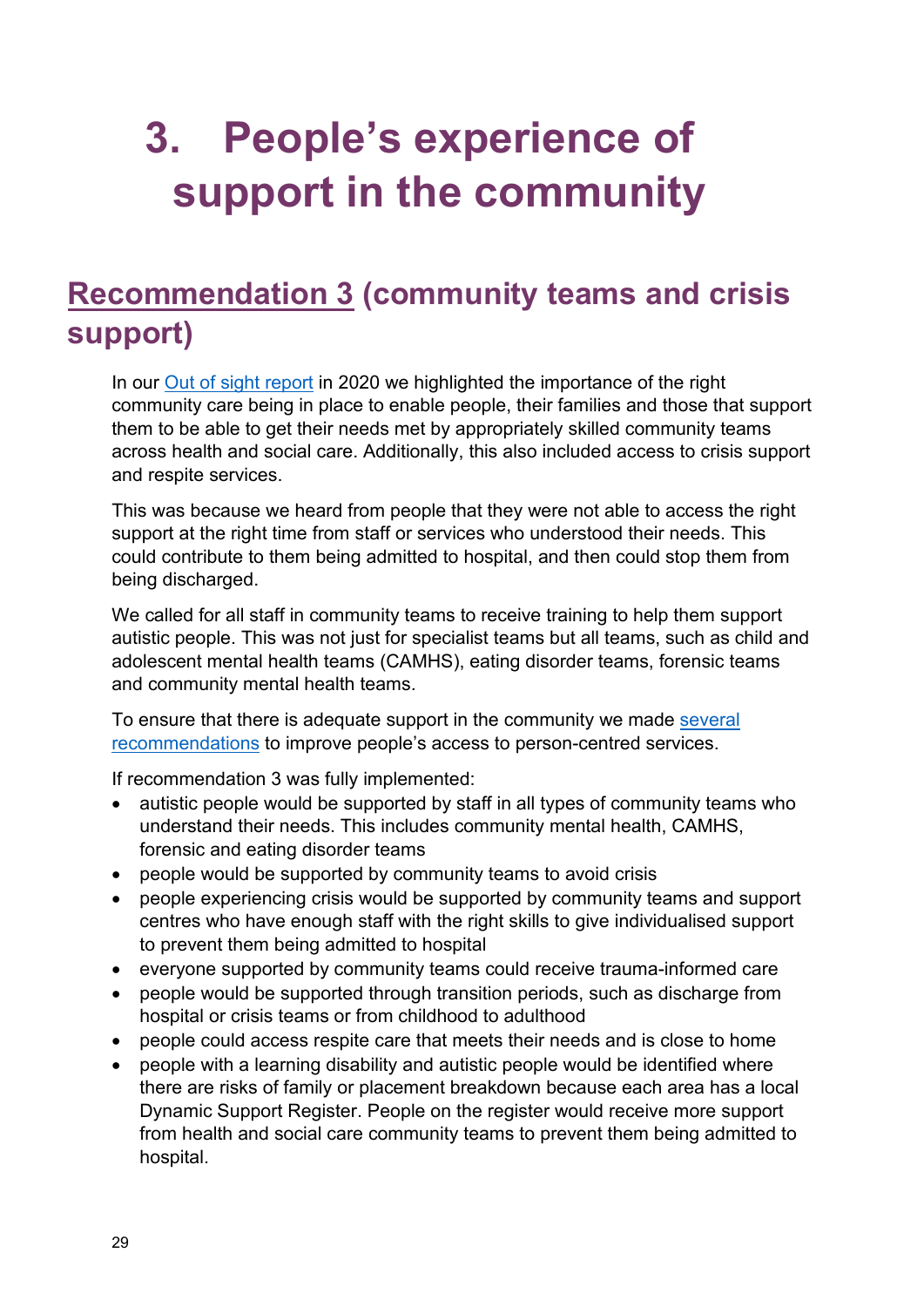## **Has recommendation 3 been achieved?**

## **We consider that recommendation 3 has not been achieved**

There has been significant investment in improving community support. However, as the NHS Long Term Plan is to 2024, it is too early to see the impact.

#### **Action needed:**

- The number and quality of community teams must be further developed to prevent hospital admission.
- Autistic people must be able to access community support adapted for them, including crisis support where staff have the relevant skills and knowledge.
- As stated in the autism strategy for 2021 to 2026, people must be able to access a timely diagnosis of autism in line with NICE guidelines.

## **What we have been seeing and hearing**

Our recommendations called for the development of community resources to ensure that people could be supported in the community and therefore avoid hospital admission. Far from an improvement, we have seen that people have found accessing community mental health support more difficult.

This is partly due to the impact of COVID-19. The pandemic has led to a mental health crisis in a system that was already overloaded.

New urgent referrals to crisis care teams fluctuate monthly but are increasing. The monthly average of new referrals to urgent mental health services in MHSDS data currently available for 2021 (January to October 2021) is 10% higher than the monthly average for 2019 and 4% higher than the monthly average for 2020 (figure 3).



#### **Figure 3: Average monthly number of new urgent referrals to crisis care teams – 2019, 2020 and 2021 (to October)**

Source: MHSDS data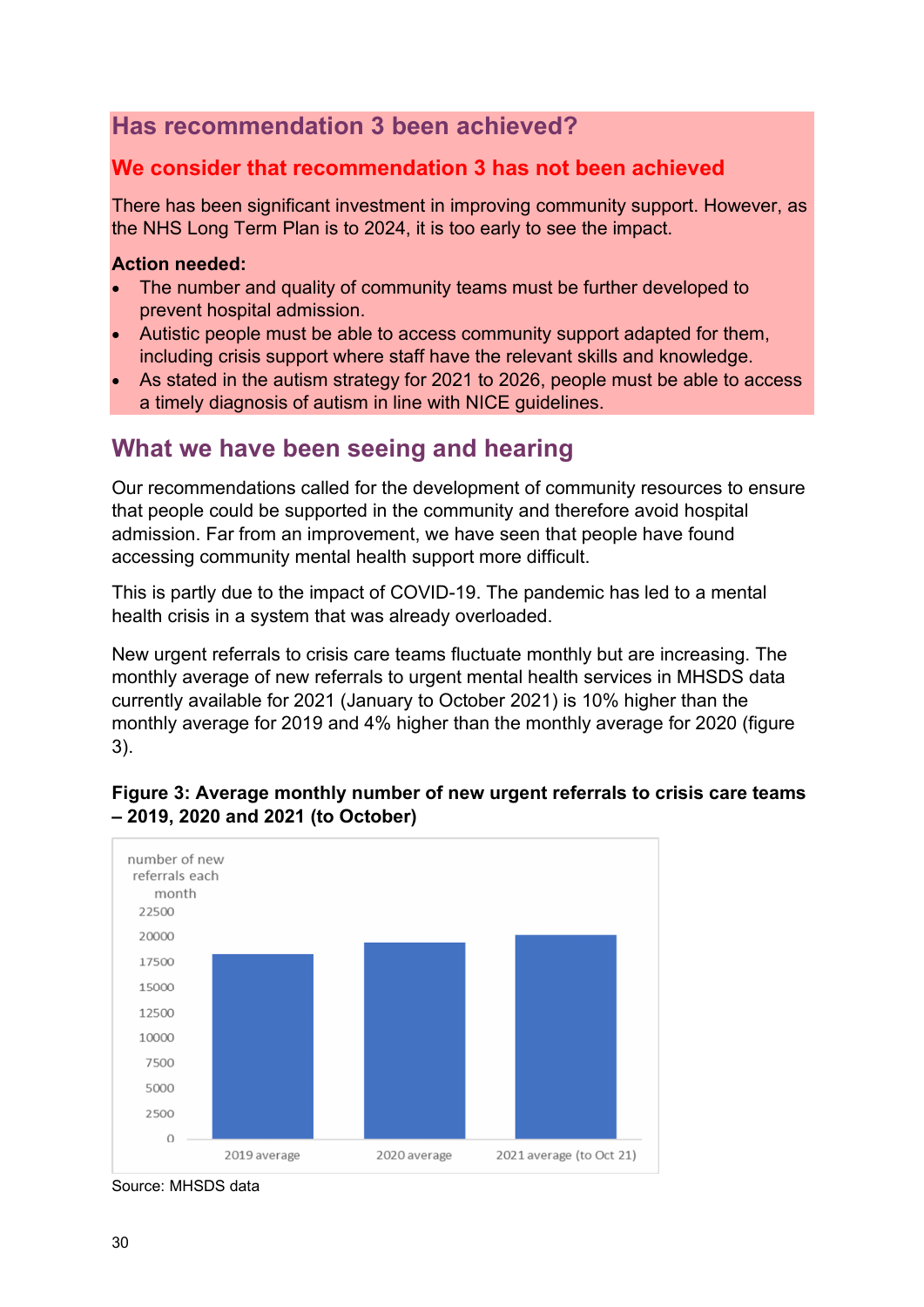While the [2021 community mental health survey](https://www.cqc.org.uk/publications/surveys/community-mental-health-survey-2021) found that there had been a small increase in the proportion of people who would know how to contact crisis services outside of normal office hours, one-fifth (20%) said the last time they tried to access these services they were not able to get the help they needed.

The pandemic has had an impact on how people have been able to access community mental health support. The survey reported that:

"In response to social distancing measures, many services moved away from in-person care and offered remote care via telephone and video conferencing. Our analysis shows that people who received telephone-based care reported worse than average experiences in four key themes: overall experience, access, communication, and respect and dignity."

The change away from face-to-face appointments has obvious implications for people with mental ill health, autistic people, and people with a learning disability. They may be disadvantaged, or even excluded, because they do not have the right technology or know how to use it without support, or they may lack the communication skills to be able to truly reflect their feelings and situation online or on the telephone.

A missed phone call from a healthcare professional can also mean that a person has not engaged and there is a risk they are discharged from the service.

Feedback from 12 senior managers in health and social care roles across eight local authority areas highlighted the need for further resources for crisis support. It was commonly reported that resources for crisis support in the community had only increased a little, while some felt there had been no change or that the situation was now worse due to the pressures of COVID-19.

Members of our Expert Advisory Group, which includes people with lived experience, told us of community crisis cafés and similar resources being shut down due to COVID-19 and not being reopened.

#### **Scarlet's story of community support**

My name is Scarlet and I have bipolar. Before I went into hospital, I was trying to get hold of the crisis team to prevent me from being admitted. If you have bipolar and other mental health conditions, you take comfort in routine, but I couldn't get my head around COVID-19.

I was trying to get help, but it seemed like there was nobody there. They could have been monitoring me more closely, like asking how I was sleeping. No-one came out to see me because of the pandemic, and the whole situation sent me off the rails.

I had a consultant phone call the day before I was admitted to hospital. On the letter I received it said I would be reviewed in two months' time, but if he had seen me in person, he would have seen I wasn't very well.

At the end of 2020, I transitioned to community services from hospital, but I felt like no-one spoke about the trauma caused by being an inpatient.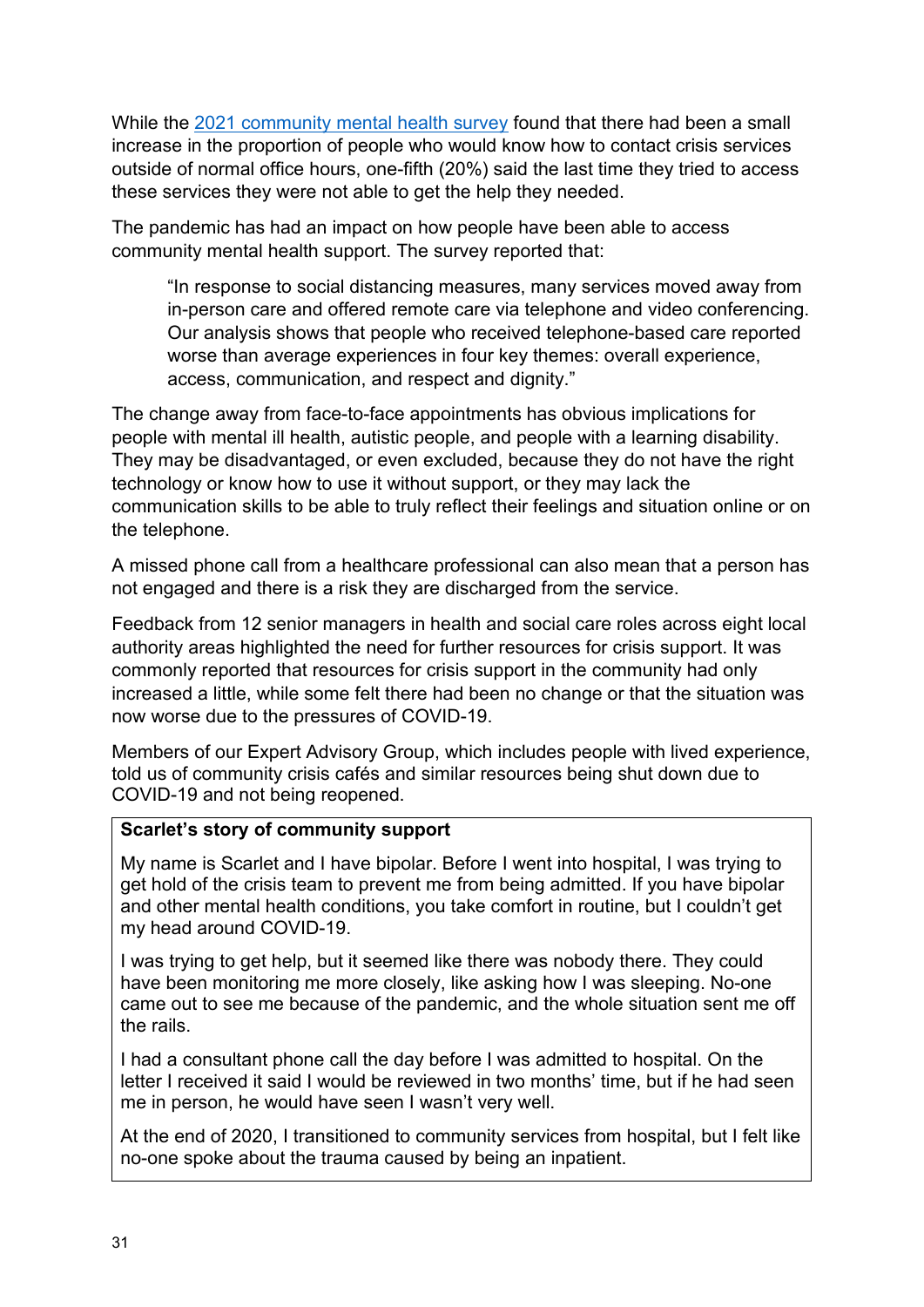I had telephone meetings with the consultant and telephone meetings every three weeks with a community psychiatric nurse (CPN). They didn't consider me as a whole person. The CPN only asked about medication rather than looking at other factors, like if you are not exercising or not sleeping well or advising on psychology services. If you say you are low in mood, they will try to up your medication, so I'd avoid telling them.

I recently had a three-way phone call between my consultant, my nurse and me, and that was helpful because there are a lot of conversations and decisions about you but without you. Opening that up makes you feel more confident and more involved.

I'm going to ask about having an occupational therapist. When I've had one before, it felt like they were taking my needs into consideration rather than being so clinical.

I'm doing a lot better now, and I still have to really work on self-care and closely monitor myself.

## **Trauma-informed care**

Understanding previous trauma and how this effects people is essential for providing the right care and treatment. People with mental ill health, autistic people and people with a learning disability are more likely to have experienced trauma. Traumainformed care seeks to understand and respond to the impact of trauma on people's lives. [Baroness Hollins](https://www.gov.uk/government/publications/independent-care-education-and-treatment-reviews/baroness-hollins-letter-to-the-secretary-of-state-for-health-and-social-care-about-the-independent-care-education-and-treatment-reviews) reflected on the importance of trauma-informed care to the Secretary of State.

Trauma-informed approaches are not embedded across health and social care services. As highlighted in Scarlet's story, the impact of trauma following a hospital admission for people with a learning disability or autistic people is not commonly talked about and needs to be discussed following hospital admission.

## **Respite care**

We have heard of some respite services closing or, during COVID-19, these have become harder to access. This has been putting additional pressure on people and their families. Some support services that help keep people well have not fully reopened.

NHSE/I have told us:

- In 2020/21, as a response to the pandemic and winter pressures, local systems received £2.3 million to fund community respite care for autistic children and young people and people with a learning disability who have been identified as at risk of admission or mental health crisis. The funding saw a real benefit in reducing avoidable hospital admissions.
- In 2021/22, as part of the government Spending Review's COVID-19 response, local areas were allocated £3 million to continue their work with local partners to develop respite care that prevents children and young people escalating into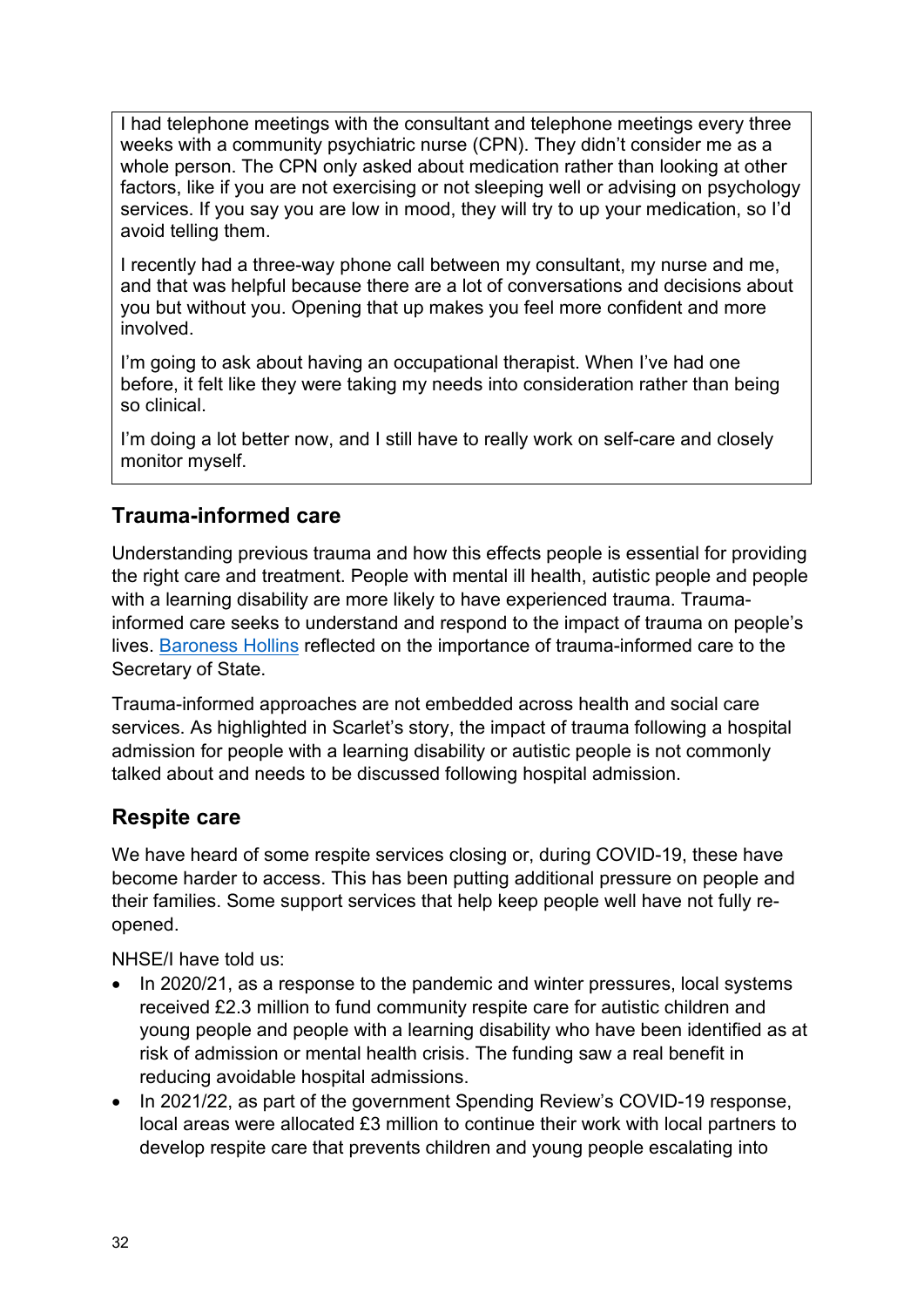crisis. This work has included personalised short breaks and the use of personal health budgets.

## **Transition**

We have heard from our stakeholders that there is often a lack of forward planning so young people, and their families don't experience a planned transition from children to adults' services.

Adam's story below shows how this can happen and the importance of good transition planning and the obstacles that can get in the way.

#### **Adam and his family's experiences of transitioning to adult services**

Adam is autistic, has a learning disability and a mental health condition.

Trying to bring in adult services so that they are already aware of Adam is almost impossible, as they do not want to be involved until he is 18.

However, when planning 'a home for life', adult services should at least have some involvement to ensure the correct processes will be in place for a smooth transition, but this seems to be a brick wall. They want to take over at 18 and then all the services will be re-assessed.

It is possible for people to experience positive support in the community that meets their needs, which makes all the difference to people's outcomes.

#### **Ravikah's story of community support**

I've been in and out of healthcare services for most of my life, having mental ill health, as well as suffering with issues around substance misuse and alcohol problems.

In January 2019 I suffered serious assault and injury and I spent a lot of that year in hospital. After that, I was stuck in my house, alone, suffering with post-traumatic stress disorder (PTSD) and terrible depression and anxiety. Then we were hit with a global pandemic. So what help was I getting?

I can honestly say that for one of the first times in my life that the mental health services were absolutely amazing. I was in need of specialist therapy for PTSD, which was organised via Zoom once a week, and my community psychiatric nurse (CPN) also called each week, which really helped me feel cared for and not so alone.

Finally, my PTSD was beginning to fade but, because of the fear of COVID-19, I started suffering panic attacks and anxiety that were so horrific I couldn't even contact my GP.

This is when my CPN was brilliant. She recognised that I was being triggered and had started to self-medicate with substances. She referred me to the right services who helped me realise that I needed to go back into therapy – which is working wonders right now.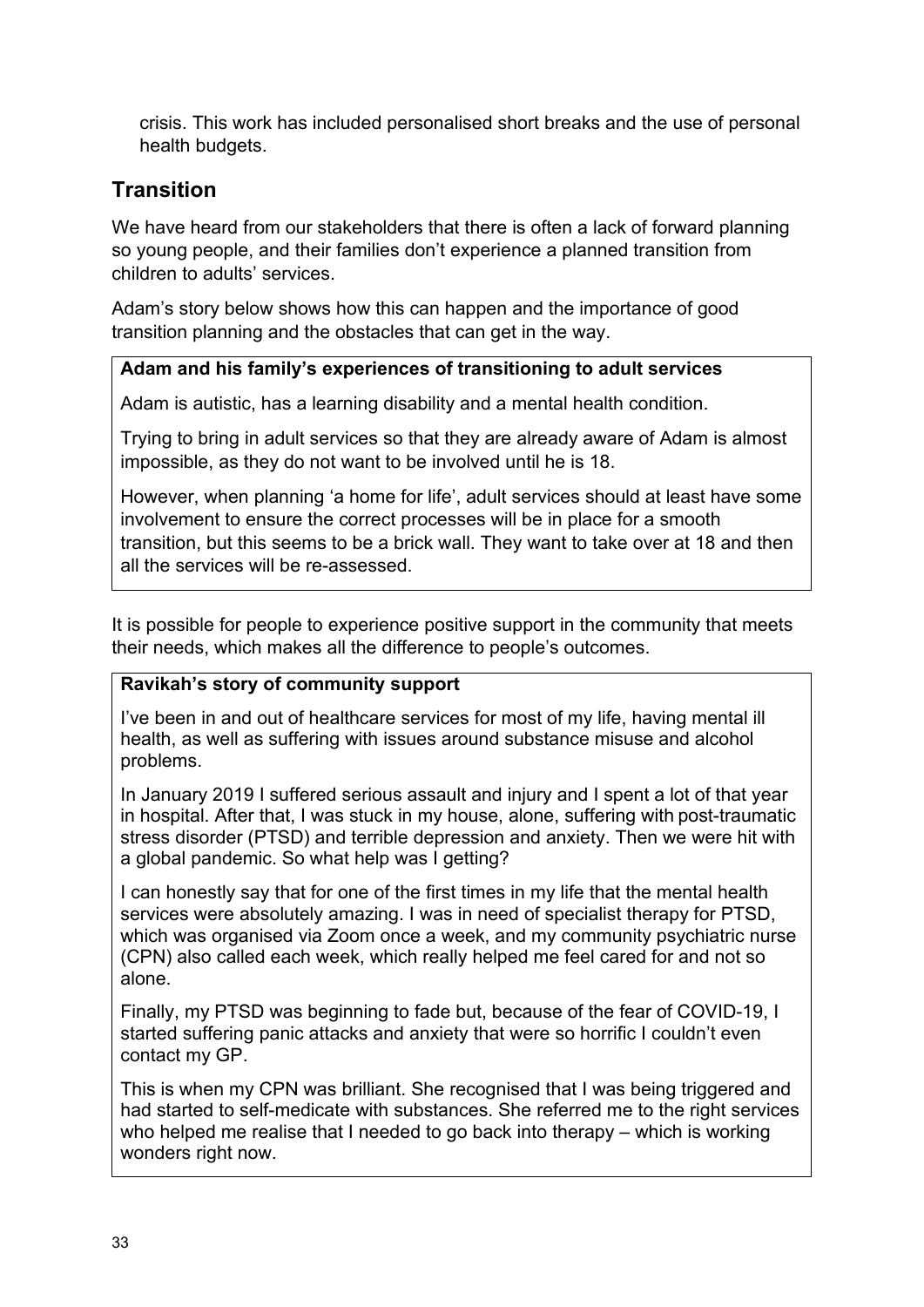For me, it's as though mental health services really stepped up throughout the pandemic, and for that I feel blessed and fortunate, thank you.

## **Support for autistic people**

Autistic people are often not able to access the right support due to a lack of specific services or skilled staff to meet their needs. In particular, women and girls can be [misdiagnosed](https://www.psychologytoday.com/us/blog/talking-about-trauma/201905/why-women-autism-so-often-are-misdiagnosed) with other conditions such as Emotionally Unstable Personality Disorder or can first present to services with an eating disorder.

Experimental data from NHS Digital on waiting times for autism diagnoses between April 2019 and June 2021 suggests that the number of new referrals for suspected autism is increasing. The proportion of new referrals for suspected autism in each quarter that were still waiting for an assessment of autism or any contact also seems to have been increasing. The data suggests that at the end of September 2021, over half (54%) of the new referrals made between April and June 2021 were still waiting for an assessment or any contact.

Delay in autism diagnosis has a huge impact on people who are in crisis and may be in danger of being admitted to hospital, as they are not able to access Care (Education) and Treatment Reviews.

#### **Meena's story of getting an autism diagnosis**

I spent two years on an NHS waiting list for autism diagnosis but was then removed because I moved out of the area. I had the option to go back on the waiting list under a new service but would likely have waited another two years.

I ended up paying for my assessment privately and was diagnosed at the age of 27 with autism, ADHD (attention deficit hyperactivity disorder) and central auditory processing disorder. This is, of course, something that not everyone is able to do, but I was fortunate.

I found the NHS process very challenging. Waiting lists are incredibly long and autism in females is very poorly understood, even among some professionals. For example, one GP actually said to me a few years back that I couldn't possibly be autistic because I am a woman with a partner and a job!

For this report we reviewed 21 inspection reports of services for children and young people with special educational needs and disability, which were published between October 2020 and November 2021. This review found that young people and their families often experience long waiting times for an assessment for autism. One inspection report described how children under the age of seven could be waiting over two years for an assessment.

The autism strategy for 2021 to 2026 acknowledges the importance of early diagnosis of autism for children, and that all too often children struggle to get the support needed following the diagnosis.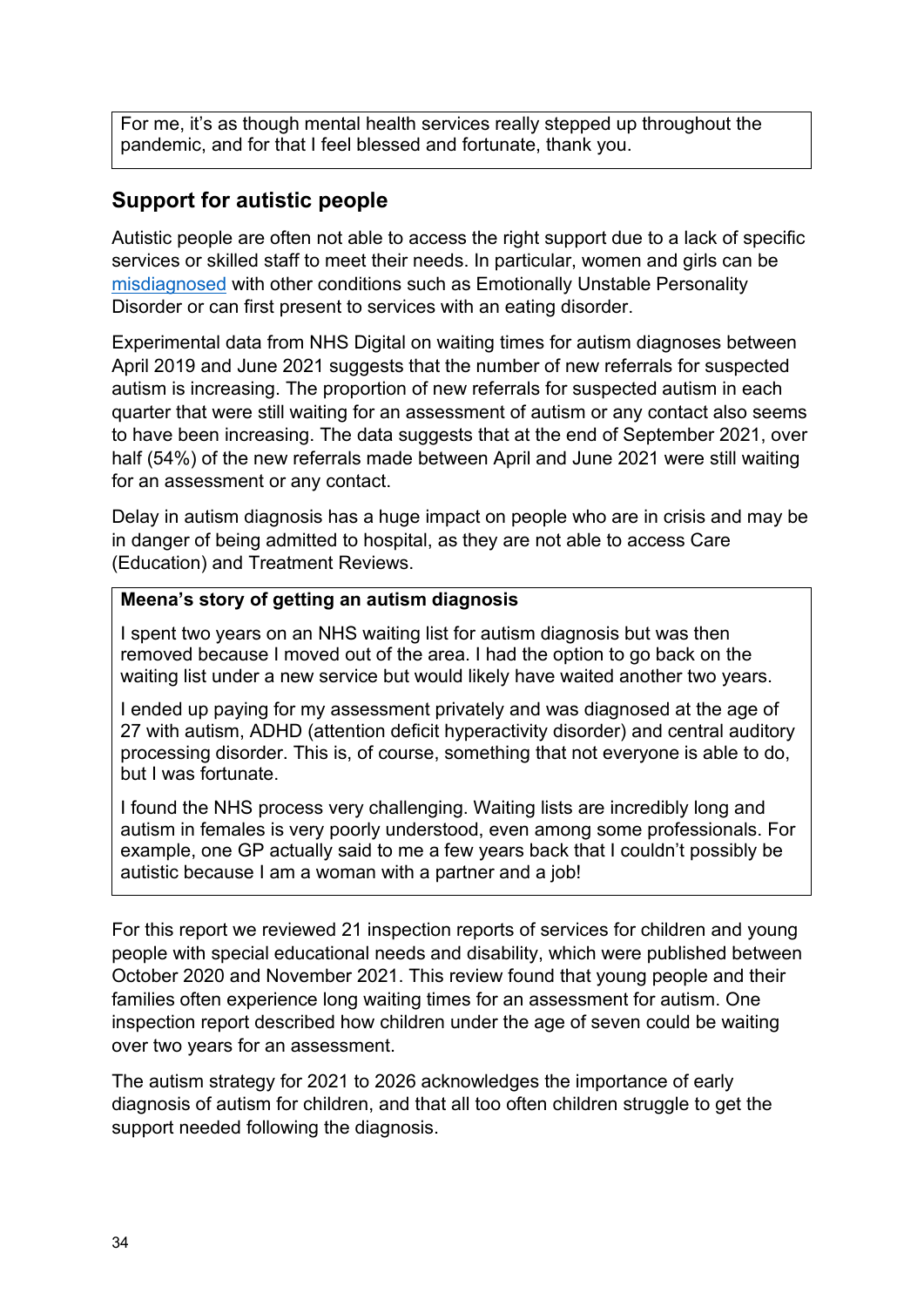#### **Mark's story of trying to get an autism assessment**

It was only when lockdown started, and I didn't need to be around people as much, that I realised how much emotional effort I was putting into masking, and how accepting I was probably autistic would really help me.

My wife had been diagnosed in early 2019. This had been hugely beneficial to her wellbeing, so I booked an appointment with the same GP she had seen. A different GP contacted me, and after some questions decided to refer me and advised me that I would be assessed in the practice in six weeks, which seemed surprisingly quick.

I was later called back to be told I would be seen somewhere else, and the waiting time would be at least 12 months, possibly longer because of COVID-19.

So far, I have waited 18 months and I have had no further contact in that time.

I've thought about contacting the service to ask about waiting times, but I hate using the phone and I panic they'll not find my referral and I'll have to start all over again. The waiting times are bad, but it would at least be better if you were kept informed of how long the waiting time is.

Sometimes autistic people are told that they do not meet the criteria to access services.

#### **Rebecca's story about community support**

I am autistic and have an eating disorder. I was doing well with my recovery when the pandemic hit. Overnight everything changed. The level of anxiety I was experiencing was off the scale.

I reached out for help repeatedly and kept being denied care – often my autism/complex needs were given as a reason to decline potential care options. I personally don't feel that my needs are that complex; if I have a clear plan, routine and my sensory needs are understood I can cope quite well in unfamiliar environments.

The Crisis team concluded I wasn't severely depressed; I don't feel they fully understood how depression may present in someone that is autistic. I had a Care and Treatment review that agreed that a short, planned admission to a rehab hospital could help me to get back on track. At the point I was told that the Crisis team denied the recommendation from the CTR, I attempted to end my life.

The National [Autistic's Society's report, Left stranded](https://s4.chorus-mk.thirdlight.com/file/1573224908/63117952292/width=-1/height=-1/format=-1/fit=scale/t=444295/e=never/k=da5c189a/LeftStranded%20Report.pdf) highlights the increased difficulties faced during the pandemic. The community respite care funding highlighted above, to support children and young people during the pandemic, was not made available for autistic children waiting for a diagnosis.

While some progress has been made by the publication of the government's [National strategy for autistic children, young people and adults: 2021 to 2026](https://www.gov.uk/government/publications/national-strategy-for-autistic-children-young-people-and-adults-2021-to-2026) and investments in the [NHS Long Term Plan,](https://www.longtermplan.nhs.uk/) we hear from people and their families that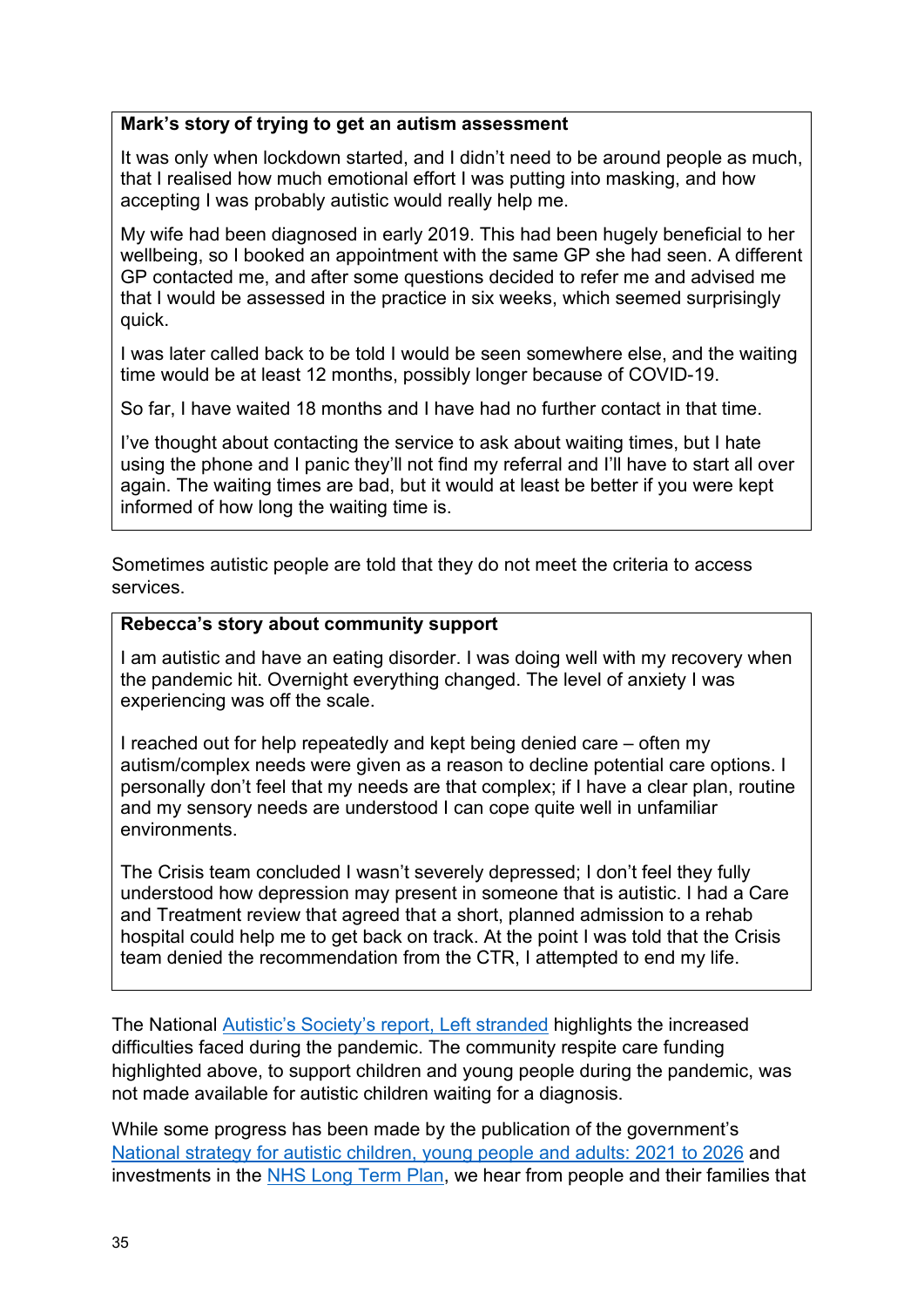those who are autistic without a learning disability feel hidden from services. It is often difficult to access the right support as staff do not have the right skills and knowledge and therefore do not know how to ensure that the right reasonable adjustments are made. This leads to autistic people facing huge health inequalities when trying to access both mental and physical healthcare.

#### **Account from an investigation and inquest into the death of an autistic boy – concerns about his care**

In January 2020, a 14-year-old autistic boy who suffered from anxiety died as a result of suicide.

During the inquest, the coroner raised a number of concerns around staff knowledge and training. The coroner reported that the inquest "revealed a widespread lack of knowledge and understanding of autism", including co-morbid mental health conditions, self-harm, suicidal thoughts, and how to communicate with an autistic child.

There were also concerns that, due to a lack of understanding around roles and obligations, staff did not correctly record the risk of self-harm and suicide in the boy's Education, Health and Care Plan, and that there continues to be a lack of understanding among clinicians in this process.

The coroner reported a lack of training across all state agencies, and an absence of comprehensive, relevant, and mandatory training. The coroner said that this raises an ongoing risk to autistic children and their ability to access the services they require for their support, welfare, and safeguarding.

The coroner also raised several concerns about the boy's care. For example, despite a number of referrals to child and mental health services, a clinical assessment was never received. The coroner raised concerns that 'routine' referrals are automatically classed as low risk, but there are children in this category who face considerable waiting times, and a high-risk of harm, which is unrecognised and unmanaged.

It was found that the referral made to children's services two months before the boy's death failed to appreciate the seriousness of the risks, and failure to allocate his case appropriately contributed to his death.

Source: [Courts and Tribunals Judiciary,](https://www.judiciary.uk/publications/oskar-nash-prevention-of-future-deaths-report/) published February 2022

## **NHS England and NHS Improvement**

NHS England and NHS Improvement (NHSE/I) have told us they are investing in community support for people with mental ill health and a learning disability and autistic people. Several projects aim to increase community support, and therefore prevent people from going into crisis and needing hospital admission. These are part of the [NHS Mental Health Implementation Plan,](https://gbr01.safelinks.protection.outlook.com/?url=https%3A%2F%2Fwww.longtermplan.nhs.uk%2Fwp-content%2Fuploads%2F2019%2F07%2Fnhs-mental-health-implementation-plan-2019-20-2023-24.pdf&data=04%7C01%7CAlison.Carpenter%40cqc.org.uk%7Cc4a164dca96c42d596bb08d9fdd32972%7Ca55dcab8ce6645eaab3f65bc2b07b5d3%7C1%7C0%7C637819907236267812%7CUnknown%7CTWFpbGZsb3d8eyJWIjoiMC4wLjAwMDAiLCJQIjoiV2luMzIiLCJBTiI6Ik1haWwiLCJXVCI6Mn0%3D%7C3000&sdata=FUGie%2B1pHf8KdRps8epmDoYjQFf263gma7%2BcTiAayQw%3D&reserved=0) which is until 2024 and therefore it is too early to report on impact.

In total, NHSE/I is investing £2.3 billion additional funding in mental health services by 2023/24. This seeks to shift the balance of care, with the large majority of new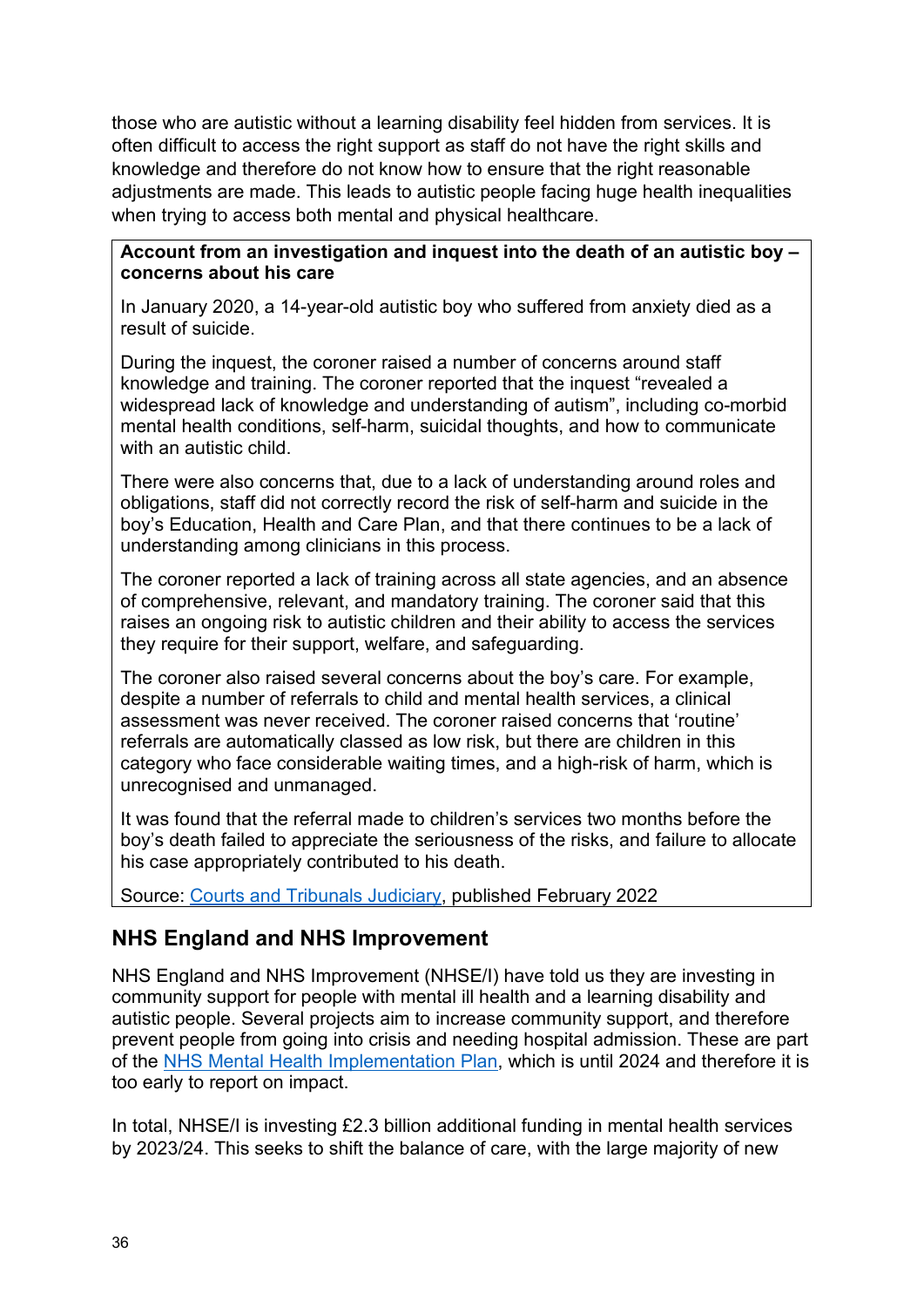investment going into community mental health services for children and adults – areas that have historically had very significant under-investment.

#### **Adult crisis and community mental health**

Some of the investment includes:

- nearly £1 billion additional funding for new models of integrated primary and community services for adults with serious mental illness
- around £300 million in enhancing adult mental health crisis services, including a range of alternative crisis services in every part of the country
- all mental health crisis services will be 'open access', via 24-hour urgent mental health helplines by 2024. This means that anyone can self-refer and there should be no exclusions. NHSE/I will share guidance on making reasonable adjustments for people with a learning disability and autistic people calling these lines
- ring-fenced investment in models such as crisis houses, sanctuaries, and crisis cafes in all parts of the country.

There is an ambition to end the practice of admitting people out of area for adult acute mental health care. While this has been challenging, especially during the pandemic, it remains a priority nationally and for all local areas.

#### **Children and young people's mental health services**

There is nearly £1 billion of additional funding for children and young people's community, crisis and schools services:

- crisis services are ahead of schedule, with 67% of the country currently having full or partial coverage of the four key components of a comprehensive crisis service. This is against a public commitment of 35%
- NHSE/I allocated £3.5 million of the 2021/22 Spending Review funding from Government to support earlier identification of children and young people at risk of admission to inpatient care and to avoid crisis point. The Spending Review funding was allocated for just one year and stops in March 2022.
- guidance and training for community services aims to improve access, assessment and treatment for children presenting with avoidant restrictive food intake disorder (ARFID). This condition may be more likely to occur in autistic children and young people, those who have ADHD (attention deficit hyperactivity disorder) or a learning disability
- in May 2021, the national children and young people's Transformation and Mental Health Programme teams launched a joint project on improving integration between children and young people mental health services and acute trusts.

#### **Dynamic support register**

Local clinical commissioning groups or integrated care systems are expected to develop and maintain registers to identify people with a learning disability and autistic people, who may be at risk of being admitted to hospital. These registers should ensure that local health and social care services have good knowledge about people's needs and that people are given the right support to live well in the community and to help prevent a crisis that might lead to them being admitted to hospital. Guidance about dynamic support registers is included in [NHSE/I's Care](https://www.england.nhs.uk/wp-content/uploads/2017/03/ctr-policy-v2.pdf)  [\(Education\) and Treatment policy.](https://www.england.nhs.uk/wp-content/uploads/2017/03/ctr-policy-v2.pdf)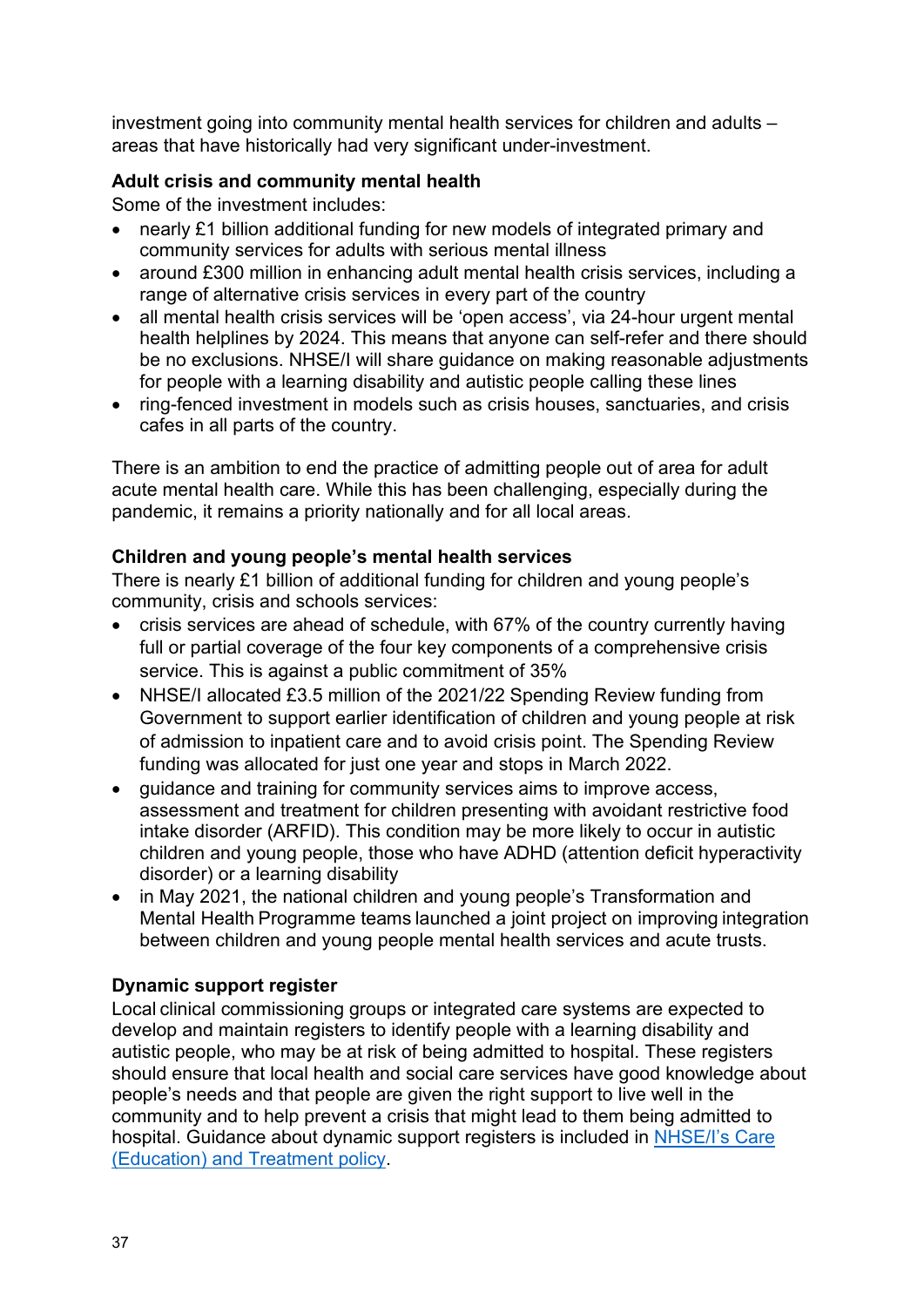The use of dynamic support registers varies in areas and will have an impact on their role in preventing admission. Where they work well, all system partners are part of the conversation with families and people and the solutions are delivered.

To promote consistency, NHSE/I are developing guidance to support the implementation of the dynamic support register.

#### **Keyworker scheme**

Children and young people with a learning disability and autistic children in inpatient units or at risk of admission will have a [keyworker](https://www.england.nhs.uk/learning-disabilities/care/children-young-people/keyworkers/) to make sure they and their families get the right support at the right time. They will ensure local systems are responsive to meeting the young person's needs in a joined-up way and, whenever possible, to providing care and treatment in the community with the right support. This has been piloted in 13 areas with 14 others having adopted the system so that 27 local areas now have a keyworker programme. Development of key working services in the remaining integrated care systems will happen in 2022/23.

## <span id="page-37-0"></span>**Recommendation 9 (reporting of data)**

Getting a diagnosis of autism was a key concern in our Out of sight report, with people and families often waiting for a long time to get one. A diagnosis can help people understand how they see the world around them, so getting one as quickly as possible is important. It should also mean they can get the right support when they need it from community teams that understand their needs.

The government's autism strategy highlights that people are often waiting far too long for an autism assessment. National Institute for Health and Care Excellence (NICE) guidelines recommend that people should not be waiting for more than 13 weeks from referral to diagnosis.

In recommendation 9 we called for all local authorities and clinical commissioning groups to have to report on the data regarding the number of autism diagnostic assessments they are completing for adults and children.

We also asked for the number of people with a learning disability and autistic people who were admitted to hospital to be reported and broken down by each local authority and clinical commissioning group.

If recommendation 9 was fully implemented:

- people should wait less time for an assessment of autism because local areas would have better oversight through the data reported, highlighting areas that need to improve
- each local area would report on the number of people with a learning disability and autistic people admitted to hospital.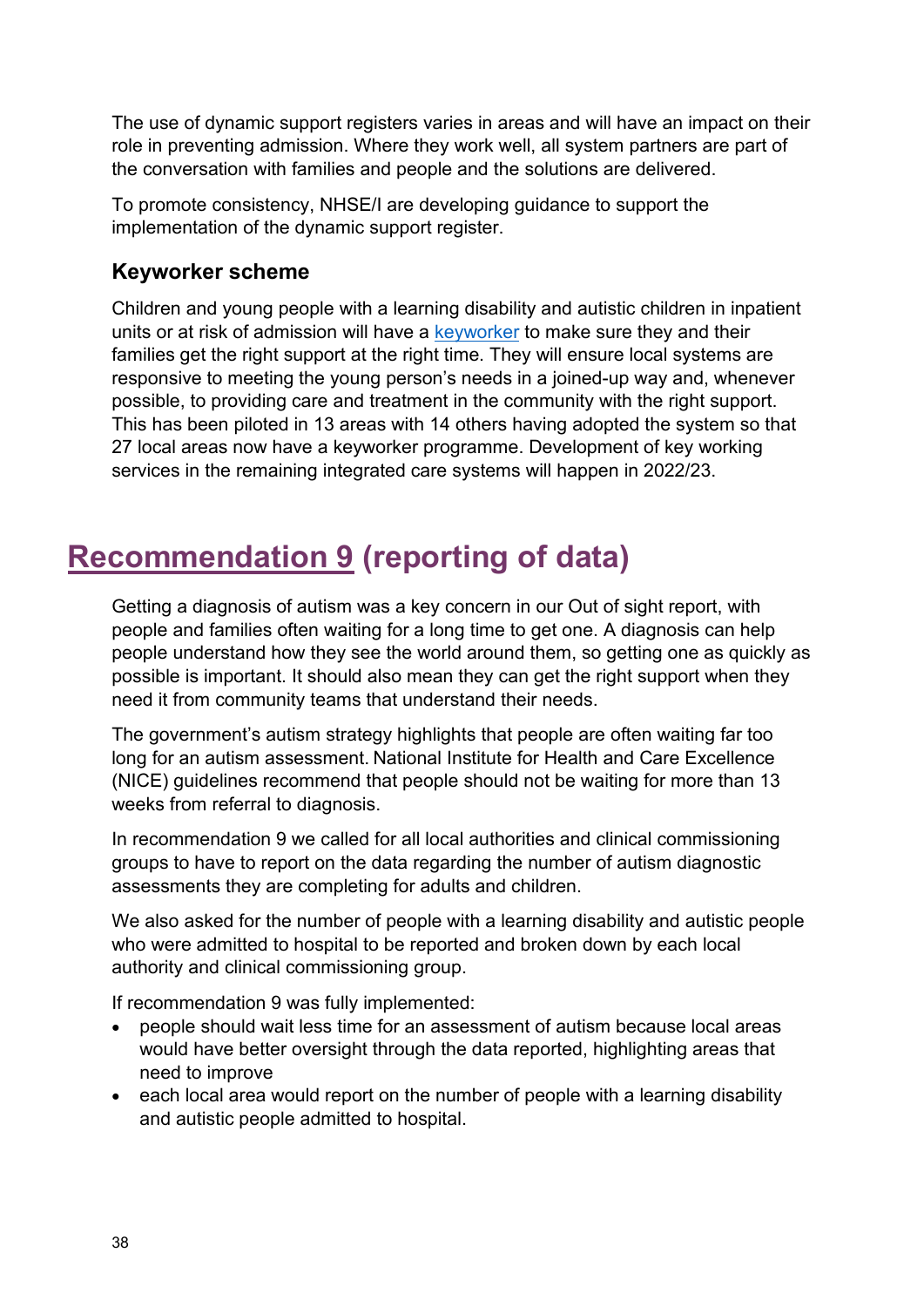## **Has recommendation 9 been achieved?**

## **We consider that recommendation 9 has been partly achieved**

As stated in the autism strategy, accurate data is needed to be able to monitor and improve the current waiting times. Data is in place but needs further improvements to give an accurate reflection. The data available shows that waiting times for an assessment for autism are still far too long.

#### **Action needed:**

- As stated in the autism strategy for 2021 to 2026, people must be able to access a timely diagnosis of autism in line with NICE guidelines.
- The data available needs to reflect referrals, assessments and waiting times for children and young people.

## **What we are seeing and hearing**

As reflected in the chapter above, people are still waiting too long to receive an autism diagnosis.

In July 2021, the government's new ['National Strategy for autistic children, young](https://assets.publishing.service.gov.uk/government/uploads/system/uploads/attachment_data/file/1004528/the-national-strategy-for-autistic-children-young-people-and-adults-2021-to-2026.pdf)  [people and adults'](https://assets.publishing.service.gov.uk/government/uploads/system/uploads/attachment_data/file/1004528/the-national-strategy-for-autistic-children-young-people-and-adults-2021-to-2026.pdf) was published. This states that there have been significant improvements in autism reporting, including the introduction of the [autism diagnosis](https://digital.nhs.uk/data-and-information/publications/statistical/autism-statistics)  [waiting times data.](https://digital.nhs.uk/data-and-information/publications/statistical/autism-statistics) This data is reported at national, clinical commissioning group and provider level. This is still seen as experimental data and is constantly being reviewed. Currently, the data relates largely to adults, as most referrals and assessments for children fall outside of the scope of the NHS Digital collection.

The autism strategy sets out how the government will develop an action plan to improve data collection. The government has committed £13 million to begin reducing waiting times for children, young people and adults. This includes the backlog created by the pandemic. This is a welcome investment. However, as we can see from the previous chapter, this is yet to have significant impact.

<span id="page-38-0"></span>Commissioners report monthly on the number of people with a learning disability and autistic people who are admitted to inpatient units through the Assuring Transformation data. This data is reported at national, integrated care system, transformation care partnership, clinical commissioning group and provider level. This helps to build up a regional picture of how many people are being admitted to inpatient units.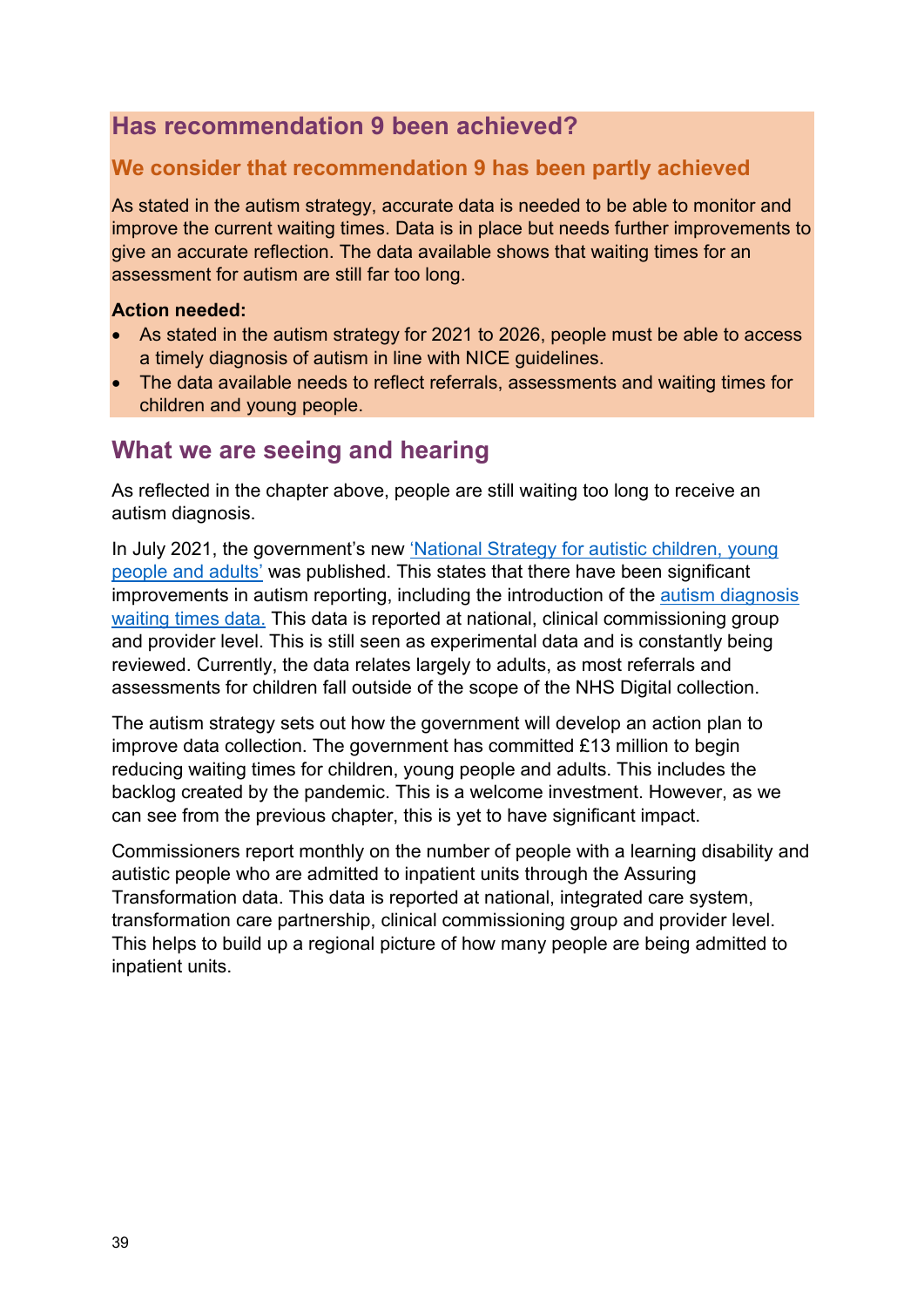# **4. Improving people's rights**

## <span id="page-39-0"></span>**Recommendation 4 (human rights)**

In our Out of sight report we found that people's rights, including their human rights, were at risk of being breached. We highlighted the need for staff to understand and embed the principles of the Human Rights Act so that where restrictive interventions are being used, staff reflect and understand their impact.

This included people's rights under the Equality Act 2010 to have reasonable adjustments in place to meet their needs. We therefore made recommendations to ensure that people's rights were met in inpatient units and in adult social care services.

If recommendation 4 was fully implemented, people:

- would have all their rights met, including their human rights. This is because:
	- o human rights would be embedded within the service provided to the person
	- o staff would understand the Human Rights Act and the Equality Act
	- $\circ$  the appropriate resources would be in place to support people to meet their needs
- in inpatient units would be given accessible information to help them understand their rights under the Mental Health Act and what to do if they do not feel these are being met
- with a learning disability and autistic people would have had reasonable adjustments put in place to meet their needs, such as individual sensory or communication needs.

## **Has recommendation 4 been achieved?**

## **We consider that recommendation 4 has not been achieved**

People's human rights continue to be at risk. They are not benefiting from reasonable adjustments under the Equality Act or from an understanding of human rights.

#### **Action needed:**

- Leaders within organisations should promote knowledge and understanding of human rights and rights under the Equality Act.
- Individual reasonable adjustments should always be in place for autistic people and people with a learning disability.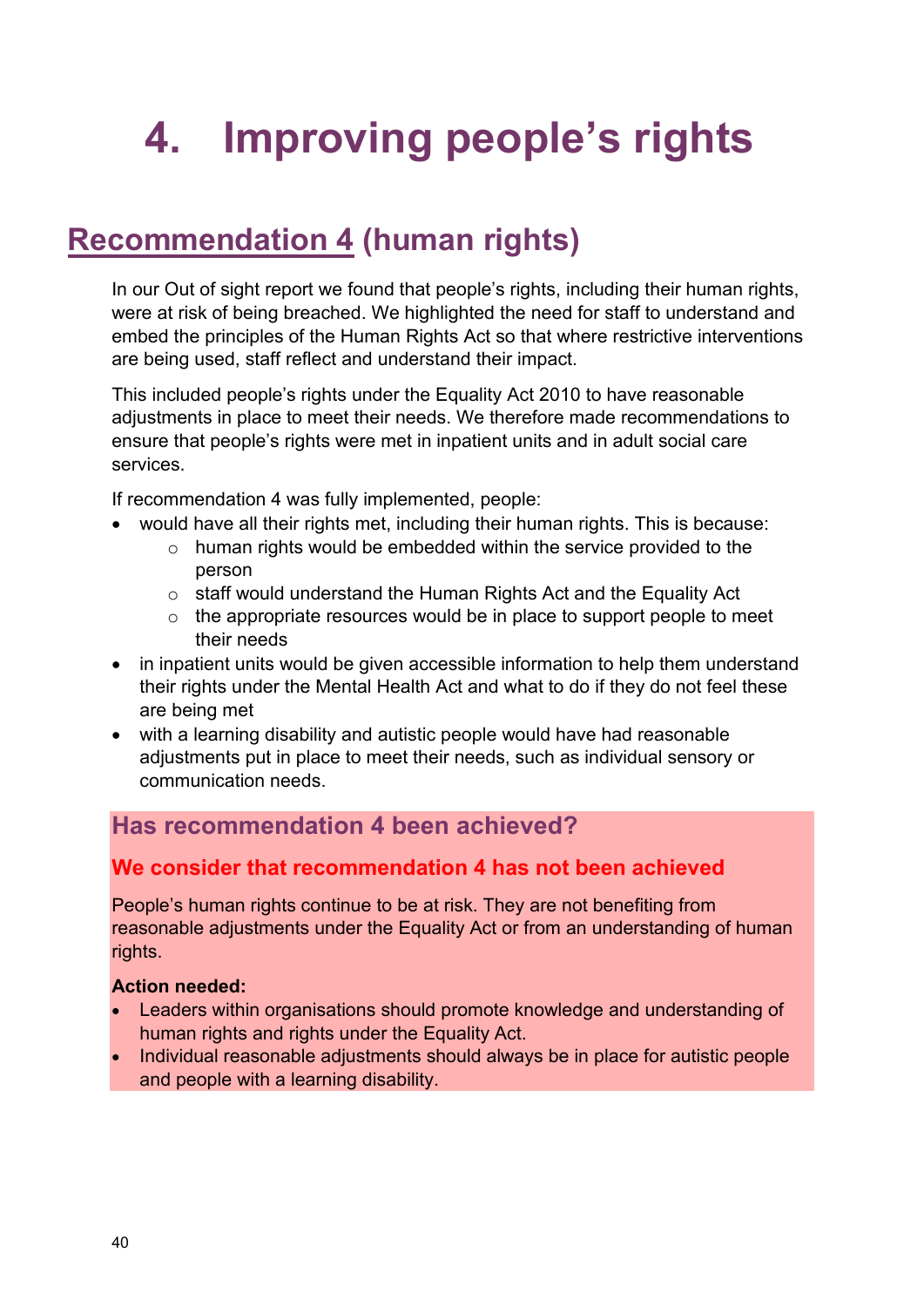## **What we are seeing and hearing**

From the stories that we have shared in this report and others that are frequently reported on, we know that people are not always having their rights acknowledged and respected. People are often not seen as individuals, of equal value and worth, whose views are listened to and respected. Recognising the humanity of each person and making sure this underpins all aspects of care is fundamental to supporting all people.

The information below relates specifically to autistic people and people with a learning disability.

## **Findings from IC(E)TRs**

Forty-six of the 77 IC(E)TRs (60%) included evidence related to poor care and potential human rights breaches. These included restrictions on access to personal possessions, fresh air, activities, telephones, and visitors for which there was no justifiable reason or clear rationale. We found that steps taken to manage people's risks did not consider the impact on their dignity and were frequently unnecessarily harsh or overly restrictive. We also found that people's needs in relation to physical health were not being considered or accommodated, such as people being denied access to dentists or opticians.

## **Equality Act**

Understanding of the Equality Act and ensuring that individual reasonable adjustments are made for people with a learning disability and autistic people is essential for ensuring that true person-centred care is delivered. Where this is not in place, restrictive interventions are more likely to occur as staff teams are less likely to understand people's needs such as communication needs or sensory sensitivities. From 2016 all health and social care services should be complying with the Accessible Information Standard which set out a specific, standard approach to ensuring disabled people's needs are met.

#### **Claire's experience of person-centred care**

I am autistic and have significant physical and mental illnesses.

During one of my mental health admissions a nurse worked with me to look at ways I could communicate with the staff in times of distress, and we came up with a cue cards system. These were cards I designed myself that I could either give to staff if things were in the process of escalation. Or else, if I was going into shutdown, I could leave a card in front of where I was curled up (likely on the floor). Each card had a corresponding list of things that might help me settle and things that could put me in even more overload. All staff had access to these lists.

These were co-developed with the ward team, and they really helped me express myself safely and helped the staff respond appropriately. There were many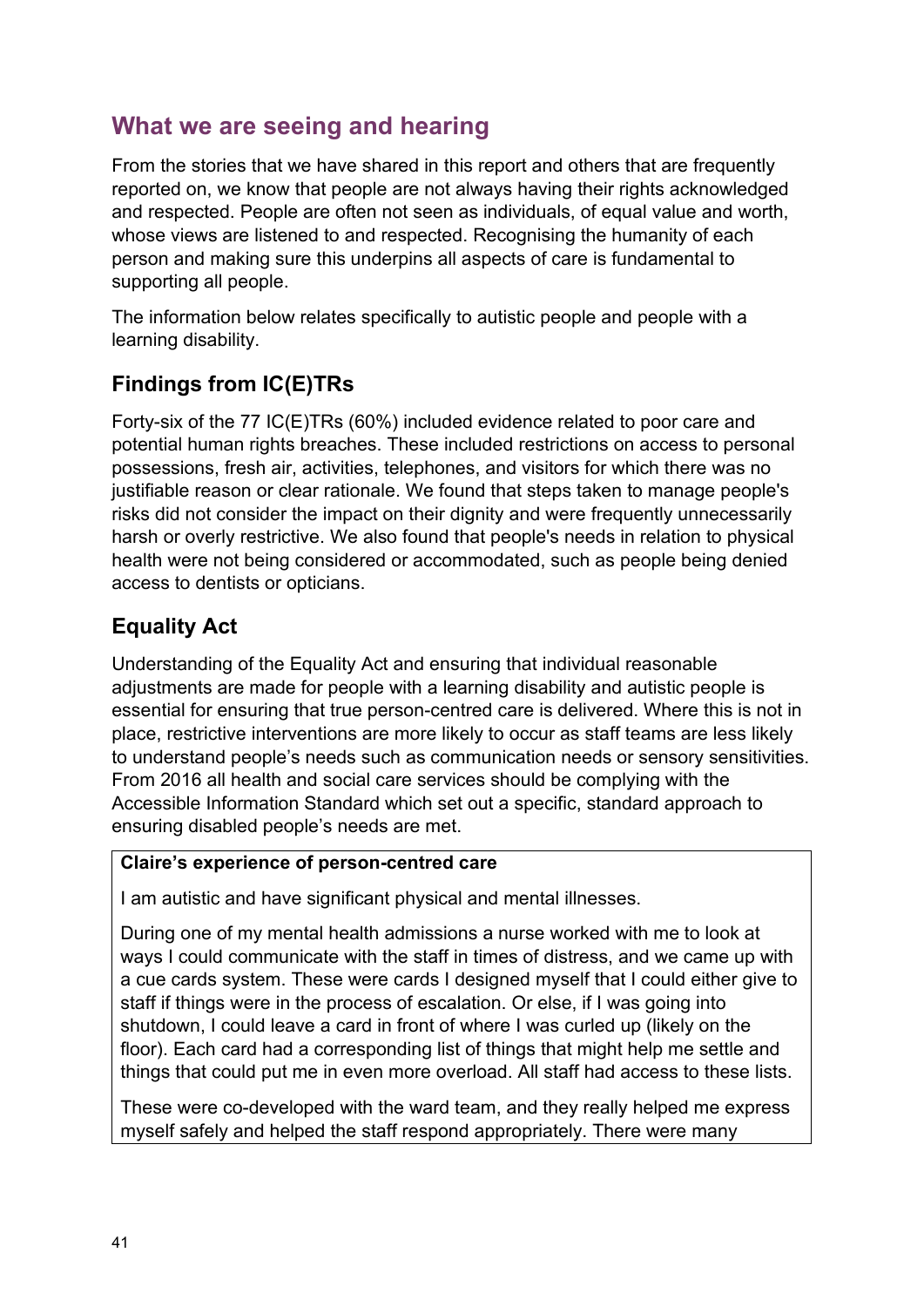occasions, which may have led to restrictive measures, that were diffused before getting to that point.

However, I tried implementing them with staff on wards in subsequent admissions and they either didn't want to engage, or not all staff knew about the system. There were times I would be in shutdown and staff would be shouting at me or even trying to physically manhandle me, which inflicted further trauma upon me. I felt particularly distressed, as almost all those incidents could have been avoided had the staff engaged with the cue cards system I offered them early in the admission.

## **Accessible information**

<span id="page-41-0"></span>In our Out of sight report we recommended that people in inpatient units are given accessible information about their rights. However, the Mental Health Act reviewers we spoke with found there had been little progress on this. Mental Health Act reviewers check whether people detained under the Mental Health Act have been given information about their rights. They found that this is more of a tick-box exercise without consideration of whether the person had understood what they are being told, if they have been able to retain that information, or what measures could have been taken to improve this. The [British Institute of Human Rights has provided](https://www.equalityhumanrights.com/en/publication-download/your-rights-when-detained-under-mental-health-act-england)  [guidance](https://www.equalityhumanrights.com/en/publication-download/your-rights-when-detained-under-mental-health-act-england) to support inpatient units in doing this.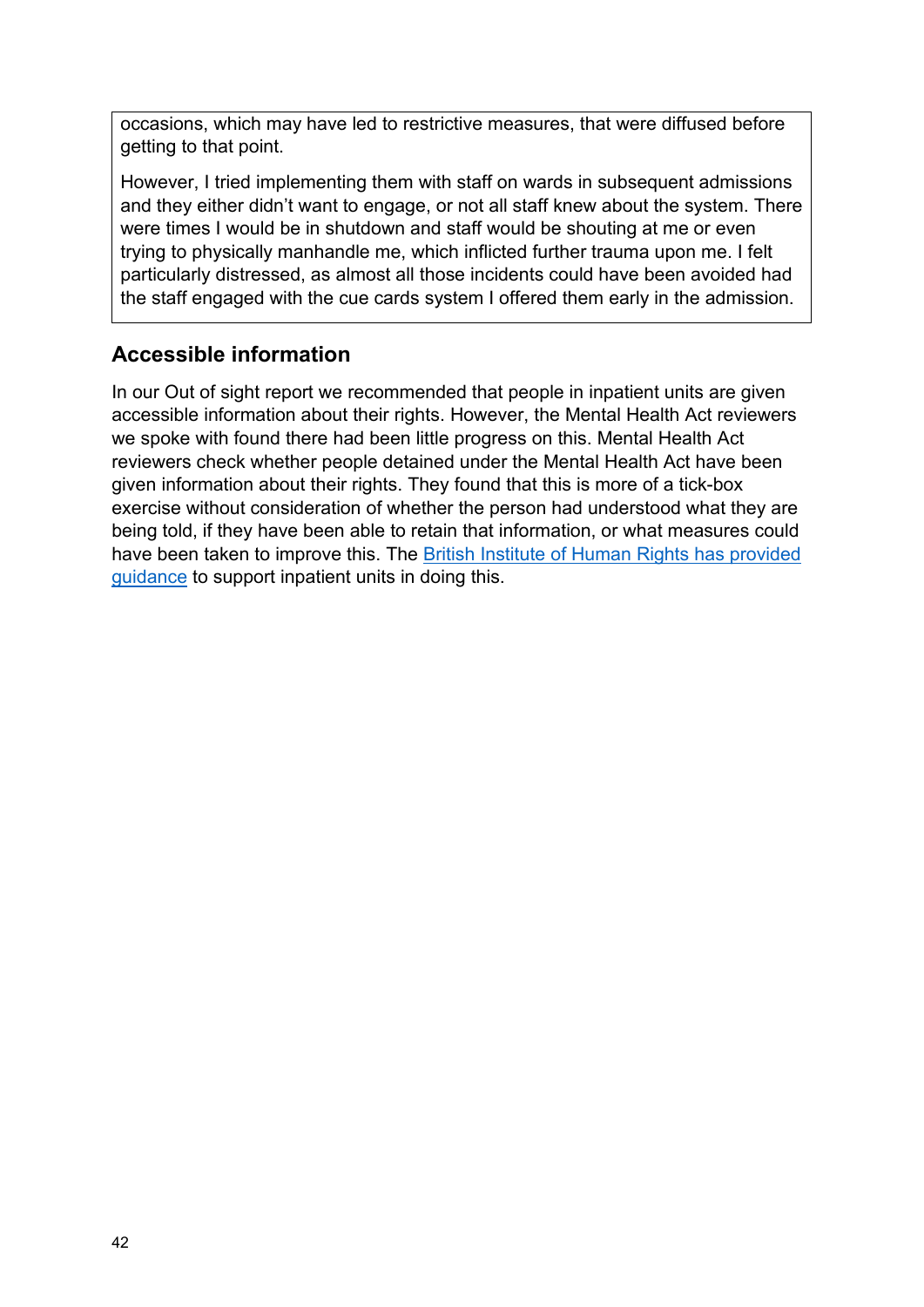# **5. Skilled staff to meet people's needs**

## <span id="page-42-0"></span>**Recommendation 7 (workforce)**

In our Out of sight report, we highlighted that the workforce needed investment to ensure that people were supported by staff who had the right training and qualifications and who felt valued in the work that they did. We therefore made recommendations to support workforce development.

If this recommendation was fully implemented, people would:

- have enough staff to support them, with the right skills and competencies to provide high-quality, person-centred care to enable people to lead the lives they would like
- be supported by staff in health and social care who understand their needs
- never be restrained, unless absolutely necessary, and only by staff whose training in the use of restrictive interventions would be certified as complying with the Restraint Reduction Network training standards as required by the Mental Health Units (Use of Force) Act 2018
- have sensory assessments, communication plans and other reasonable adjustments made in line with the Equality Act when they are in inpatient units or using adult social care services
- not have their human rights breached, because staff have the right knowledge to recognise when this may be happening, and leaders would take action to ensure that this is challenged and changed
- be involved in the recruitment process, including staff interviews, to ensure the right staff are recruited to be able to meet their needs.

## **Has recommendation 7 been achieved?**

## **We consider that recommendation 7 has not been achieved**

Rather than an improvement in the workforce, we have seen a staffing crisis develop, partly due to the impact of COVID-19. Although significant work has been carried out to implement Oliver McGowan training and introduce human rights training to child and adolescent mental health services, the impact of the training is yet to be fully realised.

#### **Action needed:**

 The government needs to ensure that further urgent investment is made in the workforce to improve pay and ensure that staff have the right skills and knowledge to support people to lead the lives they want to lead.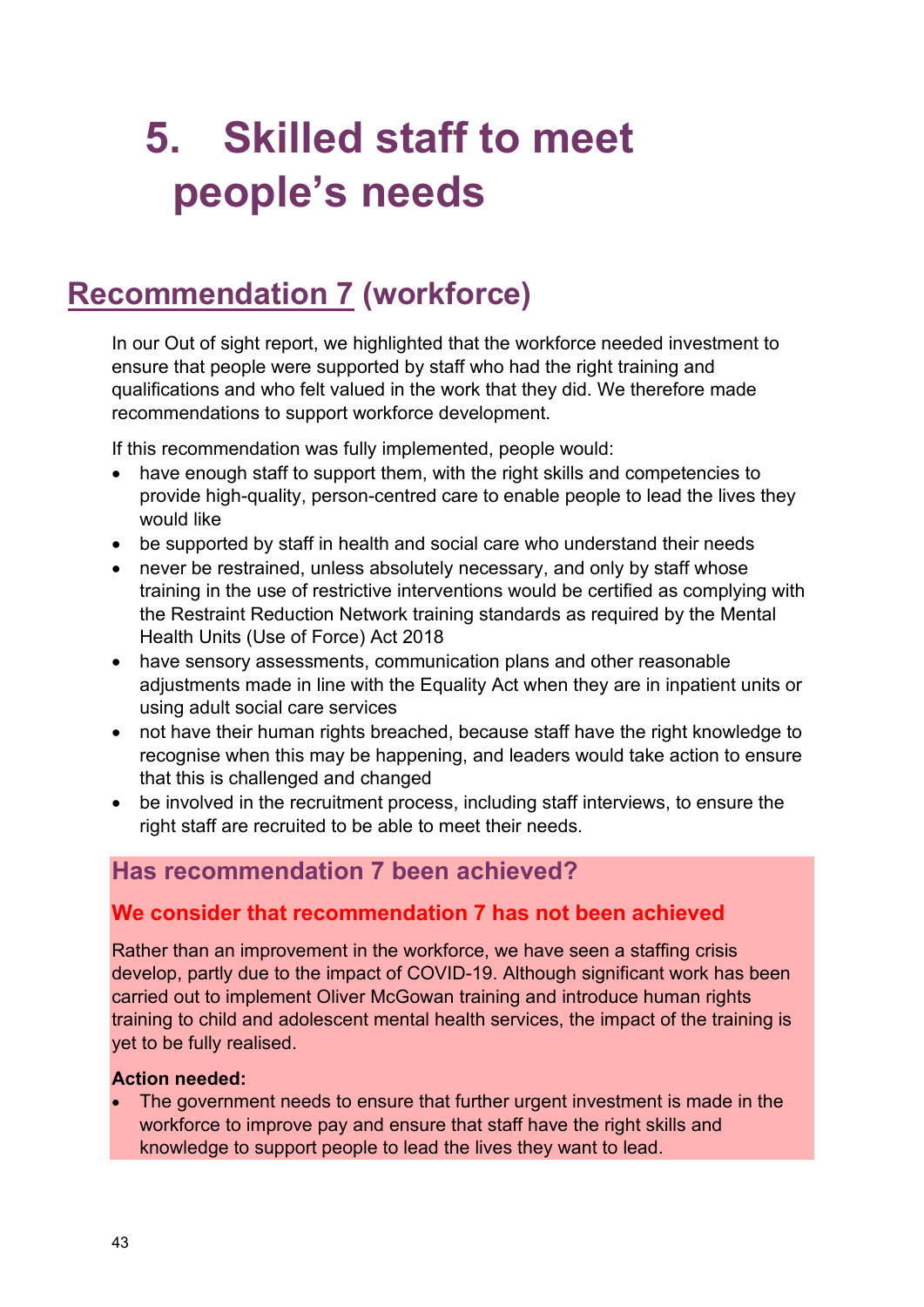## **What we are seeing and hearing**

#### **Scarlet's story of staffing**

My name is Scarlet and I have bipolar. During my inpatient stay, there was a lot of agency staff, so you didn't know who was going to be there for support. The nurses seemed too busy with paperwork. It was healthcare support workers who were on the ward floor, and they had more time for me than doctors and nurses.

Rather than seeing an improvement in the recruitment and retention of the workforce, we have seen a deterioration in the numbers of staff in health and social care and an increase in the use of bank and agency staff. This has partly been because of the pandemic. We have reported on these issues in our [State of Care](https://www.cqc.org.uk/sites/default/files/20211021_stateofcare2021_print.pdf)  [report,](https://www.cqc.org.uk/sites/default/files/20211021_stateofcare2021_print.pdf) where we said, "Health and social care staff are exhausted and the workforce is depleted". There have been calls for the government to urgently review the needs of the workforce through qualifications, additional training and pay increases.

This was further evidenced in feedback from 12 senior managers in health and social care roles across eight local authority areas and a meeting with representatives of hospital and adult social care providers to get their feedback on what progress they felt had been made towards the Out of sight recommendations. One of the common areas of concerns raised was staffing levels. It was noted that services are struggling with recruitment and retention of staff and there was anxiety about staff leaving care jobs for higher paid, less demanding roles and the impact this would have on people using services.

Provider representatives talked about the need to have more funding for staff and a model that invests in workers and retains experienced and skilled staff. There is also concern within social care about the number of staff who left the profession due to the mandatory vaccination regulation and how this has affected the workforce.

## **Training**

Training of staff was also raised as a concern by providers, with issues such as the lack of consistent training across the system. Providers spoke about the difficulties of keeping training up to date. It was noted that in some services, having one training session on a topic such as autism is still considered sufficient.

#### **Oliver McGowan training**

For people with a learning disability and autistic people, it is vital that staff have the right level of training to be able to provide high-quality support. This includes understanding the importance of ensuring that people's sensory, cognitive and communication needs are met. We highlighted these concerns in our Out of sight report. Our Mental Health Act reviewers have reported concerns that the lack of staff with the skills to understand and meet people's needs had been worsened by the pandemic.

Following the death of Oliver McGowan in 2016 and the [2nd annual LeDeR report](https://www.gov.uk/government/publications/government-response-to-the-learning-disabilities-mortality-review-leder-programme-2nd-annual-report#:~:text=The%20LeDeR%202nd%20annual%20report%20was%20published%20on%20in%204,July%202016%20and%20November%202017.) published in 2018, the Government published ['Right to be heard', its response to the](https://assets.publishing.service.gov.uk/government/uploads/system/uploads/attachment_data/file/844356/autism-and-learning-disability-training-for-staff-consultation-response.pdf)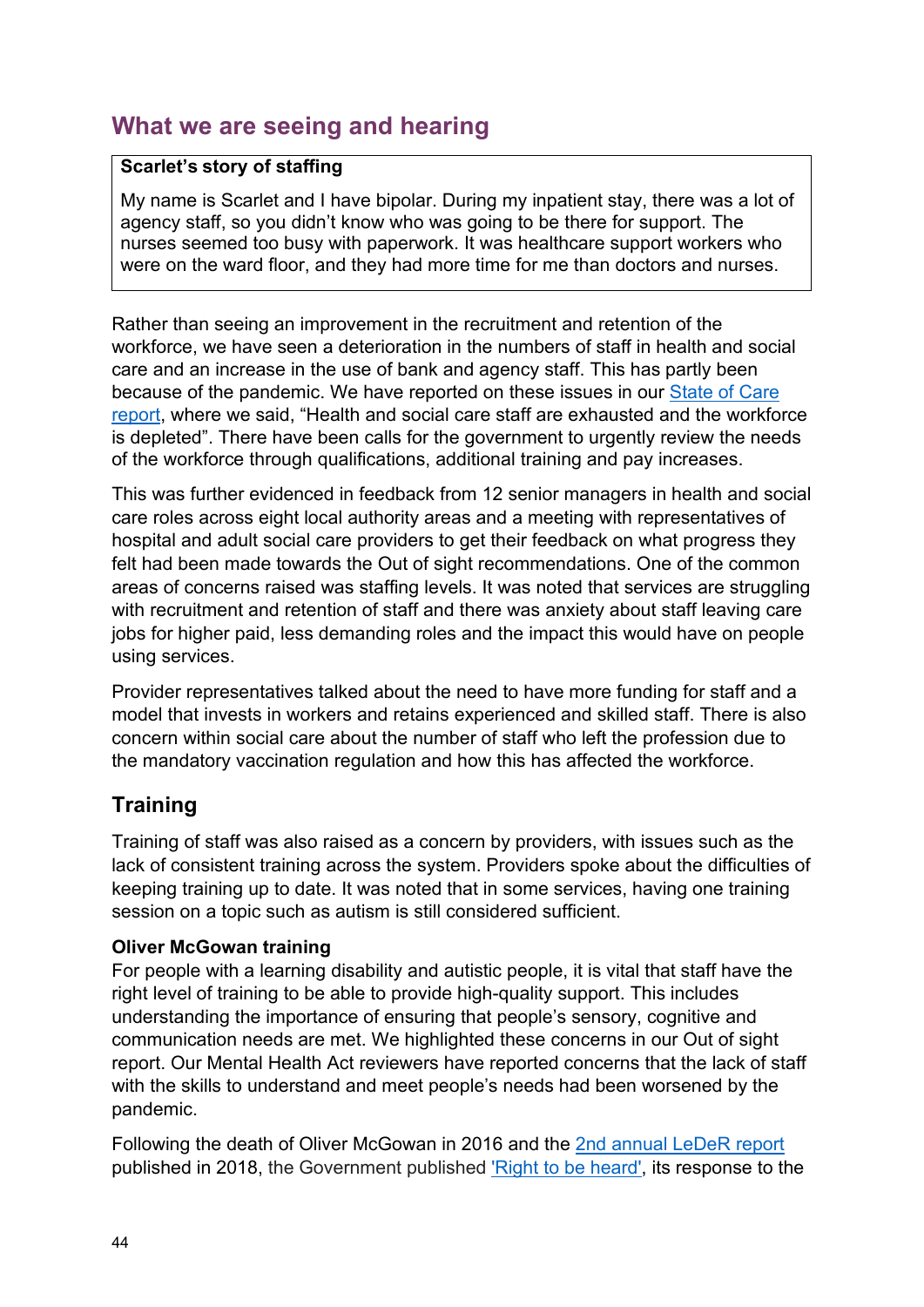[consultation on proposals for introducing mandatory learning disability and autism](https://assets.publishing.service.gov.uk/government/uploads/system/uploads/attachment_data/file/844356/autism-and-learning-disability-training-for-staff-consultation-response.pdf)  [training for health and social care staff.](https://assets.publishing.service.gov.uk/government/uploads/system/uploads/attachment_data/file/844356/autism-and-learning-disability-training-for-staff-consultation-response.pdf) It outlined strong support for ensuring that all health and social care staff should receive mandatory training in learning disabilities and autism, at a level appropriate to their role. This is currently known as ['Oliver](https://www.hee.nhs.uk/our-work/learning-disability/oliver-mcgowan-mandatory-training-learning-disability-autism)  [McGowan Training'](https://www.hee.nhs.uk/our-work/learning-disability/oliver-mcgowan-mandatory-training-learning-disability-autism). The Department of Health and Social Care invested £1.4 million to develop, test and trial the Oliver McGowan Mandatory Training with over 8,000 people in 2021. Pilots have been completed and a positive interim evaluation of the pilot training has been published, with a final report due in Spring 2022. The outcomes of this evaluation will inform the wider roll out of the training. There is strong support from government and all stakeholders, including CQC, to implement this training.

#### **Human Rights Framework and Training**

NHSE/I have told us that the children's taskforce has commissioned the British Institute for Human Rights (BIHR) to deliver human rights training to over 2,000 staff. This training is bespoke to inpatient children and young people mental health, learning disability and autism services and supports providers' wider commitments to reducing restrictive practices.

The training provides organisations and staff with a common framework for assessing human rights. Four hundred and seventy staff have attended the training to date. This will continue to be implemented until the end of 2022.

#### **Other training in social care**

The latest [Skills for Care workforce data](https://www.skillsforcare.org.uk/Adult-Social-Care-Workforce-Data/Workforce-intelligence/publications/Workforce-estimates.aspx) shows that 46% of social care staff have a record of training on equality, diversity and human rights. While more than half (56%) of social care staff have a record of training on the Mental Capacity Act and deprivation of liberty, only 8% have recorded training on mental health. Only 10% of social care staff have a record of training on autism, while only 9% have recorded training completed on learning disability. It should be noted that completing training data is not mandatory in the workforce data collection.

#### **Restrictive interventions training**

If our recommendations had been met, we would hope to see that people were never restrained, unless it is absolutely necessary for their safety or other people's safety, as all staff know how to de-escalate and avoid restrictive interventions. However, as reported above, the rate of reported restrictive interventions in October 2021 was nearly five per adult and 20 per child. There are also more people in long-term segregation now than there were in 2018.

Training in trauma-informed care was seen as positive in supporting staff to understand the experiences of people they care for, and the effect trauma had on them, rather than just seeing their behaviour.

Provider representatives told us about staff needing to feel supported and confident to challenge when restrictive interventions are used. They spoke of the importance of having visible leadership that demonstrated a positive and open culture.

The latest Skills for Care workforce data shows that only 10% of social care staff have a record of training on physical interventions.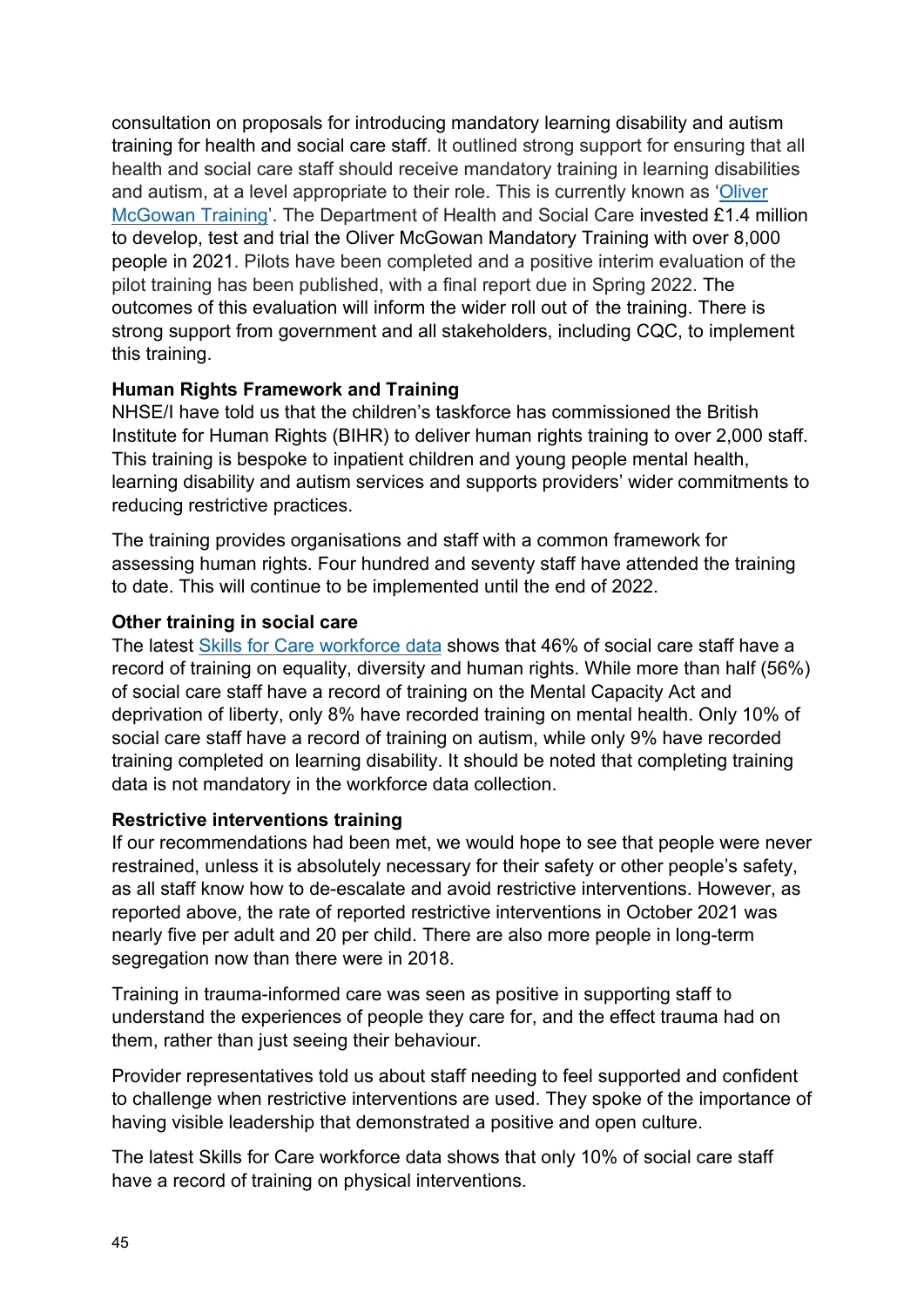#### **Use of Force Act training**

Implementation of the [Mental Health Units \(Use of Force Act\) 2018,](https://www.gov.uk/government/publications/mental-health-units-use-of-force-act-2018) also known as [Seni's Law,](https://www.justiceforseni.com/) was delayed and will now come into force on 31 March 2022. The statutory guidance accompanying the Act, which applies to mental health hospital inpatient settings, describes what providers should include in their policy on the use of force. The policy should set out the plan or approach the provider will take to reduce the use of force within their mental health unit(s). This should include:

- the provider's commitment to minimising the use of force
- the preventative action the organisation is taking to minimise the use of force
- information on how the risks associated with the use of force will be managed.

Providers will also have to ensure that their training for staff in the use of restrictive interventions is certified as complying with the Restraint Reduction Network training standards. Complying with the training standards will:

- protect people's fundamental human rights and promote person-centred, best interest and therapeutic approaches to supporting people when they are distressed
- improve the quality of life of people and greater understanding of people's needs from those supporting them, therefore reducing restraint
- reduce reliance on restrictive practices by promoting positive culture and practice that focuses on prevention, de-escalation and reflective practice
- increase understanding of behaviour as communication, such as of emotions or needs, which if unmet can result in distress
- where required, focus on the safest and most dignified use of restrictive interventions including physical restraint.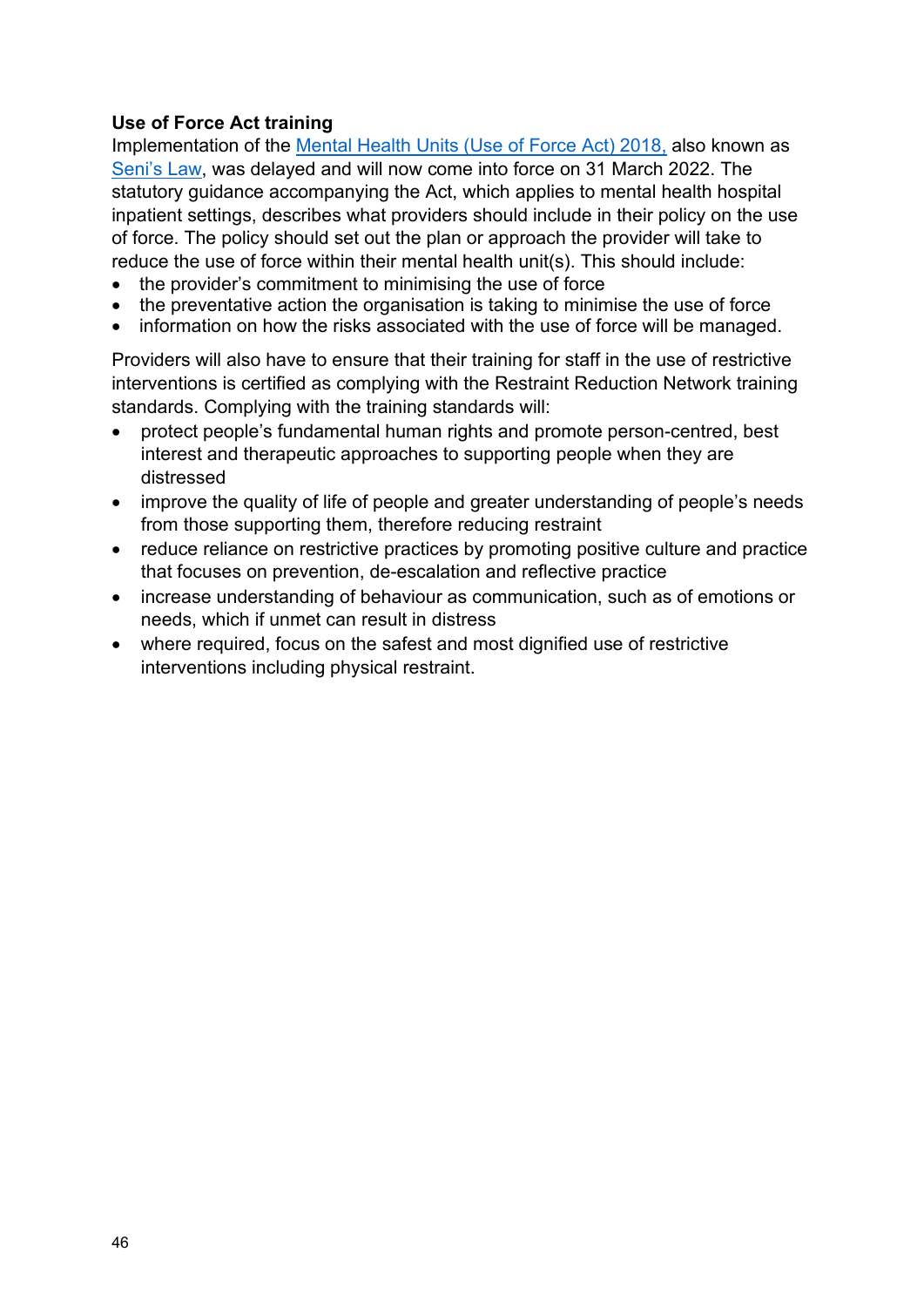# <span id="page-46-0"></span>**6. Ensuring people have the right local services**

## <span id="page-46-1"></span>**Recommendation 2 (commissioning)**

In our Out of sight report, commissioning was identified as an area where improvement was needed.

The quality of commissioning is central to ensuring that people live in the best places. The standard of commissioning and the knowledge and expertise of commissioners makes the difference between people having their needs met and a positive future or living in an unsuitable place where their needs are not met.

All too often, people are moved to inappropriate places as the right ones cannot be found locally. People told us that commissioners did not always understand the needs of autistic people or people with a learning disability, which contributed to people being placed inappropriately. We therefore made recommendations to improve national oversight and ensure greater quality assurance of services and people's care.

If recommendation 2 was fully implemented, people:

- would be in settings that are meeting their needs, rather than causing harm
- would experience more joined-up, consistent care, as there would be an effective mechanism for commissioners to be held accountable for their decisions
- with multiple needs would have a named person to make sure they receive regular reviews every three months
- would be supported in the right way in the right place because commissioners understand their needs and have had relevant training to help them develop their skills and make the right decisions
- would receive the right care in line with human rights because commissioners are checking and visiting services to ensure this.

## **Has recommendation 2 been achieved?**

## **We consider that recommendation 2 has not been achieved**

The appointment of a national commissioner has not been possible to achieve, because it requires a change in legislation. However, we welcome the recent announcement that a named lead for learning disabilities and autism will be on each local integrated care board.

#### **Action needed:**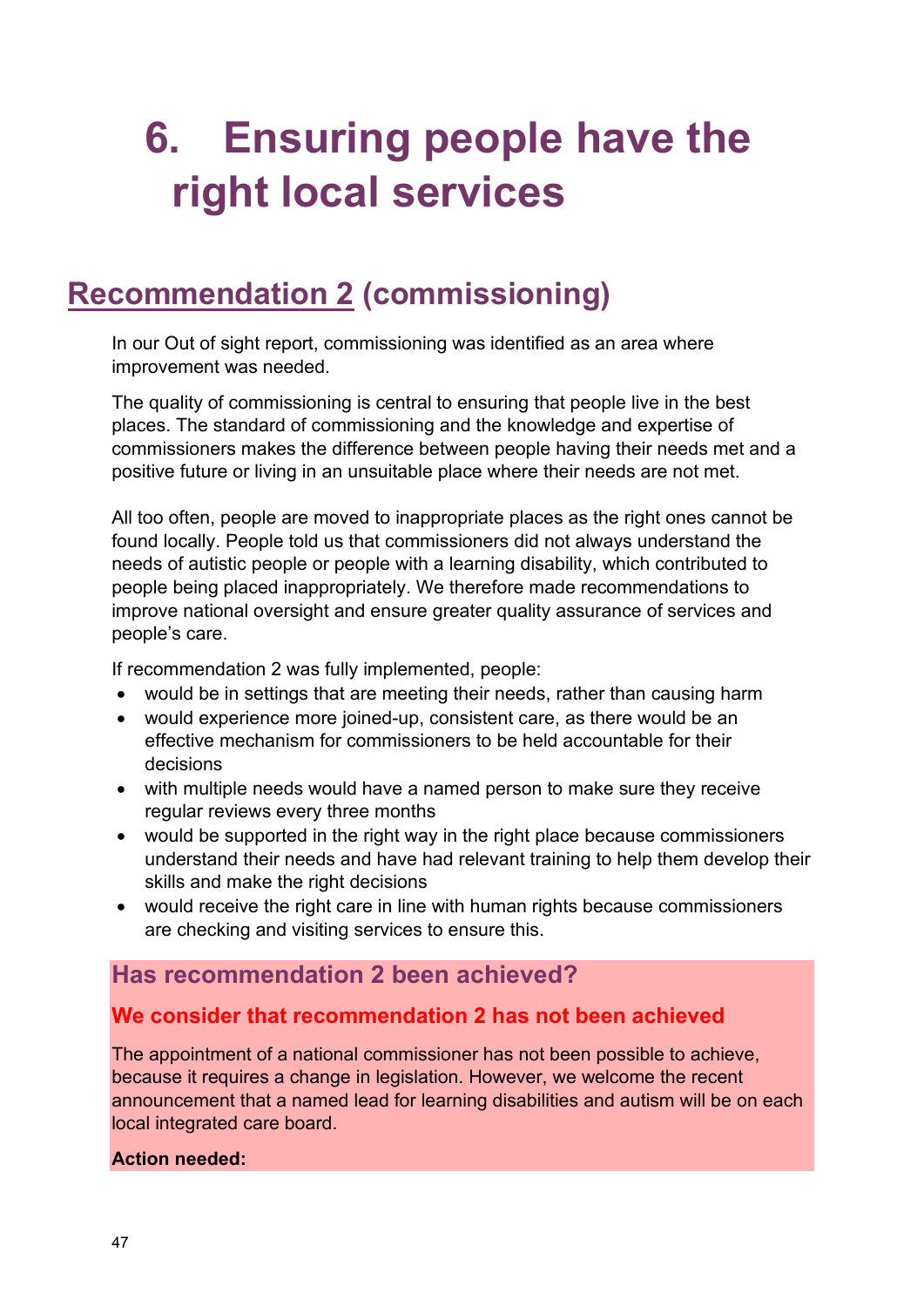- Commissioners need to develop the right services for people and with people, empowering them to lead the lives they want to lead.
- Local commissioning needs to have central accountability.
- Consideration should be given as to how this might be implemented locally alongside the new responsibilities of integrated care systems.

## **What we are seeing and hearing**

For people with a learning disability and autistic people, the lack of a national commissioner meant there has been no-one to drive the delivery of new services and support a pace of change that is necessary to respond to the urgency of the situation. Commissioners are still not always working in partnership, and the focus remains on fitting people into available services with insufficient focus on designing the support that the person needs.

However, the appointment of a national commissioner who would have authority over health and local authorities requires a change in legislation. This has been explored and has not been possible so far. Discussion continues on the feasibility and appropriateness of implementing this recommendation.

The [government recently confirmed their intention that all integrated care boards](https://hansard.parliament.uk/Lords/2022-03-16/debates/84C9B6AA-0214-4CEF-A41D-302373BDC190/HealthAndCareBill#contribution-96E14840-15FB-41EE-A291-430C6A5DA99D)  [should have a named learning disability and autism lead.](https://hansard.parliament.uk/Lords/2022-03-16/debates/84C9B6AA-0214-4CEF-A41D-302373BDC190/HealthAndCareBill#contribution-96E14840-15FB-41EE-A291-430C6A5DA99D) NHSE/I proposes to issue statutory guidance on this matter to assist integrated care boards.

People are telling us that they are not able to get the services they need, and that professionals do not listen to what they or their loved ones tell them they need.

The staffing crisis is also having an impact, as there are frequent changes in social workers. Far from the three-month reviews that we recommended, commissioners from the local authority are often not attending C(E)TRs and are not aware of when people in hospital are ready for discharge.

It can also be difficult for autistic people, who can find that commissioners do not understand their needs and therefore are less likely to be eligible for assessment and support under the Care Act 2014.

A new training qualification has been established for commissioners by Skills for Care and partners – [Commissioning for Wellbeing – learning disability and autism.](https://www.skillsforcare.org.uk/Developing-your-workforce/Qualifications/Level-5-Commissioning-for-Wellbeing-learning-disability-and-autism.aspx) This is designed to support both health and social care commissioners to:

- have a good understanding of people with a learning disability and autistic people
- know what good co-production looks like
- look at innovative practices and recognising when things go wrong.

Eighty-one commissioners have so far completed the qualification so, while this is a welcome initiative, there is still a long way to go to ensure all commissioners have the knowledge and understanding needed to support people.

In response to our Interim report in 2019, the then Minister of State at the Department of Health and Social Care, Caroline Dinenage, committed to stronger oversight arrangements for people with a learning disability and autistic people in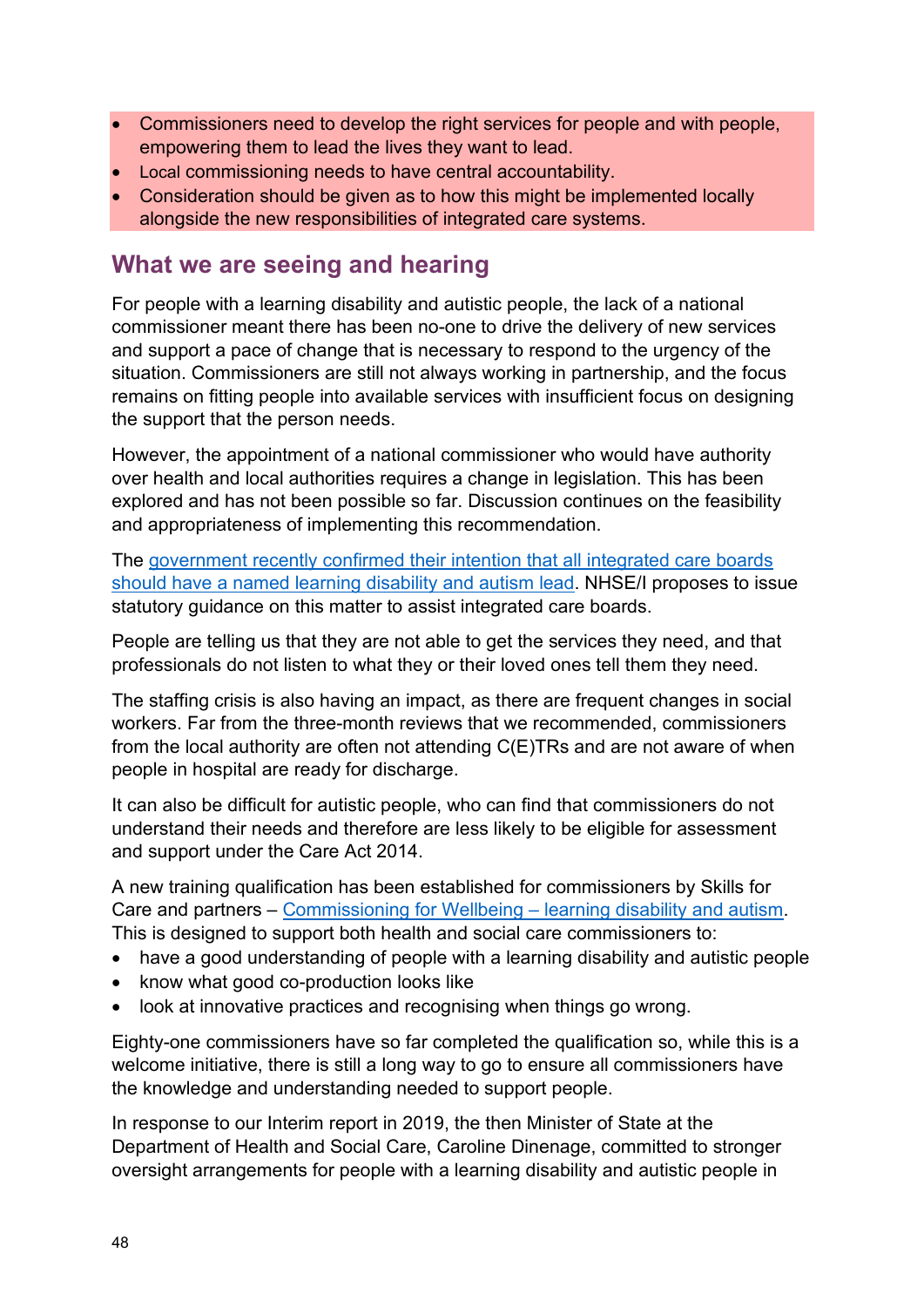specialist mental health, learning disability or autism specific inpatient services. This led to a new [host commissioning framework](https://itservicemanagementcqcorg.sharepoint.com/sites/OutofSightReportDelivery/Shared%20Documents/Progress%20Reports/Drafts/March%202022%20Drafts/ngland.nhs.uk/publication/monitoring-the-quality-of-care-and-safety-for-people-with-a-learning-disability-and-or-people-who-are-autistic-in-inpatient-care/) where, from March 2021, all inpatient services for people with a learning disability or autistic people should have a host commissioner in place, who should be a commissioner from the local area who oversees the quality of inpatient units in their area.

As part of the NHSE/I response to the [Safeguarding adults review](https://www.norfolksafeguardingadultsboard.info/publications-info-resources/safeguarding-adults-reviews/joanna-jon-and-ben-published-september-2021/) (SAR) concerning the deaths of Joanna, Jon and Ben at Cawston Park hospital, NHSE/I has committed to carrying out reviews to check the safety and wellbeing of people with a learning disability and autistic people in a mental health inpatient setting. This includes people whose care is being funded by NHS England and NHS Improvement, clinical commissioning groups and Mental Health Learning Disability and Autism Provider Collaboratives.

The intention of the reviews is for commissioners to check that people are safe and well in inpatient settings and take action if there is any evidence to suggest they are not. It is hoped that these reviews will have taken place by spring 2022. Following on from what we found in our Out of sight report, there are still concerns about how effectively hospital admissions meet some people's needs and this needs to be further addressed by commissioners.

## <span id="page-48-0"></span>**Recommendation 12 (monitoring restrictions)**

If this recommendation was fully implemented, people:

- would have restrictive interventions monitored more closely by commissioners
- would have a plan in place that includes milestones to make sure that restrictions will end. Commissioners would check these milestones are being met. Where they are not, this would be escalated to NHS England.

## **Has recommendation 12 been achieved?**

## **We consider that recommendation 12 has been partly achieved**

#### **Action needed:**

 All commissioners and provider collaboratives need to ensure that people are receiving the least restrictive care possible and, where there are restrictions in place, there are clear steps to ensure these are ended.

## **What we are seeing and hearing**

In the feedback we received from 12 senior managers in health and social care roles across eight local authority areas we heard from several that their ability to effectively monitor the use of restrictive interventions was limited. Two individuals from different local authority areas commented that the pandemic had impacted their monitoring activities.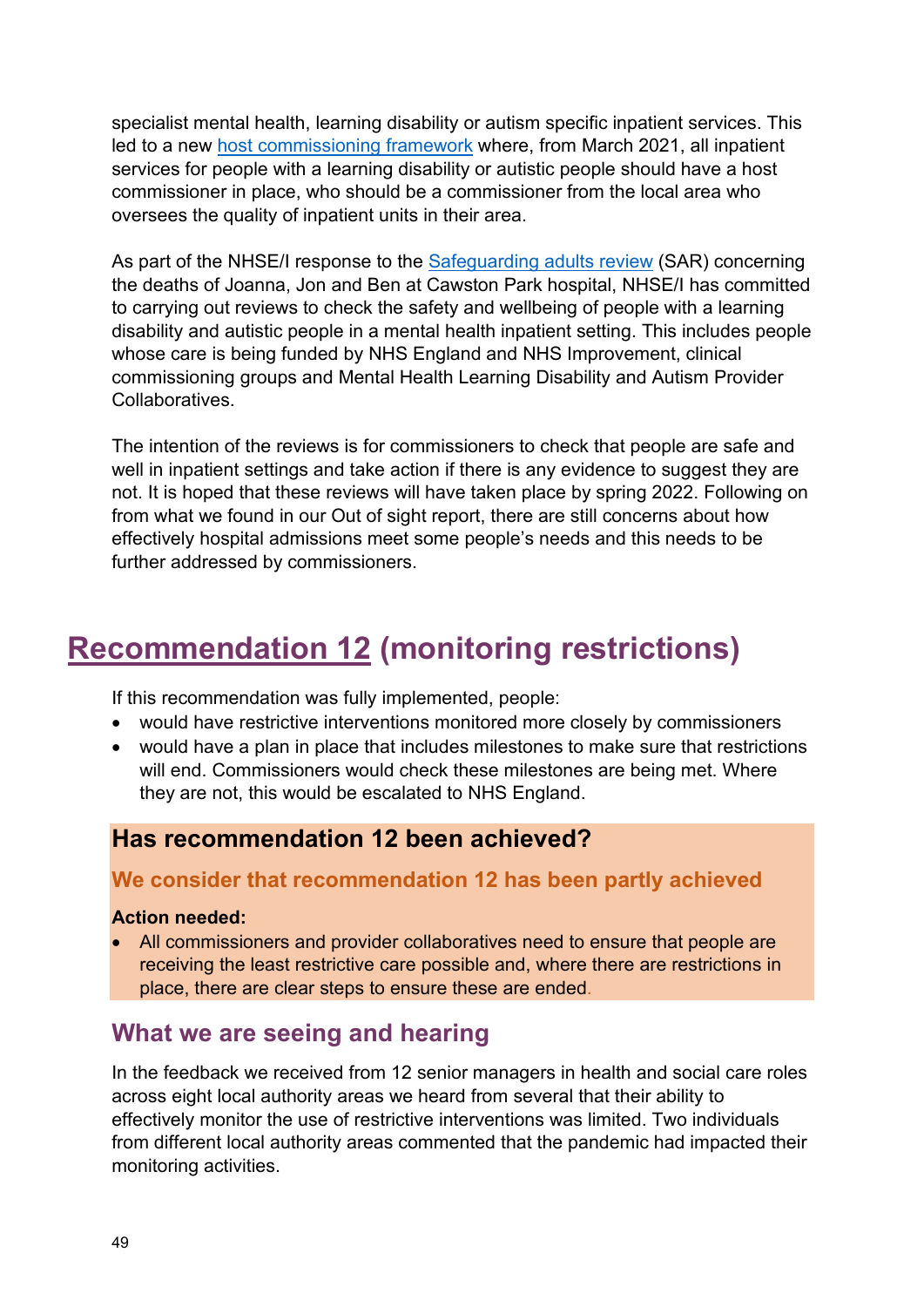However, some were more positive about their ability to effectively monitor the use of restrictive interventions. One commented that a multidisciplinary approach is taken to review cases involving restrictive interventions. They also noted that, where COVID-19 restrictions permitted, they would aim to visit services to ensure they see where individuals live and speak to them, as well as staff and family members.

<span id="page-49-0"></span>As outlined in the chapter above for recommendation 2, there is commissioning oversight for people with a learning disability and autistic people in inpatient services. This is through host commissioning services, C(E)TRs and the Care Programme Approach. For those in long-term segregation there are additional IC(E)TRs. However, the impact of this improved monitoring and oversight is yet to be seen because people in hospital are still experiencing restrictive interventions and remaining in long-term segregation.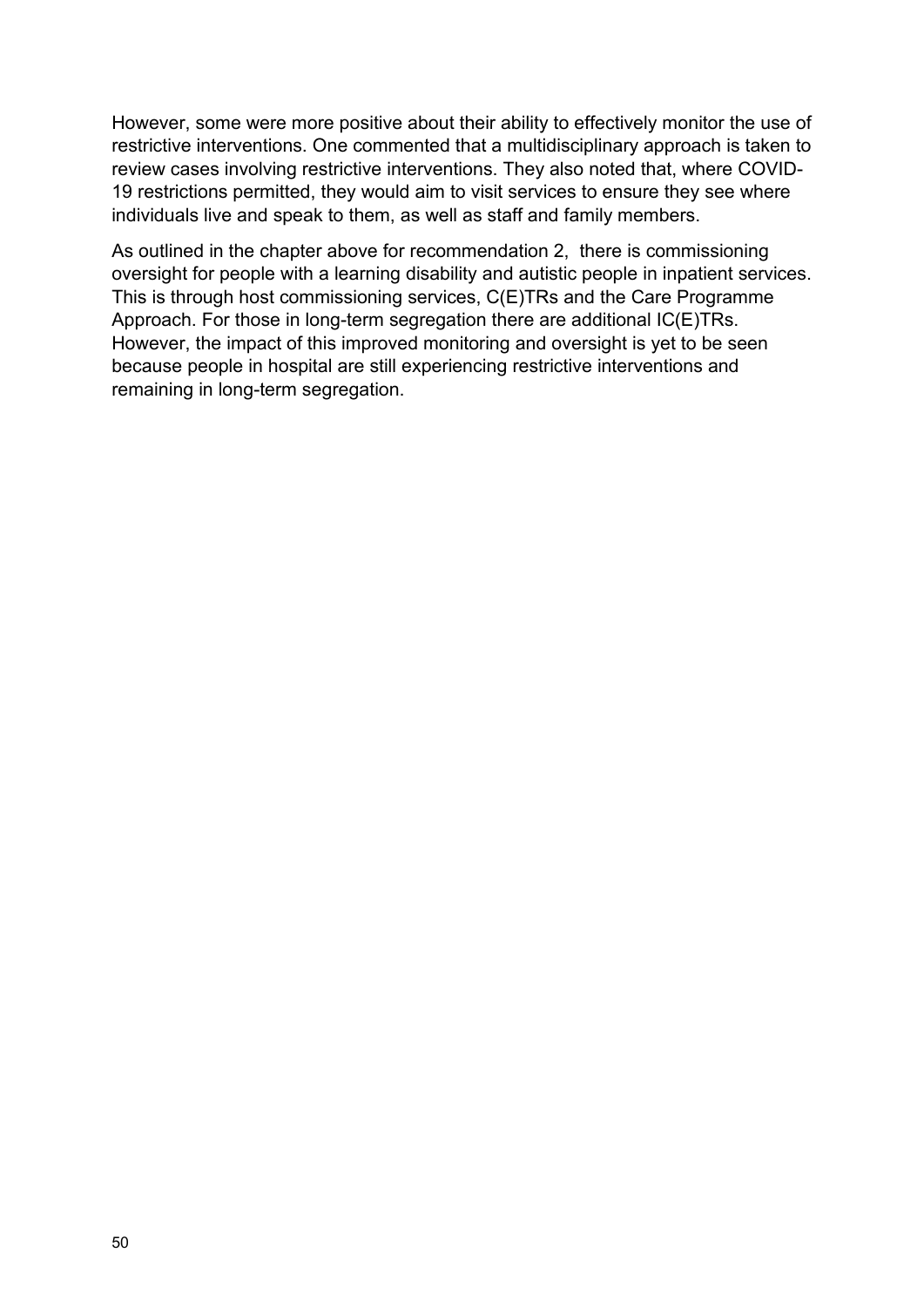# **7. What CQC has done to improve people's experiences**

# <span id="page-50-0"></span>**Recommendation 6 (CQC)**

Following our Out of sight review, we knew that we needed to improve, as we had not always identified poor care and abuse.

We therefore made a recommendation for CQC to make the improvements necessary.

If this recommendation was fully implemented, people would:

- benefit from our improved focus on human rights, positive cultures and personcentred care
- know we are better able to identify unsafe services and take action
- know that we would not rate services as good or outstanding where people are unnecessarily restrained, segregated or secluded
- know whether services are meeting the recommendations from independent reviews of seclusion and segregation and Care (Education) and Treatment Reviews (C(E)TRs), as we report on this
- know that we will listen to them about their experience and use this information to improve our monitoring and inspecting of services and share their concerns with appropriate agencies for investigation
- be more likely to be receiving advocacy services due to our increased monitoring of this
- know that we are monitoring waiting times for assessments for autistic people and checking they have timely assessments, care plans and discharge plans
- know we will take action where providers have not ensured their staff are suitably trained to meet people's needs
- be supported using the least restrictive interventions possible as we will monitor use of restrictive interventions more effectively.

## **Has recommendation 6 been achieved?**

## **We consider that recommendation 6 has been partly achieved**

CQC has improved how we regulate services for people with a learning disability leading to more enforcement action where services do not meet people's needs. There is further work to complete to ensure this improved person-centred approach is implemented in other settings.

#### **Action needed:**

We will improve how we assess: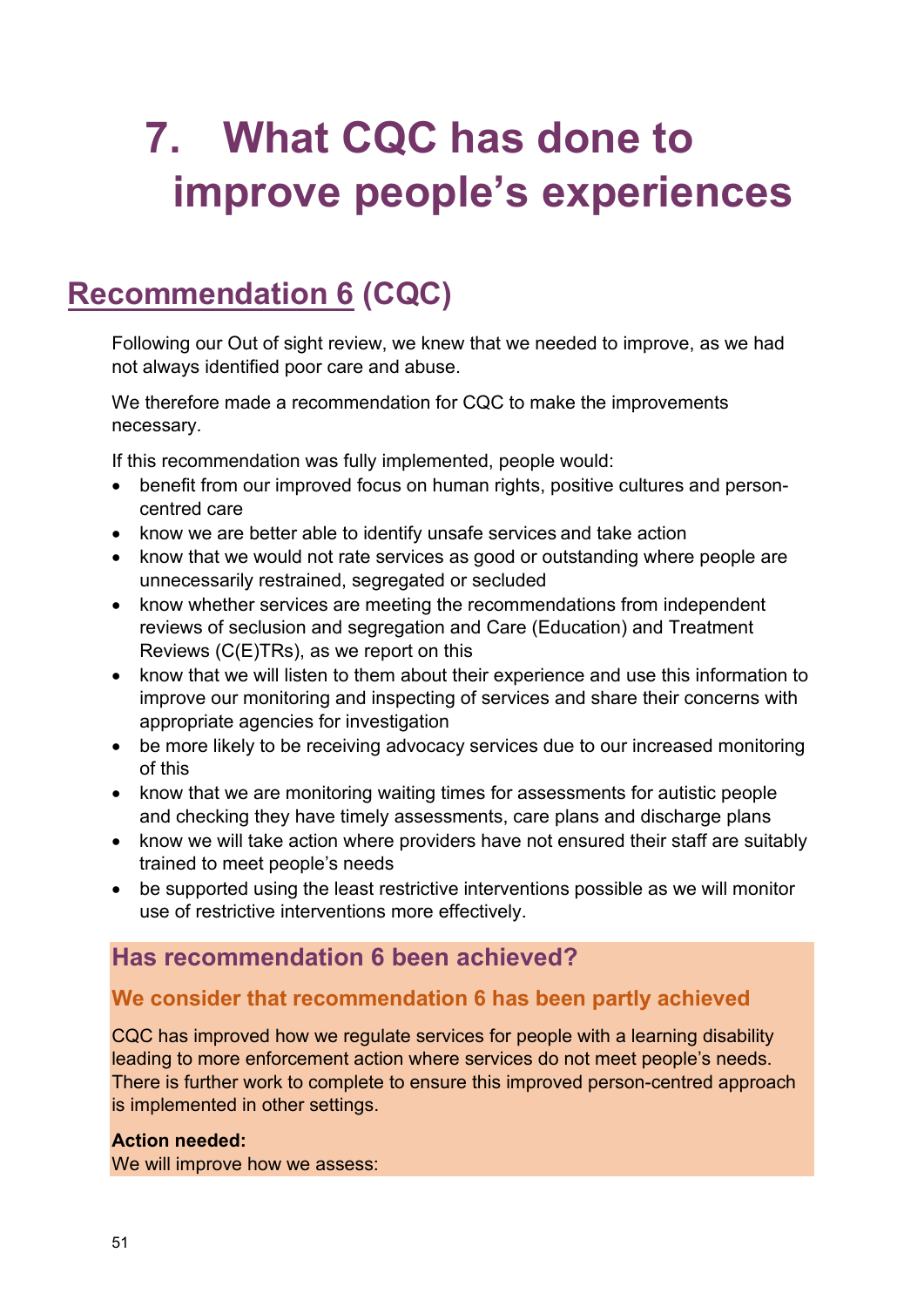- all community services
- experiences of care for people with mental ill health
- experiences of care for autistic people who don't have a learning disability
- care pathways through our future regulation of local authorities and integrated care systems.

#### **Improving our regulatory approach**

We said that we needed to improve our regulatory approach. We have outlined below some of the work that we have done towards this.

People with lived experience, their families, and stakeholders such as NHSE/I have told us that they can see that we have changed our approach and are taking more enforcement action within learning disability services. However, we recognise that there is still much more to do to replicate this person-centred approach in mental health and community services.

#### **Improving our regulation of services for people with a learning disability and autistic people**

We have developed a new approach to improve the way that we look at hospital and adult social care services for people with a learning disability and autistic people. This includes ensuring inspectors focus on specific areas that are particularly relevant to people with a learning disability and autistic people, such as communication and engagement, their individual health needs, out-of-area placements, access to advocacy and use of restrictive practices. We also encourage inspectors to look into [the use of surveillance.](http://intranetplus.cqc.local/Registration%20and%20Compliance/Compliance/Enforcement/Guidance%20and%20templates/20211101%20Inspector%20Surveillance%20Guidance.docx)

In order to put people's experiences at the centre of our new approach, and make sure that services are in line with [our guidance, Right support, right care, right](https://www.cqc.org.uk/guidance-providers/autistic-people-learning-disability/right-support-right-care-right-culture)  [culture,](https://www.cqc.org.uk/guidance-providers/autistic-people-learning-disability/right-support-right-care-right-culture) we have:

- reviewed and updated our guidance for inspectors, so that we promote inclusivity and champion human rights, dignity and equality. We encourage inspectors to assess and report on aspects of care that are particular to people with a learning disability, such as their aspirations and achievements, progress with life skills, sense of fulfilment and whether the provider has made suitable reasonable adjustments. Going forward, we will be asking providers of a range of services how they meet the needs of autistic people and using learning from our work in learning disability services to change the way we inspect
- spent more time speaking to more people in the service (and their families and carers), supported by new communication tools
- increased our contact with commissioners and professionals who may visit a service to get their views on the service
- increased the range of tools, guidance, and experts to support our inspection teams
- visited services unannounced and out of hours, often going back to a service to see what care is like at different times of the day.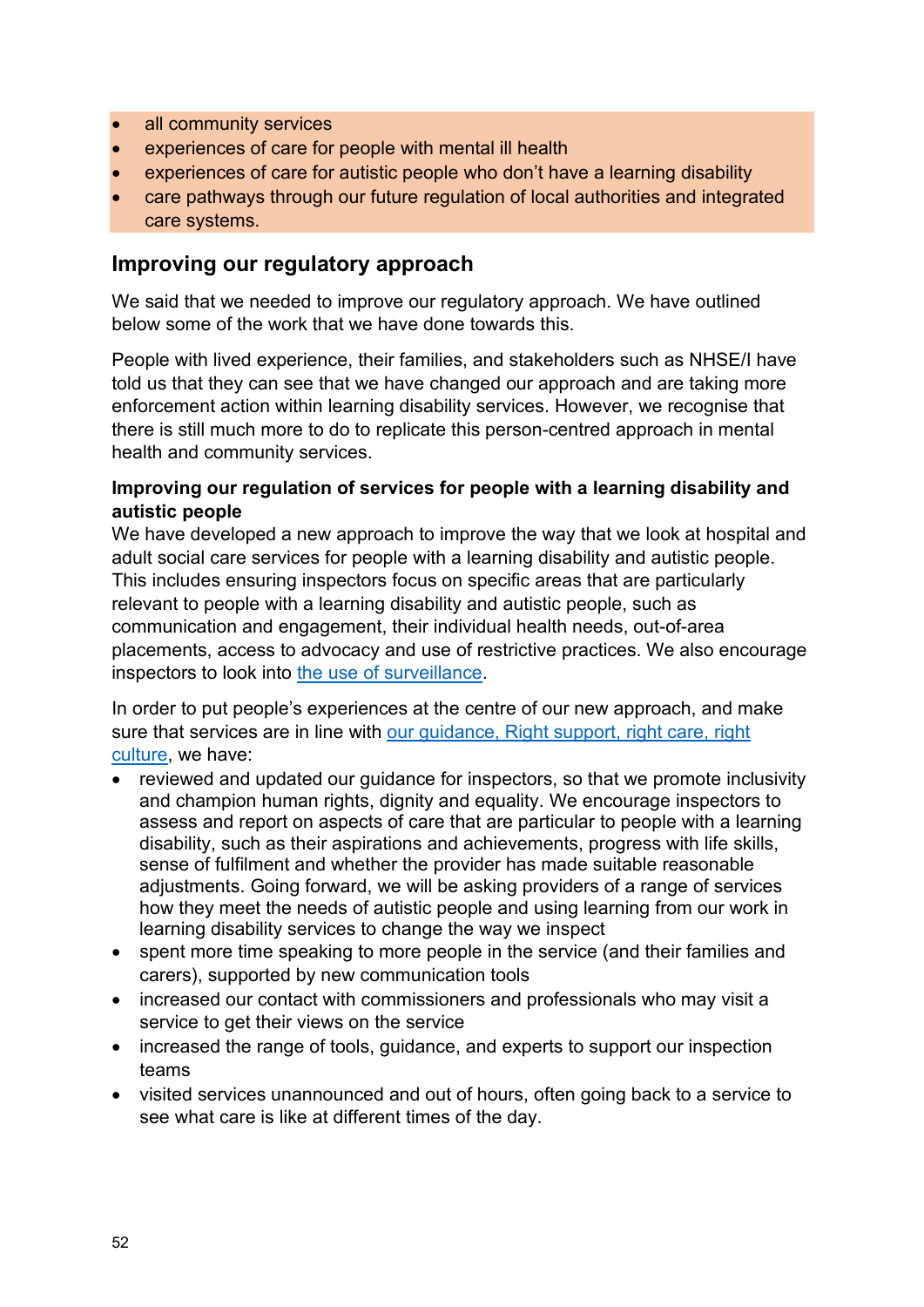During our review, we found that many staff working in services had not received meaningful training to understand what it meant to be autistic or have a learning disability. This is essential and we have started to look at this by:

- improving the training for our own staff on learning disability and autism (which was developed by CQC autistic staff)
- ensuring new providers proposing to deliver a service for people with a learning disability and autistic people have an induction programme, ongoing learning, and development plan for staff
- looking at poor training as an indicator of a closed culture
- piloting a [quality of life tool](https://www.cqc.org.uk/guidance-providers/autistic-people-learning-disability/quality-life-tool) that focuses on the implementation of peoples plans, effective staff training and evidence of this being embedded into practice.

We have used this new approach to inspect hospitals and care homes where there was the highest risk that people may not be safe, and their rights may not be respected.

Latest ratings data for March 2022 show there are 16 independent hospitals and NHS trusts that provide mental health services rated inadequate and 60 that are rated requires improvement. Both the number and proportion of overall ratings of inadequate or requires improvement have slightly increased since we published our Out of sight report in October 2020.

Our latest ratings (as of March 2022) for inpatient wards for people with a learning disability and autistic people show that nine services (13%) were rated inadequate while 12 (17%) were rated requires improvement. While the number and proportion of ratings for inpatient wards for people with a learning disability and autistic people that are requires improvement has decreased since October 2020, inadequate ratings have increased (figure 4). This is partly due to improvements in the way we identify poor care, and also that our recent inspections have been based on risk. Figure 4 suggests the quality of inpatient care for people with learning disability and autistic people has not improved.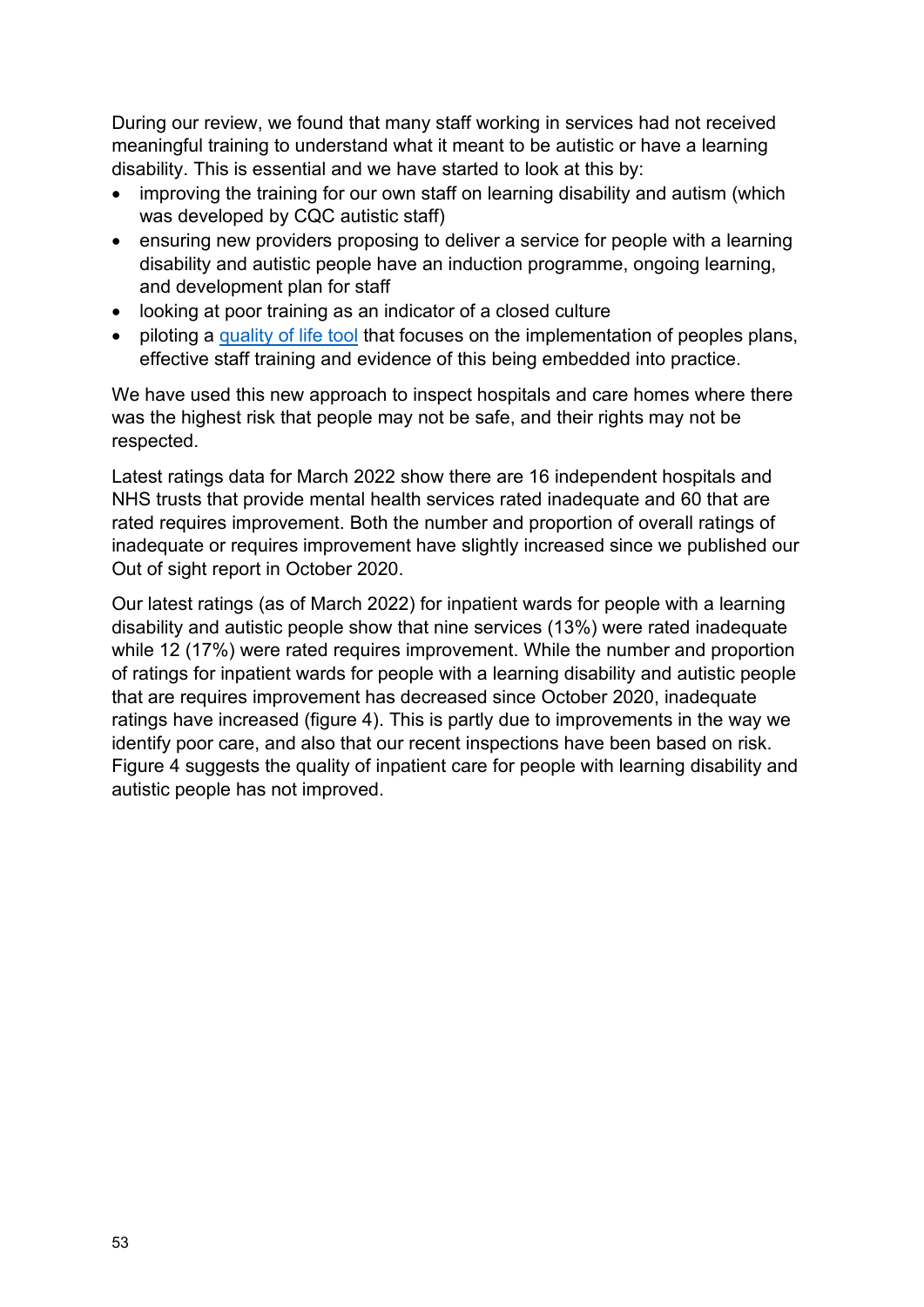

#### **Figure 4: Ratings for inpatient wards for people with a learning disability and autistic people – October 2020 and March 2022**

#### Source: CQC

Since our Out of sight report was published in October 2020, 16 adult social care services and two independent hospitals that provided care for people with a learning disability and autistic people have closed because of the enforcement action we have taken.

Our enforcement activity in services for people with a learning disability and autistic people increased by 25% in 2021 compared to 2020.

#### **Out-of-hours inspections**

In our Out of sight review, people frequently told us that we needed to do more outof-hours inspections. This was also included in Glynis Murphy's recommendations. We therefore stated in our closed cultures guidance that inspection teams should undertake out-of-hours visits where possible.

Between April 2021 and January 2022, over half (52%) of the 42 inspections of learning disability and autism services that used the new inspection approach have included some out-of-hours inspection activity.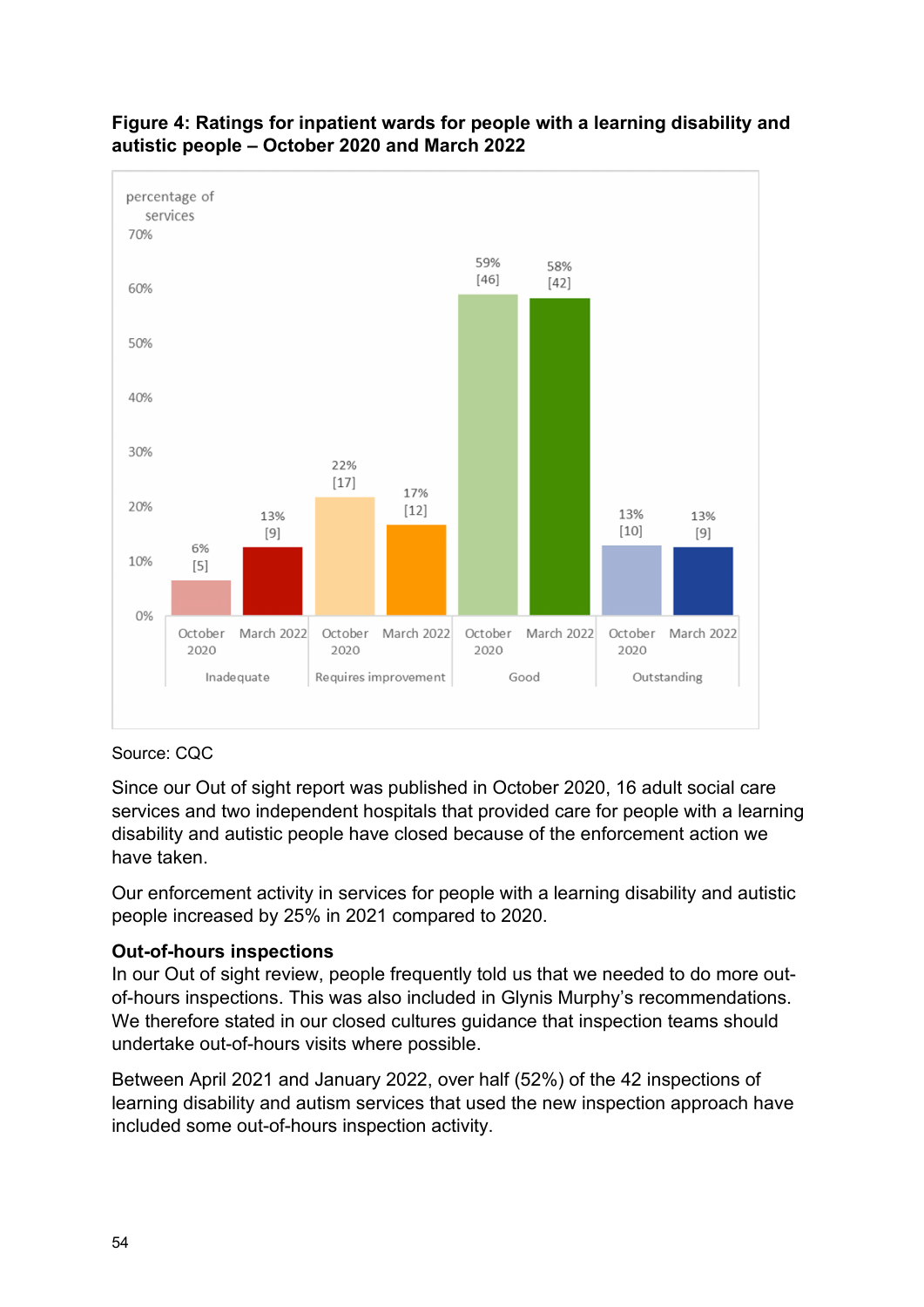#### **Care (Education) and Treatment Reviews**

In Out of sight, we saw that the recommendations from Care (Education) and Treatment Reviews (C(E)TRs) were not always being implemented. We therefore recommended that CQC track progress made against these.

We have created guidance for our operational staff to enable this to be implemented from April 2022. In order to have a rating of good for the question "is the service effective", providers will need to progress C(E)TR recommendations. However, this has not had an impact yet, as it is still to be implemented.

#### **Reporting on timely diagnosis of autism**

We are currently developing our approach to monitor and report on the length of time that both children and adults are on waiting lists for a diagnosis of autism and if this is in line with [NICE guidelines](https://www.nice.org.uk/about/nice-communities/social-care/quick-guides/assessment-and-diagnosis-of-autism-what-to-expect) or not. However, this has not had an impact yet as it is still being developed.

#### **Improving how we look at services for people with a learning disability, autistic people and people with mental ill health**

#### **Human rights**

We published our new strategy in May 2021, which said we would:

- identify better ways to gather experiences from a wider range of people, including people with a learning disability and those who are detained under the Mental Health Act
- work with others to develop a better understanding of risk across all health and care to help reduce avoidable harm, neglect, abuse and breaches of human rights
- look to see how people are able to influence the planning and prioritisation of safe care, as equal partners.

We are carrying out a range of tasks to fulfil these strategy commitments, including:

- publishing an 'equality objective' on amplifying the voices of people more likely to have poor access to care or poor experiences of using care and appropriately weighting the feedback we receive from them
- considering which tools we need to develop to ensure that we receive feedback from a wide range of people, including those with needs for accessible communication
- embedding human rights into our draft new single assessment framework. In particular, the key question about 'caring' is more aligned to human rights in principles of fairness, respect, equality, dignity and autonomy
- considering the relationship between safety and human rights in our programme of work on safety.

#### **Independent reviews of seclusion and long-term segregation under the Mental Health Act Code of Practice**

In the review we saw that there was inconsistency in the quality of independent reviews for people in long-term segregation or prolonged seclusion. We therefore recommended that CQC tracked the progress of these reviews.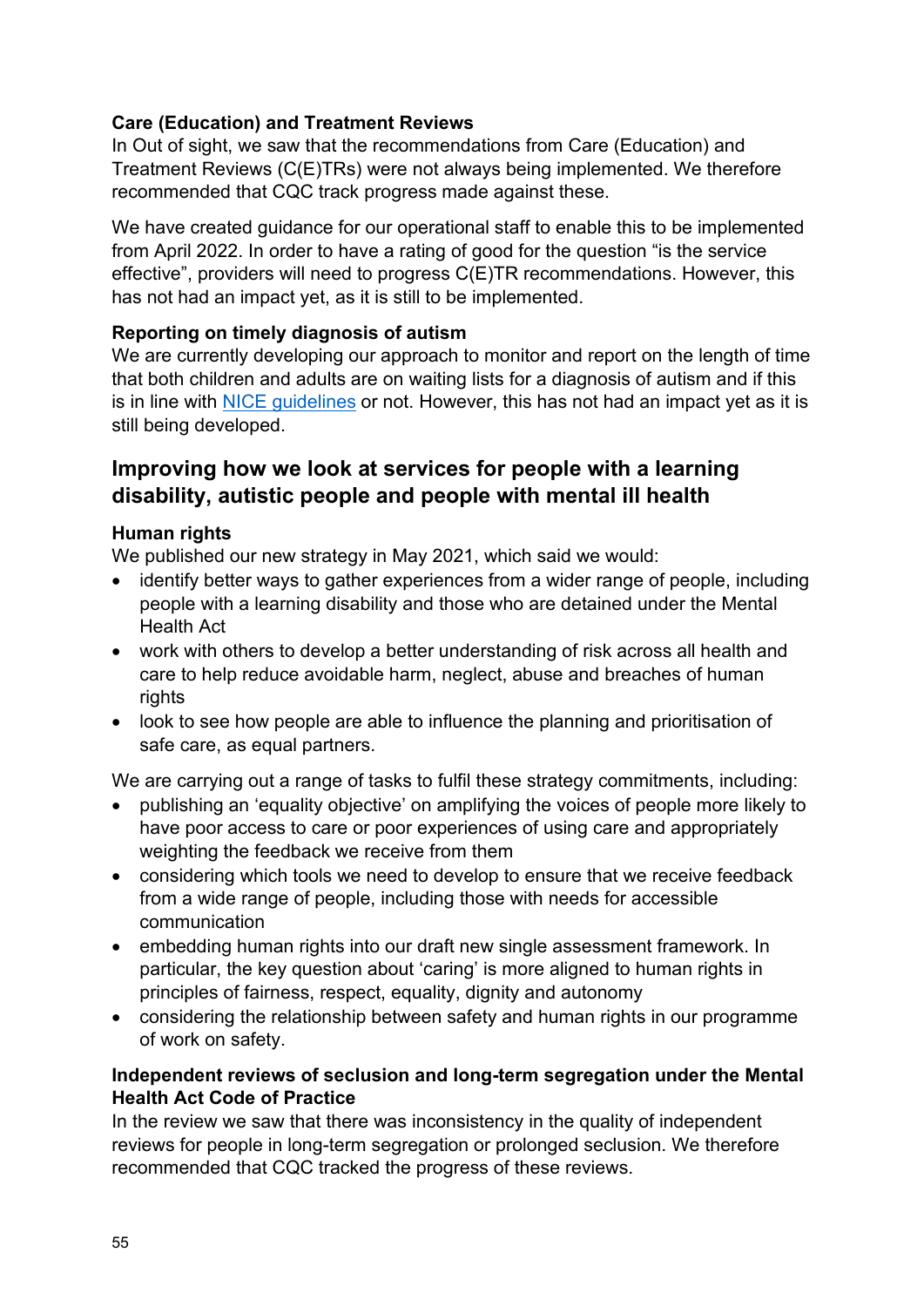We are updating and revising the methodology for our Mental Health Act (MHA) reviewers to complete focused reviews of seclusion and long-term segregation. These reviews will include scrutiny of the quality of independent reviews for people in long-term segregation or prolonged seclusion. The revised methodology is due to be trialled from April 2022.

#### **Monitoring restrictive interventions**

Through our Mental Health Act monitoring duties we highlight concerns about restrictive interventions in services that treat people who are detained. We recognised that we needed to improve our monitoring of restrictive interventions. We have done this by:

- improving our training on restrictive interventions
- requiring our inspectors to report on restrictive interventions in adult social care services for people with a learning disability and autistic people, which gives us more ability to monitor and identify concerns
- ensuring all operational staff have annual training on human rights and know how this relates to restrictive interventions
- developing our new regulatory model, which will allow us to review and update ratings in a more dynamic and responsive way
- asking adult social care providers to submit data annually on how many people have restraints or restrictions in their care plan, the number of recorded restrictions, and whether there are any restrictions on people visiting
- checking if all providers' training on restrictive interventions complies with the Restraint Reduction Network training standards.

#### **Regulatory change**

Under the current system there is no legislation that requires providers to notify us of incidents of long-term segregation, seclusion or restraint. We are discussing the possibility of legislative change with the Department of Health and Social Care, as suggested in recommendations 11 and 17.

#### **Reviewing our registration processes**

All providers must register with us before they are able to provide a service. In our Out of sight review we found that some providers were applying to register a service under a different name after we had taken enforcement action to close their service.

To tackle this, when a provider wants to open a new service, we review all available information, including the regulatory history of a previously registered provider or registered manager. For services for people with a learning disability and autistic people we have improved the way we assess an applicant's understanding of our guidance, Right support, right care, right culture, to ensure they understand the expectations for good quality care.

#### **Supported Living Improvement Coalition**

Our regulation of services for people with a learning disability and autistic people focuses on what it means to be a citizen. Our ambition for people receiving care and support is to have more choice, independence and control over their lives and the care they receive.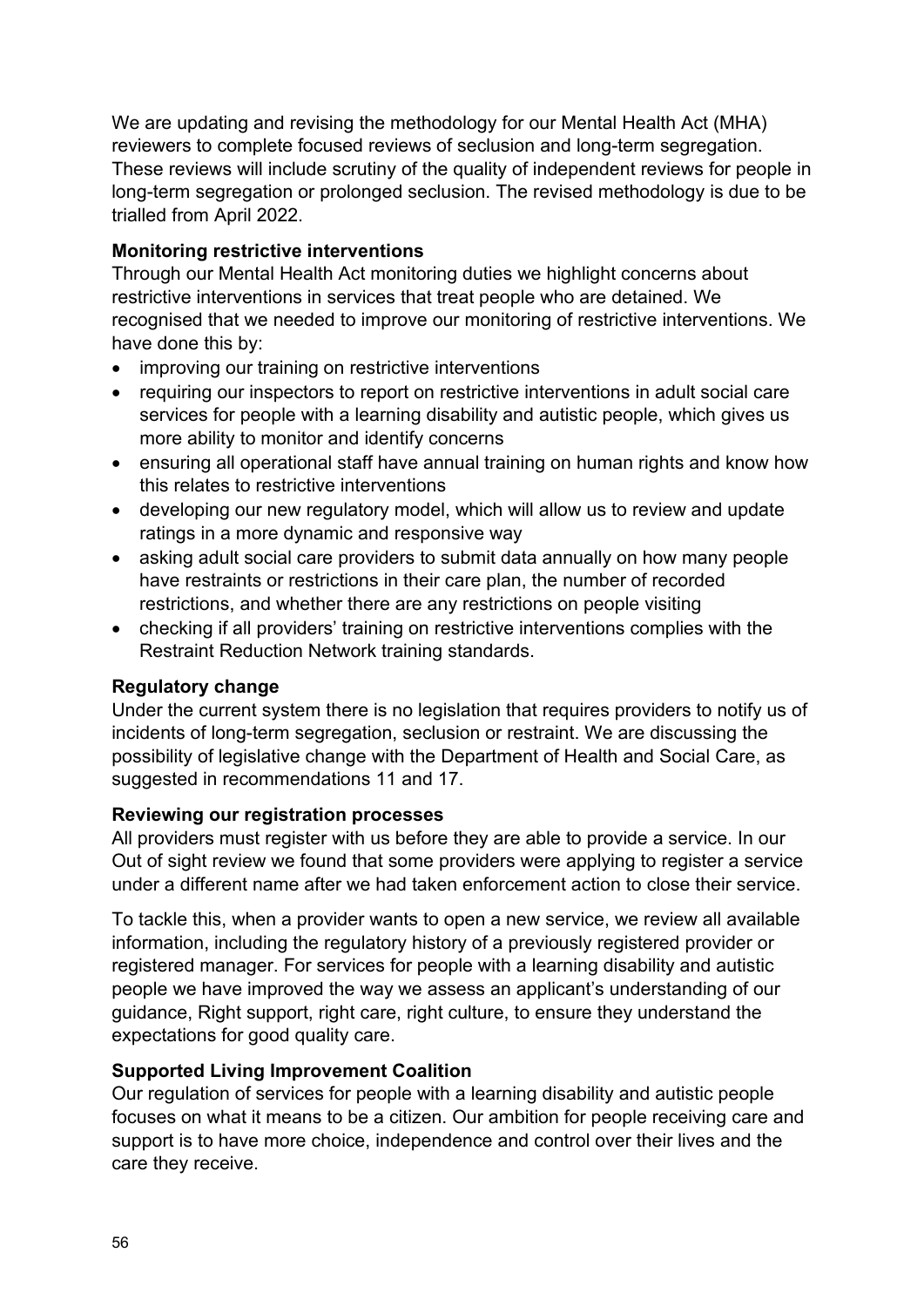We have convened a Supported Living Improvement Coalition, led by people with lived experience, their relatives, and carers. The group is structured so that people can tell their stories to a range of stakeholders who can work with them to identify, resolve, and embed the improvements that are needed.

The Coalition has representatives from advocacy groups, care providers, clinical commissioning groups, local authorities and housing developers. With leadership and support from across social care, the Coalition aims to achieve greater safety and quality of supported living options for people with a learning disability, autistic people and people with mental ill health and drive improved outcomes for them.

## **Listening to people and acting on what they tell us**

We are improving how we gather the views of people who use services.

[In our closed cultures guidance](https://www.cqc.org.uk/sites/default/files/20200623_closedcultures_guidance.pdf) we have included details on how CQC teams can review intelligence before and during inspection, gather feedback from advocates and request contact details for relatives, advocates, staff and visiting professionals.

In 2021, we received 20% more whistleblowing notifications relating to services for people with a learning disability and autistic people than we did in the previous year, increasing from 1,336 to 1,607.

We are also improving:

- how we escalate issues in health services, in collaboration with NHSE/I
- the way we use the knowledge and work of advocates across CQC
- our tools to help us to listen to people, such as talking mats (a communication and interactive tool that uses specially designed symbols to help communication).

#### **Advocacy**

In our Out of sight review, we identified that we were not listening to advocates enough to help us to hear people's voices more effectively. We are addressing this through:

- including details on how our teams can do this in our closed cultures quidance. The guidance also helps our teams to ensure that information is gathered from relatives and other important people to develop care plans
- ensuring we check how services are involving advocates through our [quality of](https://www.cqc.org.uk/guidance-providers/autistic-people-learning-disability/quality-life-tool)  [life tool](https://www.cqc.org.uk/guidance-providers/autistic-people-learning-disability/quality-life-tool)
- developing training on the different types of advocacy for CQC's operational staff
- ensuring that advocacy is a key area of focus in our new assessment framework.

#### **Trauma-informed care**

We are developing training for our staff on trauma-informed care so that our staff can better reflect how services are using a trauma-informed approach.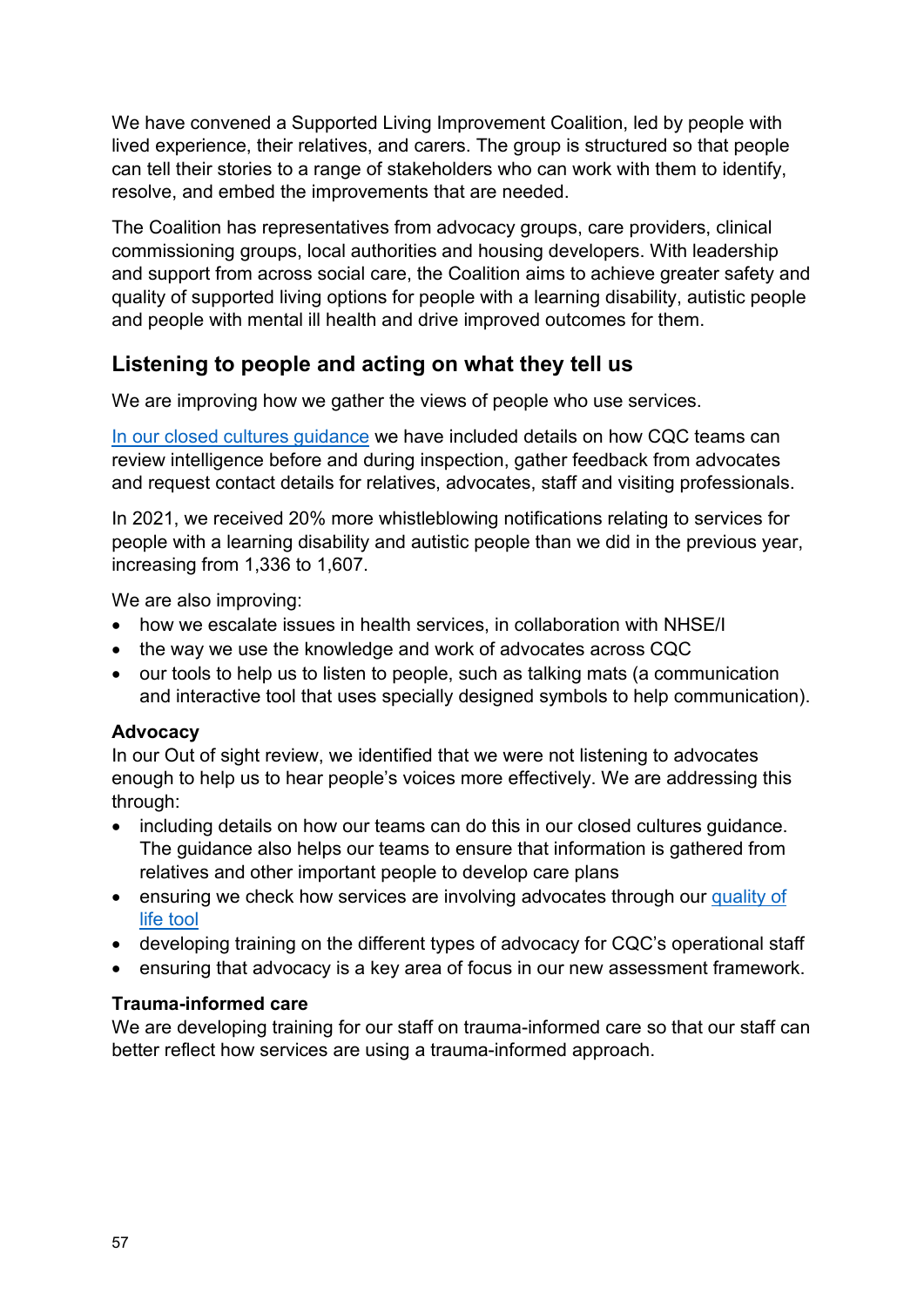# <span id="page-57-0"></span>**8. What the government has done to improve people's experiences**

# <span id="page-57-1"></span>**Recommendation 1 (single ministerial ownership)**

If this recommendation was fully implemented, people:

- would experience more joined-up care as there would be a single minister overseeing this work
- would receive more responsive support as different sectors could pool budgets together locally
- could access the right support at the right time across education, health, and social care, including specialist community teams that understand their needs
- would have access to the right type of housing
- would only be admitted to mental health inpatient units when this is essential for their treatment.

## **Has recommendation 1 been achieved?**

#### **We consider that recommendation 1 has not been achieved**

There is a single minister overseeing the Building the Right Support Delivery Board. However, the action plan is not yet finalised and without clarity of governance and clear responsibility for delivery there is insufficient evidence of impact on people's lives.

#### **Action needed:**

- The action plan needs to be finalised and fully implemented, supporting the delivery of a model of care based on meeting individuals' needs.
- There needs to be stability of leadership
- Accountability should be clear; each partner should be held responsible for their actions and called into account where progress is insufficient.

## **What we are seeing and hearing**

We have reported in the above chapters what we are seeing and hearing about progress towards people having the right services with the right support at the right time. People are telling us that they are pleased about the initiatives and discussions that are taking place, but that this is not enough. They want to see positive impact.

The Department of Health and Social Care is key to driving forward many of the recommendations in our Out of sight report. An important lever for this has been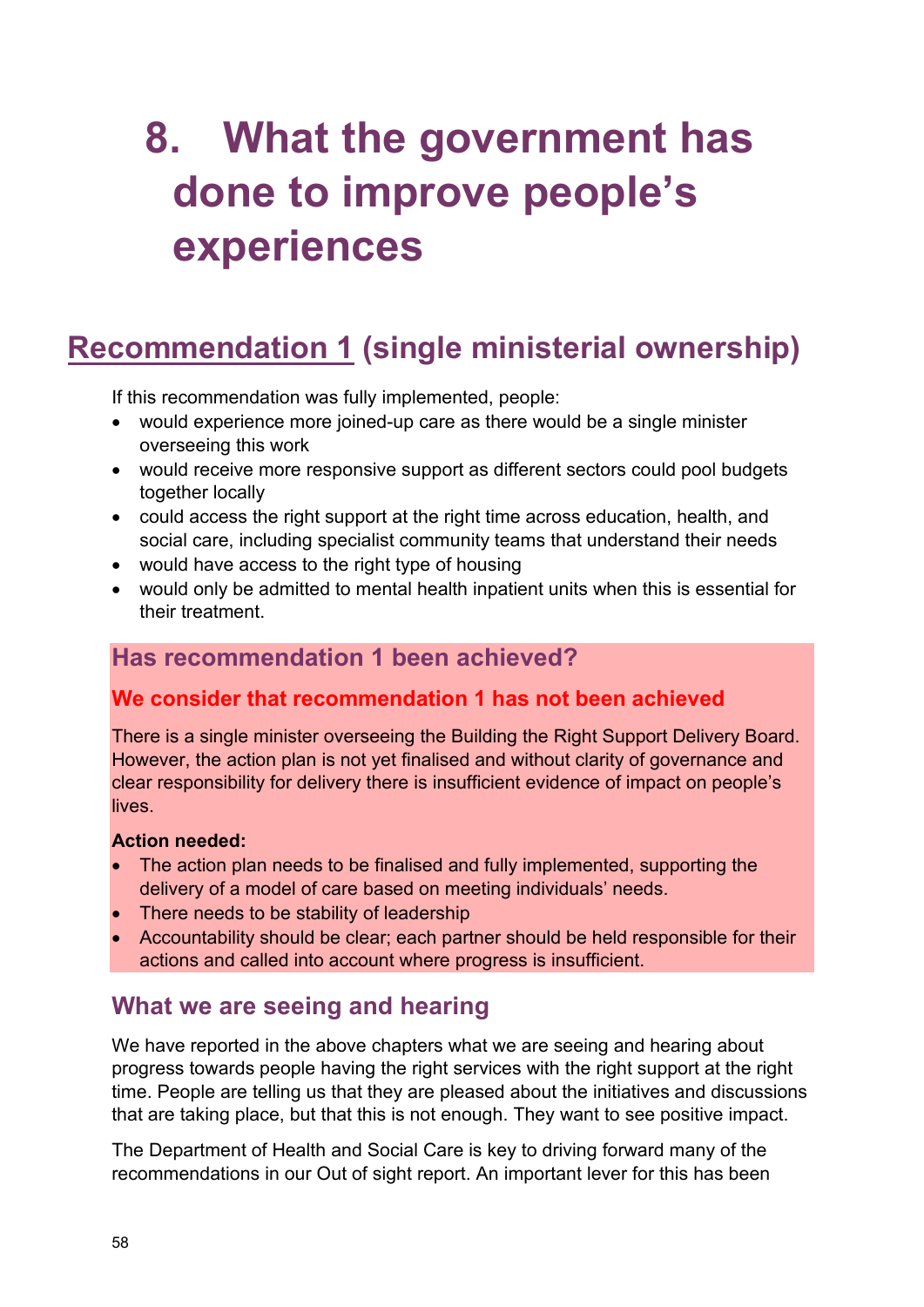through the establishment of the Building the Right Support Delivery Board to take forward the work. The Board is chaired by the Minister of State for Care and Mental Health. The Department is working with the Building the Right Support Delivery Board to develop an action plan.We are waiting for the action plan to be published.

However, an action plan is not enough and there needs to be delivery, alongside further investment, to ensure this recommendation is progressed and that people feel the impact of the plan.

# <span id="page-58-0"></span>**Recommendation 11 (oversight of long-term segregation)**

During our Out of sight review we found that it was not possible to identify the numbers of people in long-term segregation. It was not reported to NHSE/I and there was not a regulatory obligation for providers to notify us. We therefore made a recommendation to change this.

If this recommendation was fully implemented, people in long-term segregation would be known about:

- by commissioners and NHSE/I regional teams
- by CQC.

This would lead to increased oversight of the service.

## **Has recommendation 11 been achieved?**

#### **We consider that recommendation 11 has not been achieved**

#### **Action needed:**

• CQC and the Department of Health and Social Care are currently discussing regulatory change proposals due to go to public consultation in autumn 2022.

## **What we are seeing and hearing**

One of the findings from the IC(E)TRs and this progress review is that it is still difficult to know in real time how many people are segregated and where those people are. It is therefore difficult to have sufficient oversight of the numbers of people in long-term segregation.

Since the publication of our Out of sight report, we have been discussing with the Department of Health and Social Care about changing the regulations. We have put forward an initial proposal. This work is due to go to public consultation in autumn 2022 before a decision is made if the proposal will be put forward for legislative change.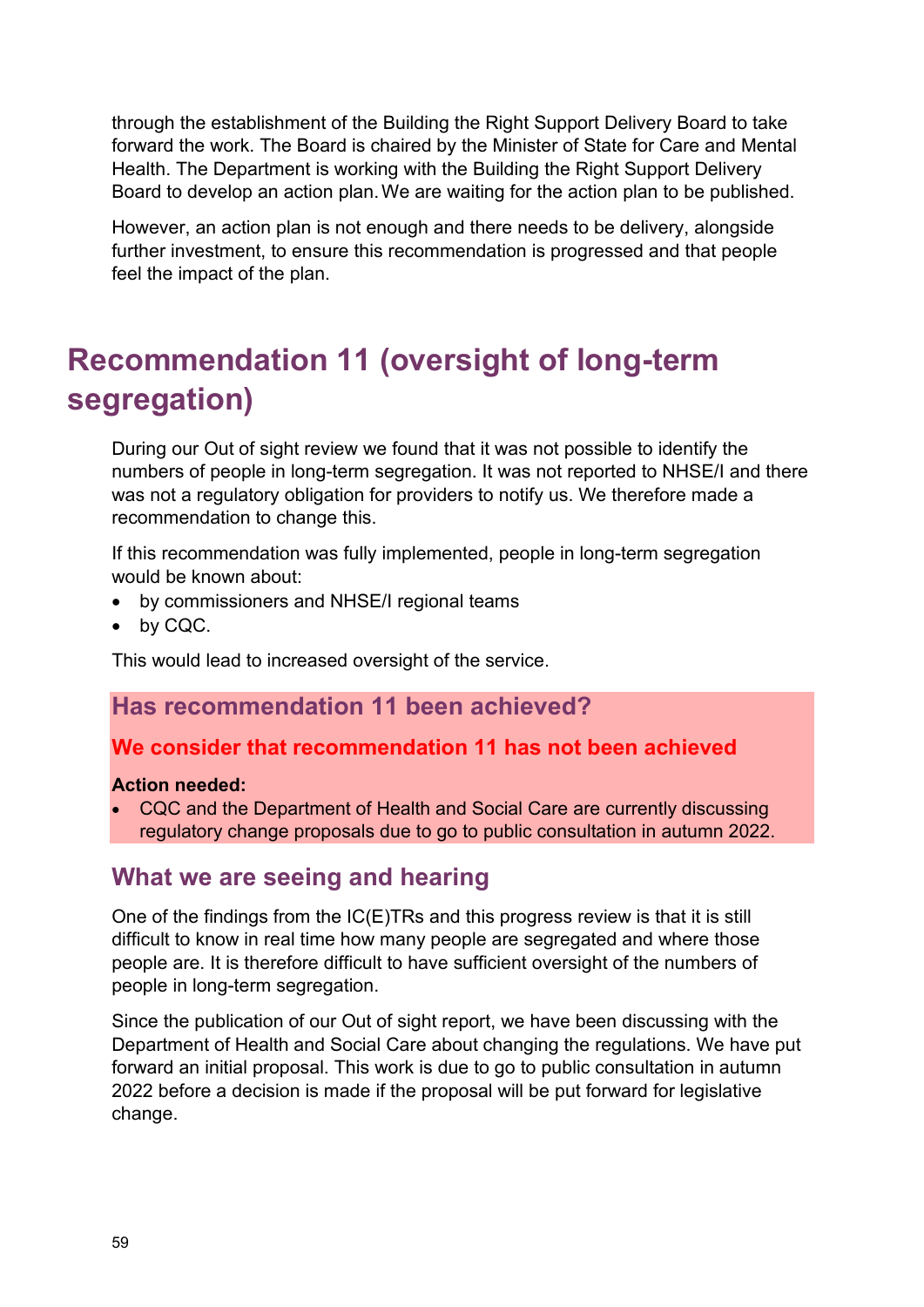# <span id="page-59-0"></span>**Recommendation 13 (reviews of long-term segregation)**

During the Out of sight work we had concerns about the quality of independent reviews recommended by the Mental Health Act Code of Practice for people in longterm segregation. We therefore made recommendations to improve these.

If this recommendation was fully implemented, people:

- would have regular reviews by a responsible clinician looking at why they were in long-term segregation and whether it was necessary to continue it
- would have consistency in independent reviews of long-term segregation. These reviews would be of a high standard and would reduce and end restrictions.

## **Has recommendation 13 been achieved?**

## **We consider that recommendation 13 has not been achieved**

#### **Action needed:**

• The Department of Health and Social Care needs to progress this recommendation.

We remain concerned about the quality and frequency of reviews by independent clinicians. This will have been compounded during the pandemic. The Department of Health and Social Care will be refreshing the Code of Practice as part of the Mental Health Act reforms.

# <span id="page-59-1"></span>**Recommendation 15 (definition of long-term segregation)**

During our review we found that some providers were uncertain as to what constituted long-term segregation. We used a wider definition than is in the Mental Health Act Code of Practice to ensure that we looked at people who were in longterm segregation for reasons other than violence, such as protecting them from themselves or others.

We therefore recommended that the Mental Health Act Code of practice definition of long-term segregation was changed.

If this recommendation was fully implemented, people in inpatient units:

 would be safeguarded when they were separated from others, whatever the reasons for that separation.

## **Has recommendation 15 been achieved?**

**We consider that recommendation 15 has not been achieved**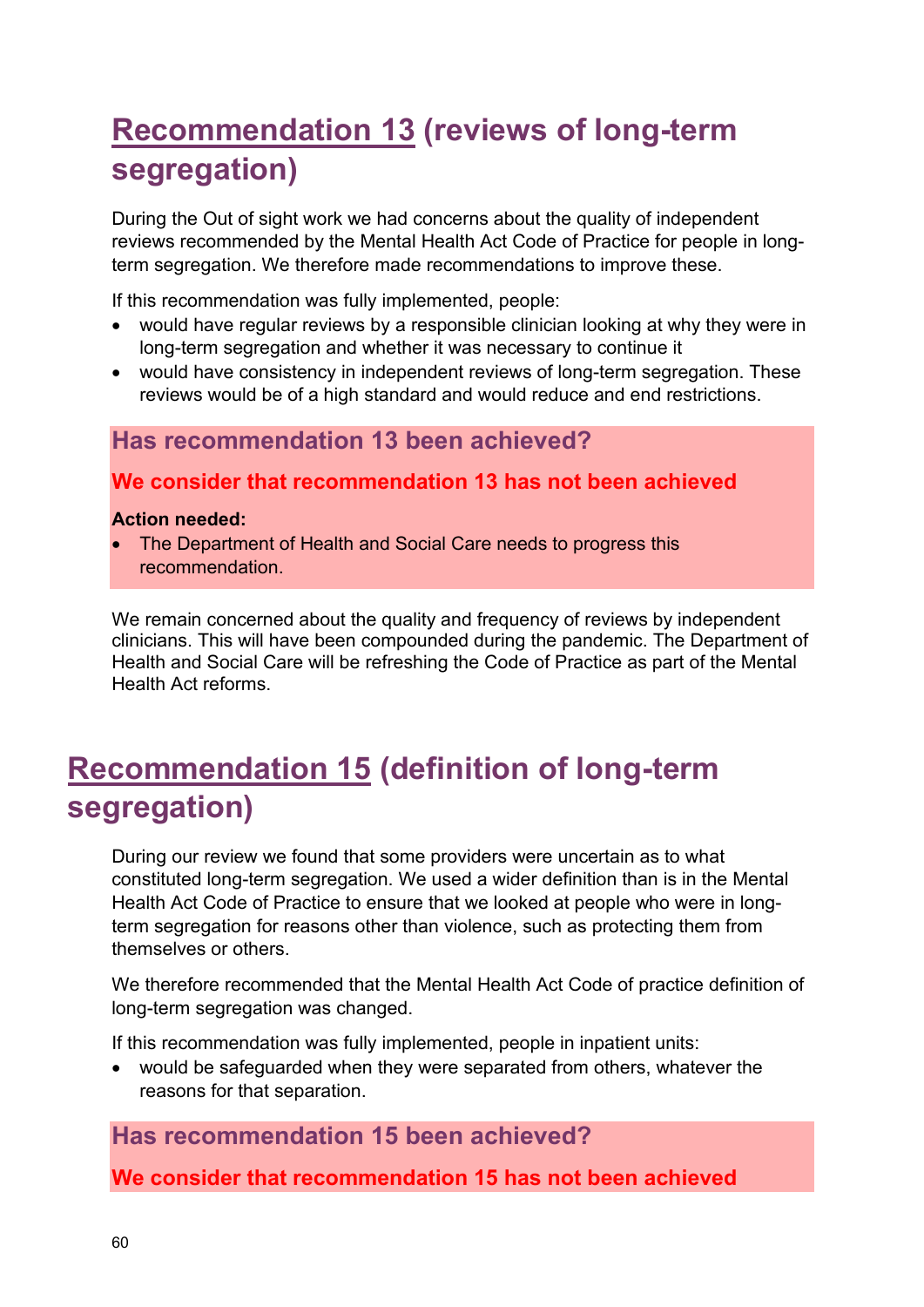#### **Action needed:**

 This proposal has been accepted by the Department of Health and Social Care. It needs to be progressed through legislative changes as part of the Mental Health Act reforms.

## **What we are seeing and hearing**

There can still be different interpretations of what constitutes long-term segregation across different organisations.

[We have developed a new brief guide](https://www.cqc.org.uk/sites/default/files/20200824_9001307_brief-guide_long-term-segregation_v3_0.pdf) for our staff that uses this wider definition to include people who are segregated because they are at harm from themselves or others.

Currently CQC, Independent Care (Education) and Treatment Reviews and NHSE/I are using the same definition as is in our brief guide.

The Department of Health and Social Care have accepted the recommendation and committed to making the change to the Mental Health Act Code of Practice. This will happen when it is able to be laid before parliament.

# <span id="page-60-0"></span>**Recommendation 17 (reporting of restrictive interventions in adult social care and children's services)**

During our review, we highlighted that there was no reporting mechanism for when restrictive interventions are used in adult social care services or children's services registered with both Ofsted and CQC. We therefore recommended that a national reporting mechanism was developed that reflected the one used for hospitals (MHSDS). We also requested regulatory change to ensure providers notify us of certain restrictive practices.

If this recommendation was fully implemented, people in adult social care and dual Ofsted and CQC registered children's services would:

 have better care, as the improved reporting mechanisms and data mean we can monitor it and act when concerned. This would reduce the use of restrictive interventions, as they will only be used when appropriate.

## **Has recommendation 17 been achieved?**

## **We consider that recommendation 17 has not been achieved**

#### **Action needed:**

 CQC and the Department of Health and Social Care are currently discussing regulatory change. These discussions are ongoing.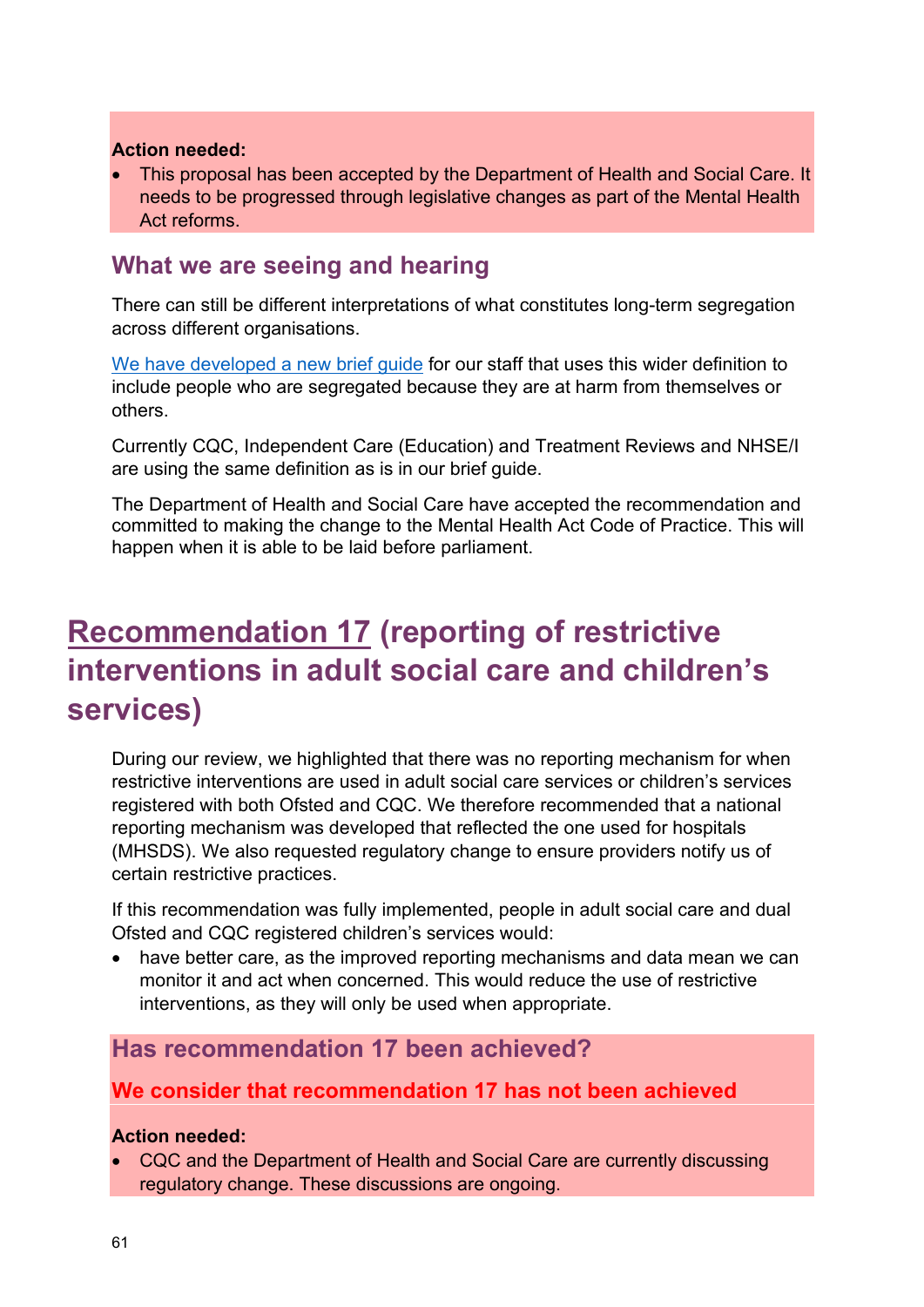## **What we are seeing and hearing**

Since the publication of our Out of sight report, we have been discussing with the Department of Health and Social Care about changing the regulations. We have put forward an initial proposal that includes recommendation 11 and 15. This work is due to go to public consultation in autumn 2022 before a decision is made if the proposal will be put forward for legislative change.

## <span id="page-61-0"></span>**Recommended further work**

In addition to the recommendations, our Out of sight report highlighted further work that was out of scope of our review.

This work included:

- The government should consider a cross-departmental review of restrictive practice for children with special educational needs and disabilities, including schools and anywhere children are living away from home.
- The Department for Education should ensure that there is a clear definition of restrictive practices, including the use of restraint, segregation and seclusion, in educational settings and children's services.
- The government should ensure that a wider system discussion takes place regarding the practice of people being prosecuted by providers for the injuries caused to staff from people who are highly distressed in hospital, leading them to have a criminal conviction that they did not have before being admitted to hospital.

## **What progress has been made towards this further work**

There have been reported cases in the [media about inappropriate use of seclusion](https://gbr01.safelinks.protection.outlook.com/?url=https%3A%2F%2Fwww.bbc.co.uk%2Fnews%2Fuk-58885635&data=04%7C01%7CAlison.Carpenter%40cqc.org.uk%7Cc278736f4298462bb36408da08da1e27%7Ca55dcab8ce6645eaab3f65bc2b07b5d3%7C1%7C0%7C637832030147720556%7CUnknown%7CTWFpbGZsb3d8eyJWIjoiMC4wLjAwMDAiLCJQIjoiV2luMzIiLCJBTiI6Ik1haWwiLCJXVCI6Mn0%3D%7C3000&sdata=6lIDPYeSUSj5QAHrzdUO9GNyKwHgAmoZdNFmIqPwA5M%3D&reserved=0)  [and physical restraint in schools,](https://gbr01.safelinks.protection.outlook.com/?url=https%3A%2F%2Fwww.bbc.co.uk%2Fnews%2Fuk-58885635&data=04%7C01%7CAlison.Carpenter%40cqc.org.uk%7Cc278736f4298462bb36408da08da1e27%7Ca55dcab8ce6645eaab3f65bc2b07b5d3%7C1%7C0%7C637832030147720556%7CUnknown%7CTWFpbGZsb3d8eyJWIjoiMC4wLjAwMDAiLCJQIjoiV2luMzIiLCJBTiI6Ik1haWwiLCJXVCI6Mn0%3D%7C3000&sdata=6lIDPYeSUSj5QAHrzdUO9GNyKwHgAmoZdNFmIqPwA5M%3D&reserved=0) which the [challenging behaviour foundation](https://gbr01.safelinks.protection.outlook.com/?url=https%3A%2F%2Fwww.challengingbehaviour.org.uk%2Fnews%2Fchallenging-behaviour-foundation-statement-on-restraint-and-seclusion-in-schools%2F&data=04%7C01%7CAlison.Carpenter%40cqc.org.uk%7Cc278736f4298462bb36408da08da1e27%7Ca55dcab8ce6645eaab3f65bc2b07b5d3%7C1%7C0%7C637832030147720556%7CUnknown%7CTWFpbGZsb3d8eyJWIjoiMC4wLjAwMDAiLCJQIjoiV2luMzIiLCJBTiI6Ik1haWwiLCJXVCI6Mn0%3D%7C3000&sdata=K%2FtRKIFbdsDFGWgBkWr%2BU2PDTDepjjxtK1ZsQE11Tzw%3D&reserved=0)  [reported on in April 2021.](https://gbr01.safelinks.protection.outlook.com/?url=https%3A%2F%2Fwww.challengingbehaviour.org.uk%2Fnews%2Fchallenging-behaviour-foundation-statement-on-restraint-and-seclusion-in-schools%2F&data=04%7C01%7CAlison.Carpenter%40cqc.org.uk%7Cc278736f4298462bb36408da08da1e27%7Ca55dcab8ce6645eaab3f65bc2b07b5d3%7C1%7C0%7C637832030147720556%7CUnknown%7CTWFpbGZsb3d8eyJWIjoiMC4wLjAwMDAiLCJQIjoiV2luMzIiLCJBTiI6Ik1haWwiLCJXVCI6Mn0%3D%7C3000&sdata=K%2FtRKIFbdsDFGWgBkWr%2BU2PDTDepjjxtK1ZsQE11Tzw%3D&reserved=0)

The Department for Education is considering recent recommendations on [restraint](https://gbr01.safelinks.protection.outlook.com/?url=https%3A%2F%2Fwww.equalityhumanrights.com%2Fen%2Fpublication-download%2Frestraint-schools-inquiry-using-meaningful-data-protect-childrens-rights&data=04%7C01%7CAlison.Carpenter%40cqc.org.uk%7Cc278736f4298462bb36408da08da1e27%7Ca55dcab8ce6645eaab3f65bc2b07b5d3%7C1%7C0%7C637832030147720556%7CUnknown%7CTWFpbGZsb3d8eyJWIjoiMC4wLjAwMDAiLCJQIjoiV2luMzIiLCJBTiI6Ik1haWwiLCJXVCI6Mn0%3D%7C3000&sdata=uQ7VOzcsg8YRmE5II7vIgVvMQNpG4%2Fy345i%2BlRtwQFM%3D&reserved=0)  [from the Equality and Human Rights Commission](https://gbr01.safelinks.protection.outlook.com/?url=https%3A%2F%2Fwww.equalityhumanrights.com%2Fen%2Fpublication-download%2Frestraint-schools-inquiry-using-meaningful-data-protect-childrens-rights&data=04%7C01%7CAlison.Carpenter%40cqc.org.uk%7Cc278736f4298462bb36408da08da1e27%7Ca55dcab8ce6645eaab3f65bc2b07b5d3%7C1%7C0%7C637832030147720556%7CUnknown%7CTWFpbGZsb3d8eyJWIjoiMC4wLjAwMDAiLCJQIjoiV2luMzIiLCJBTiI6Ik1haWwiLCJXVCI6Mn0%3D%7C3000&sdata=uQ7VOzcsg8YRmE5II7vIgVvMQNpG4%2Fy345i%2BlRtwQFM%3D&reserved=0) (published in June 2021) including definitions of restrictive practices, and will respond to that report in due course.

These areas of work need to be taken forward urgently.

The Department of Health and Social Care have explored the prosecution of inpatients but have not identified a way to build any evidence on this beyond anecdote. We would recommend that a cross-organisational discussion takes place, to include or be led by people with lived experience to take this forward.